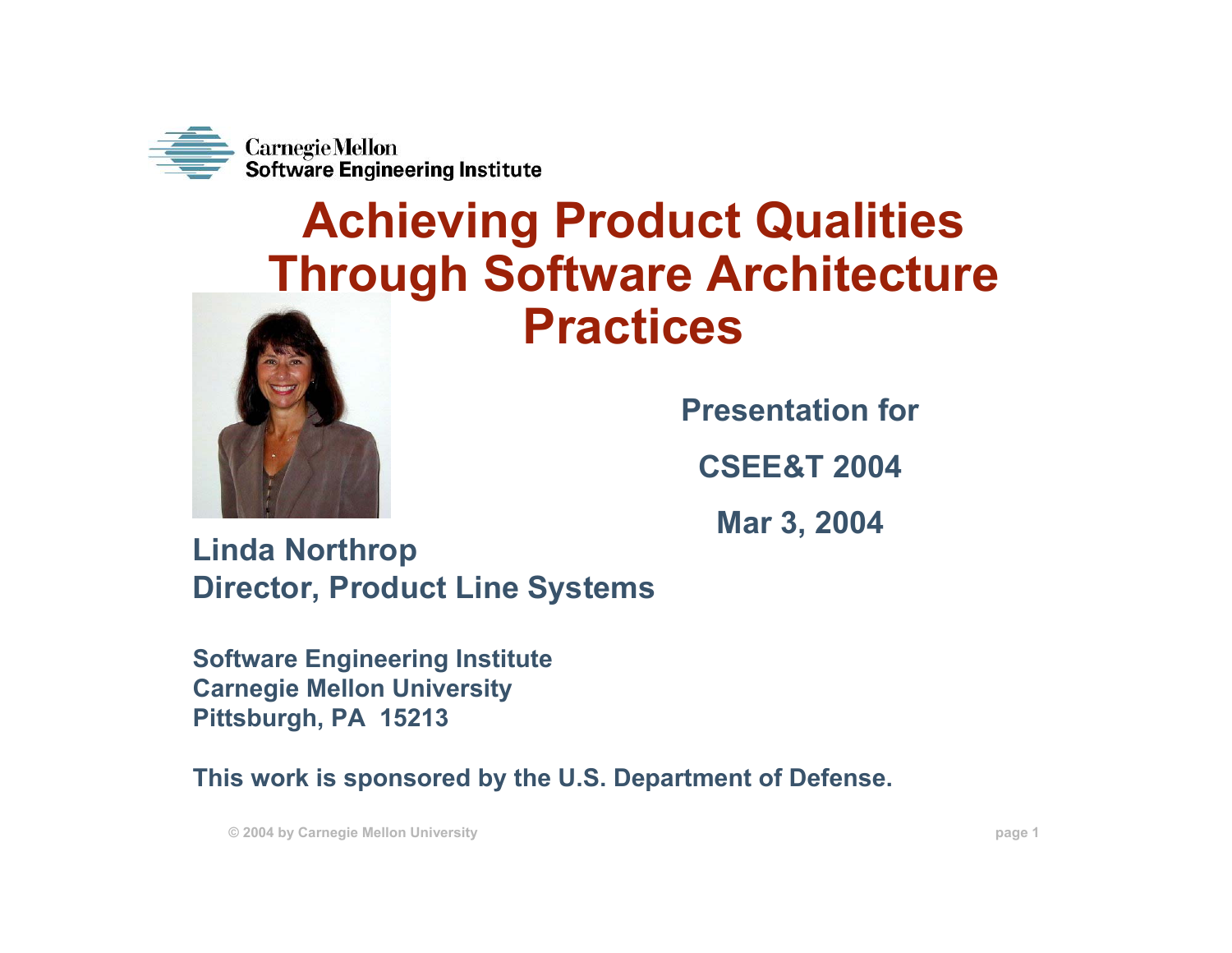

# **Presentation Outline**

#### *Background*

Software Architecture

Quality Attributes

Software Architecture Practices

SEI Software Architecture Support

**Conclusion** 

**Discussion**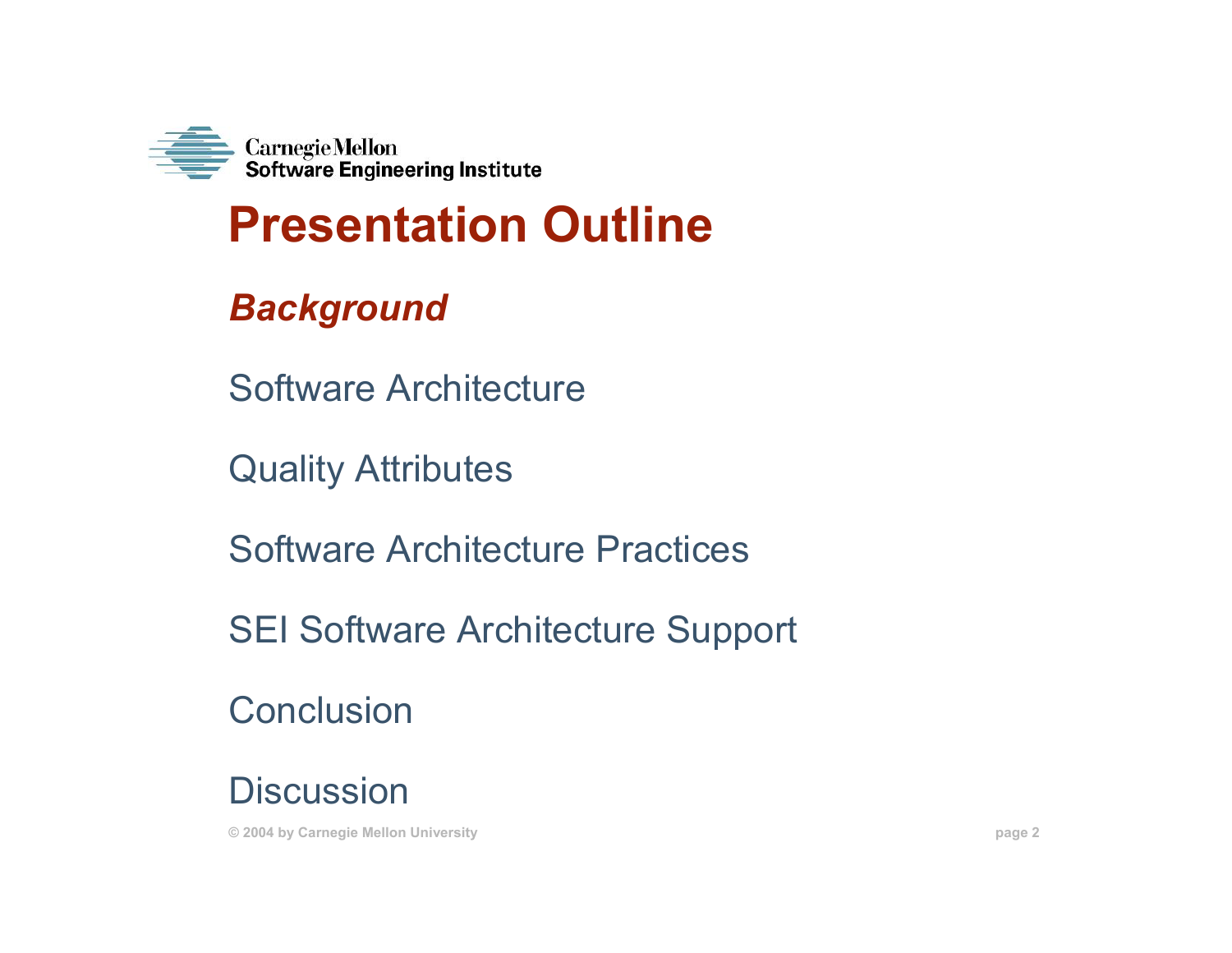

### **Software Engineering Institute**

Applied R&D laboratory situated as a college-level unit at Carnegie Mellon University, Pittsburgh, PA, USA

Established in 1984

Technical staff of 335

Offices in Pittsburgh, Pennsylvania Arlington, Virginia (USA) and Frankfurt Germany

**Purpose:** Help others improve their software engineering practices

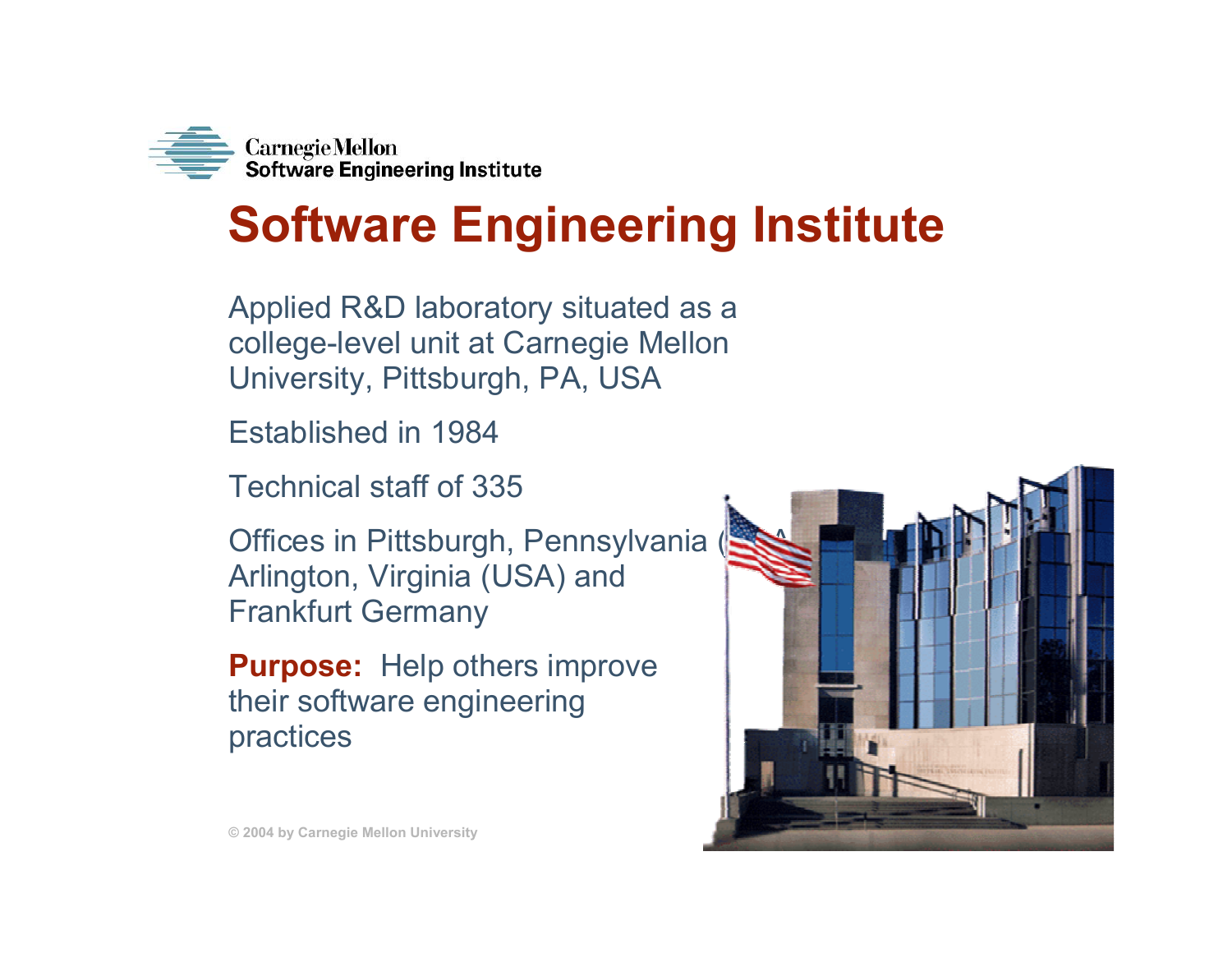

#### **SEI's Strategic Functions**

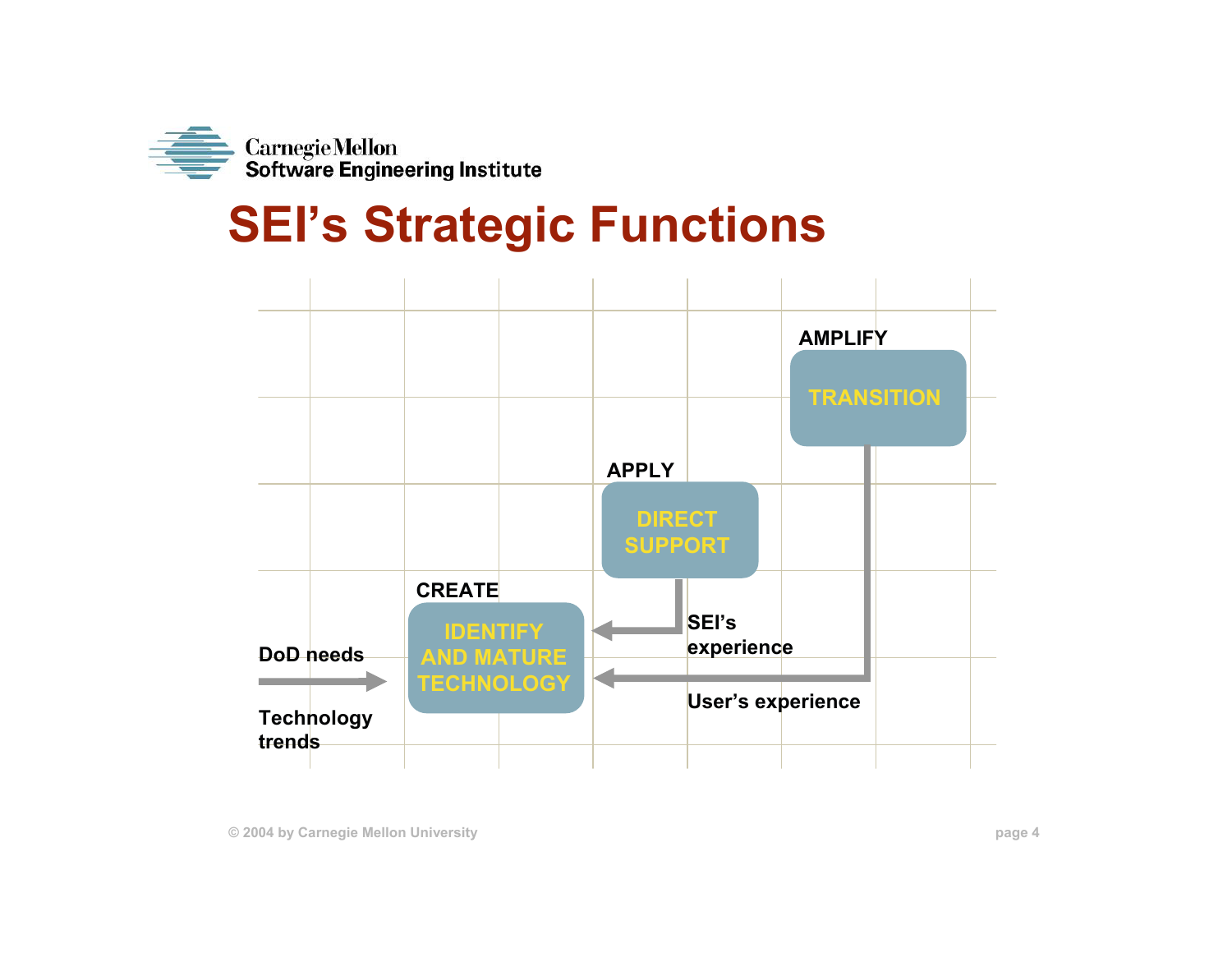

# **SEI and the Community**

CREATE APPLY AMPLIFY CREATE APPLY **DEVELOPERS**AMPLIFY CREATE APPLY AMPLIFY CREATEAPPLY AMPLIFY CREATE APPLY AMPLIFY**COMPLIEY CREATE ACQUIRERS** CREATE APPLY AMPLIFY CREATE APPLY AMPLIFY CREATE APPLY AMPLIFYCREATE APPLY AM **RESEARCHERS**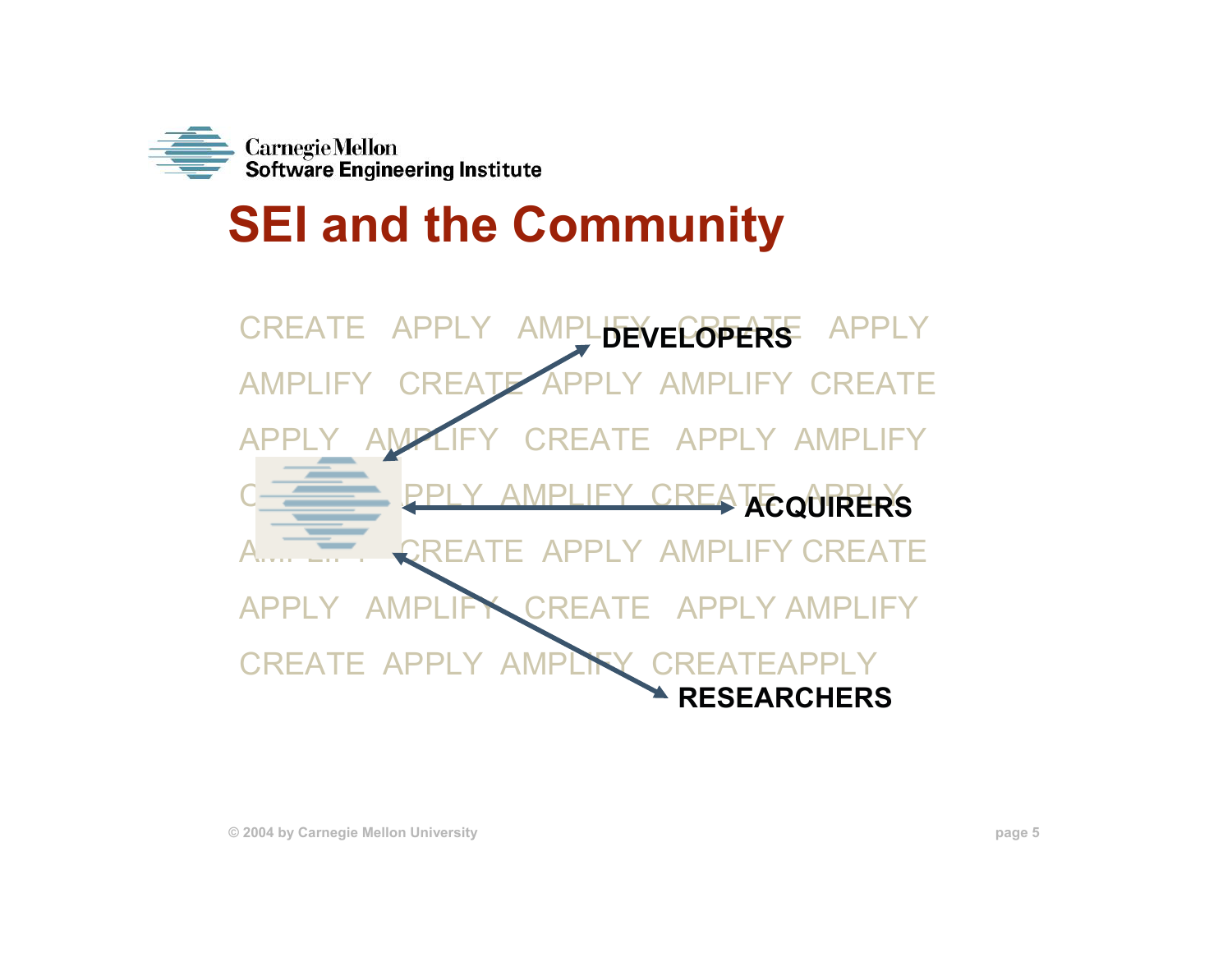

# **Product Line Systems Program**

Our Goal: To enable widespread product line practice through architecture-centric development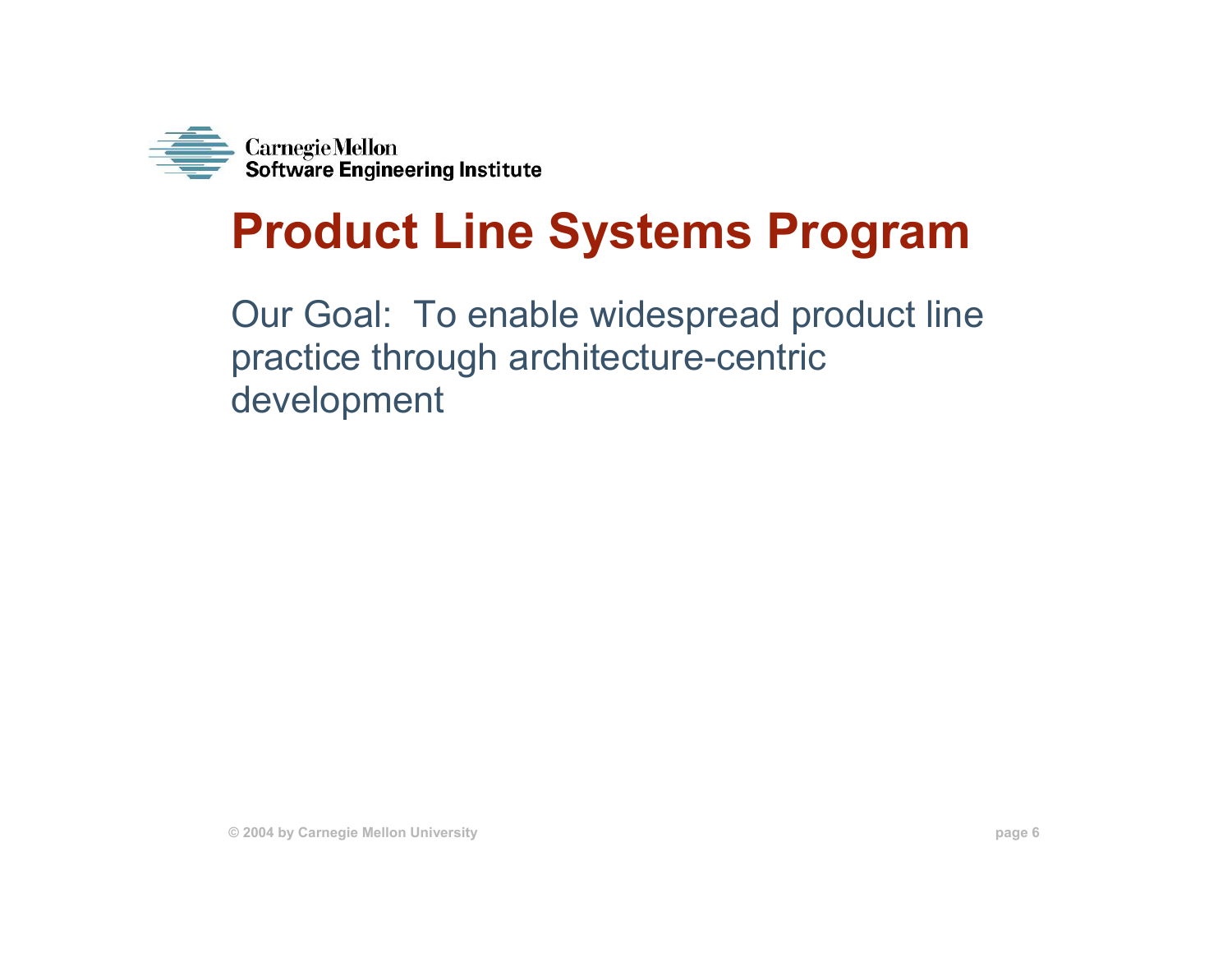



Software Architecture *(Software Architecture Technology Initiative)*

Software Product Lines *(Product Line Practice Initiative)*

Component Technology *(Predictable Assembly from Certifiable Components Initiative)*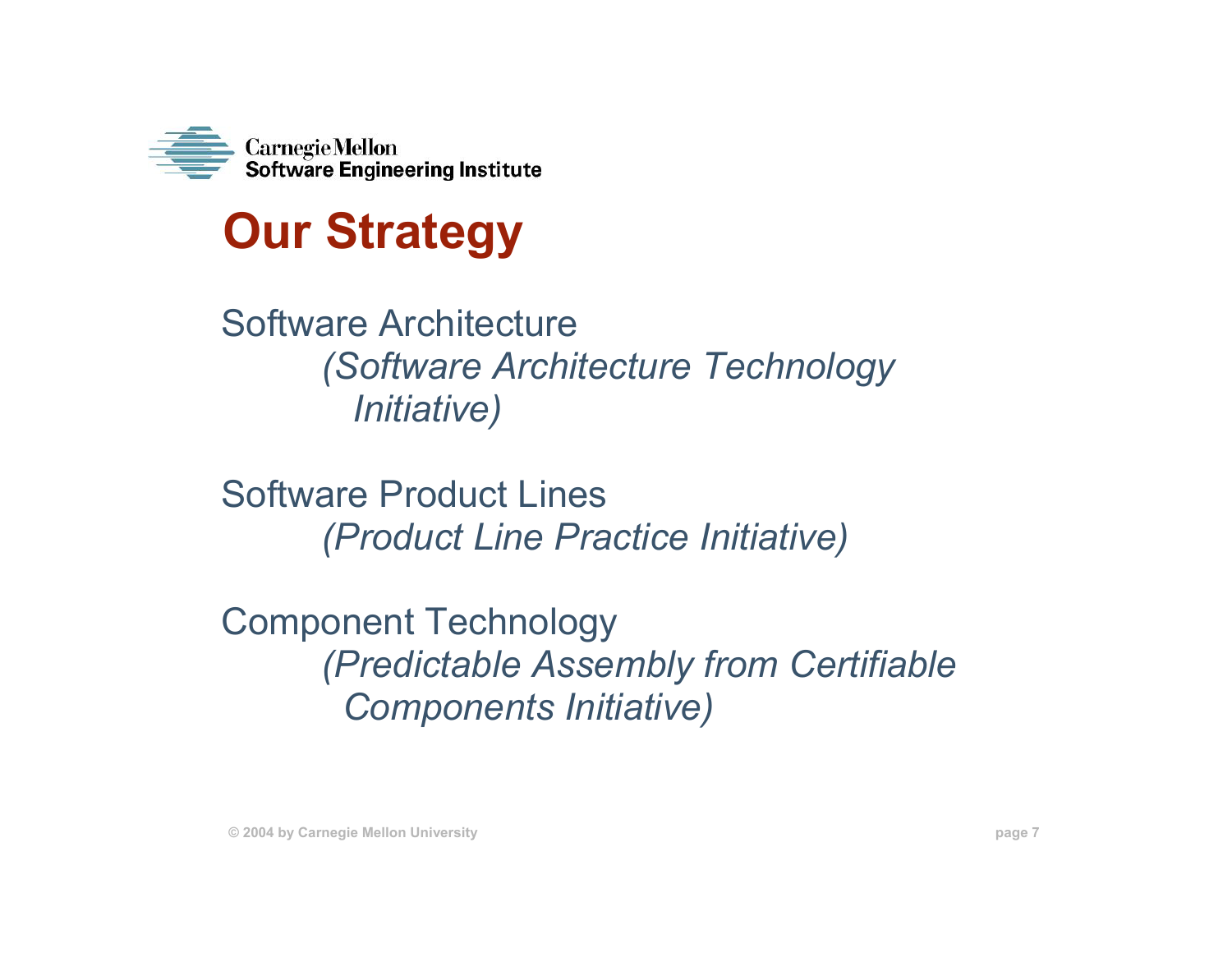

**Software pervades every sector. Software has become the bottom line for many organizations who never envisioned themselves in the software business.**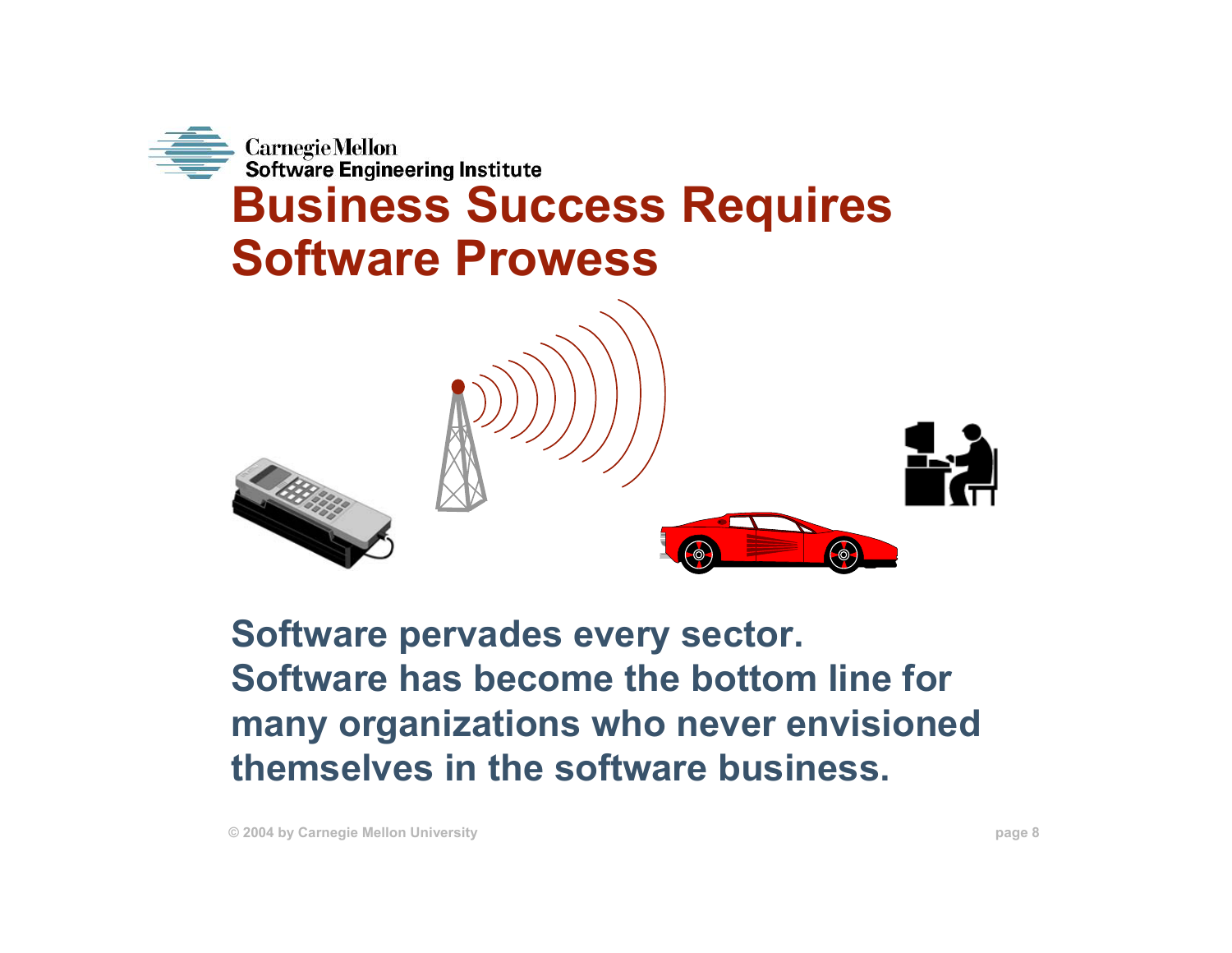

#### **Business Goals**

**High quality**

**Quick time to market**

**Effective use of limited resources**

**Product alignment**

**Low cost production**

**Low cost maintenance**

**Mass customization**

**Mind share**

**improved efficiency andproductivity**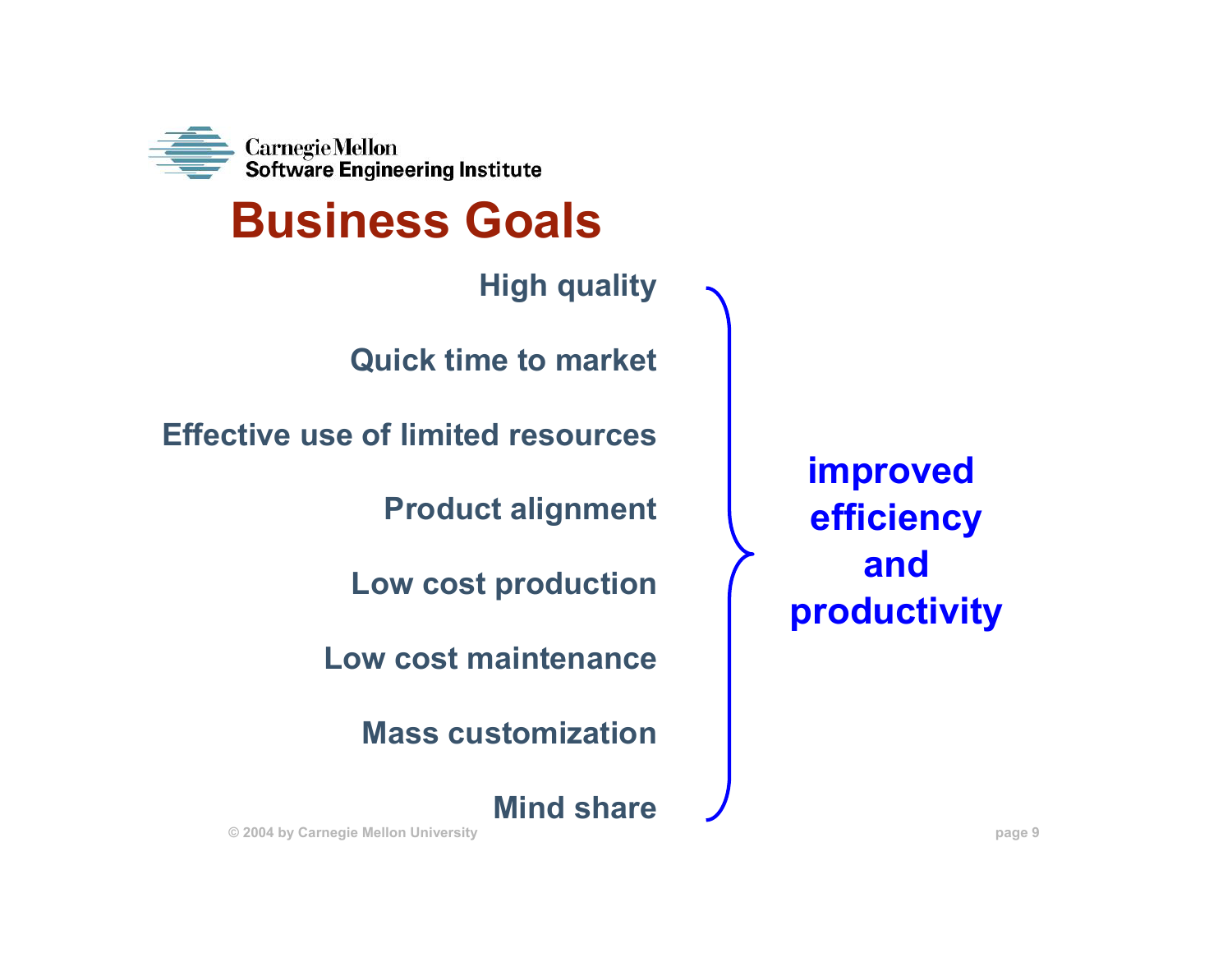

#### **The Ultimate Universal Goal**

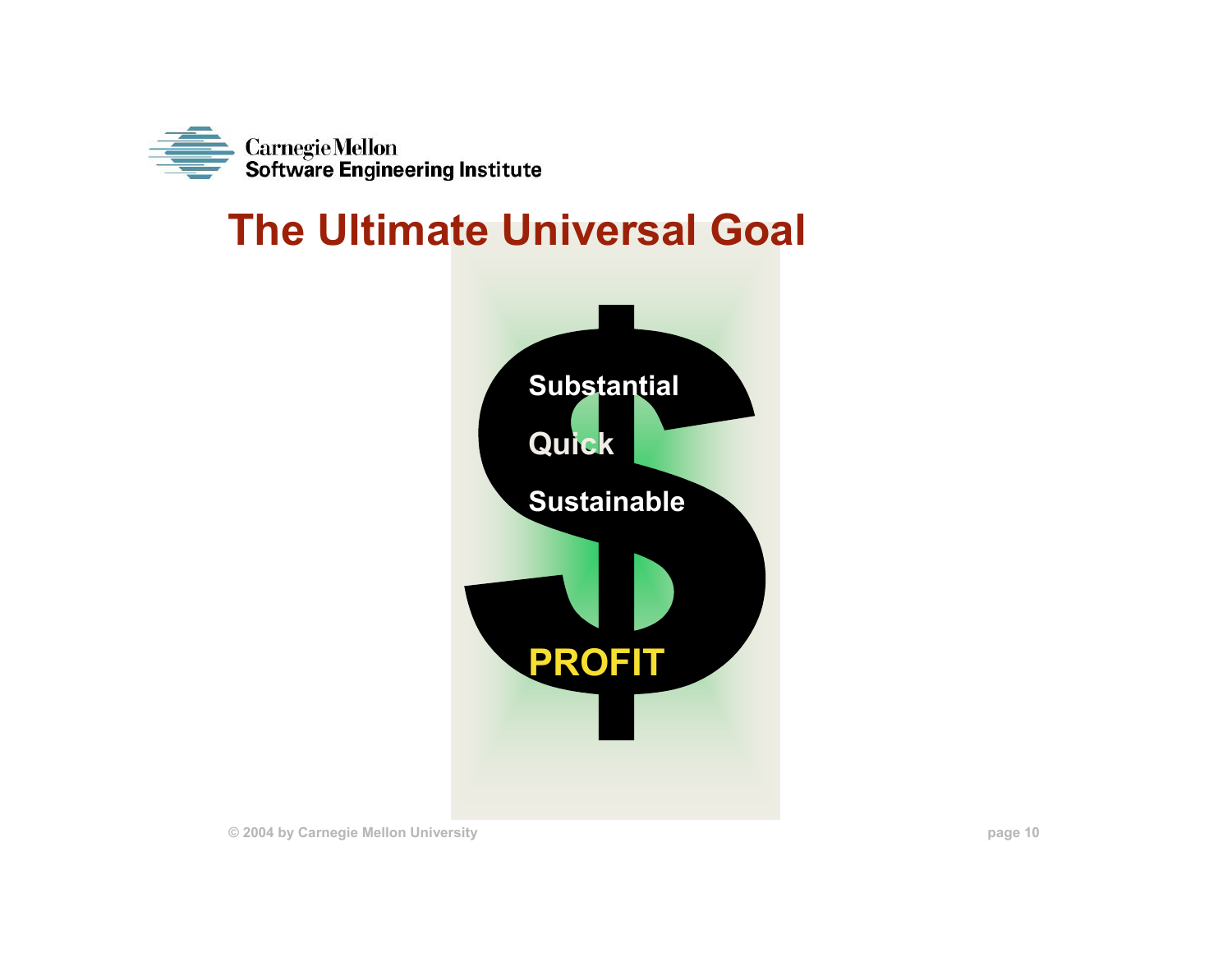

#### **Software Strategies Are Needed**

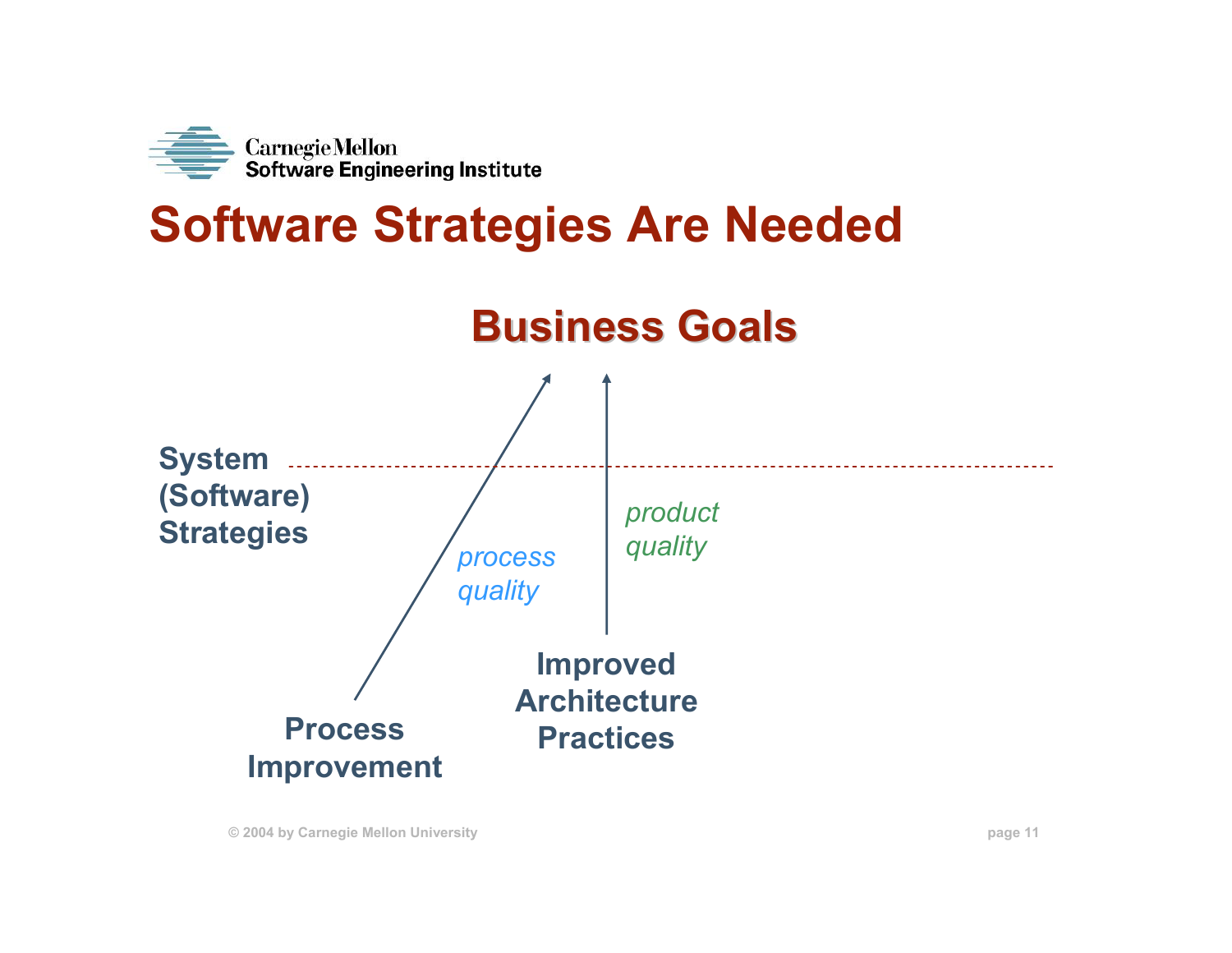

### **Presentation Outline**

**Background** 

*Software Architecture*

Quality Attributes

Software Architecture Practices

SEI Software Architecture Support

**Conclusion** 

**Discussion**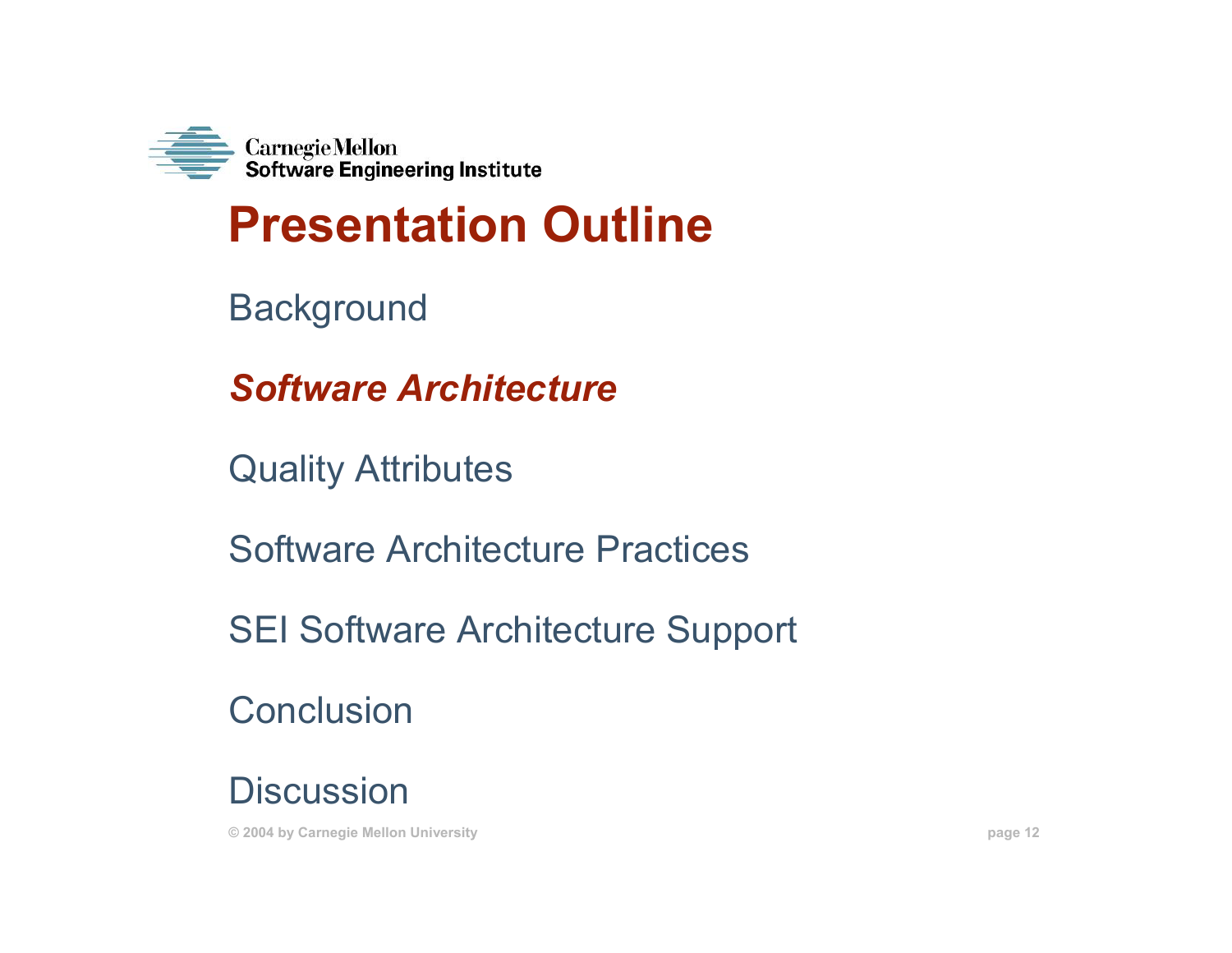

#### **Software Architecture: Common Ideas**

A software architecture is a "first-cut" at designing the system and solving the problem or fitting the need.

A software architecture is an ad hoc box-and-line drawing of the system that is intended to solve the problems articulated by the specification.

- Boxes define the elements or "parts" of the system.
- Lines define the interactions or between the parts.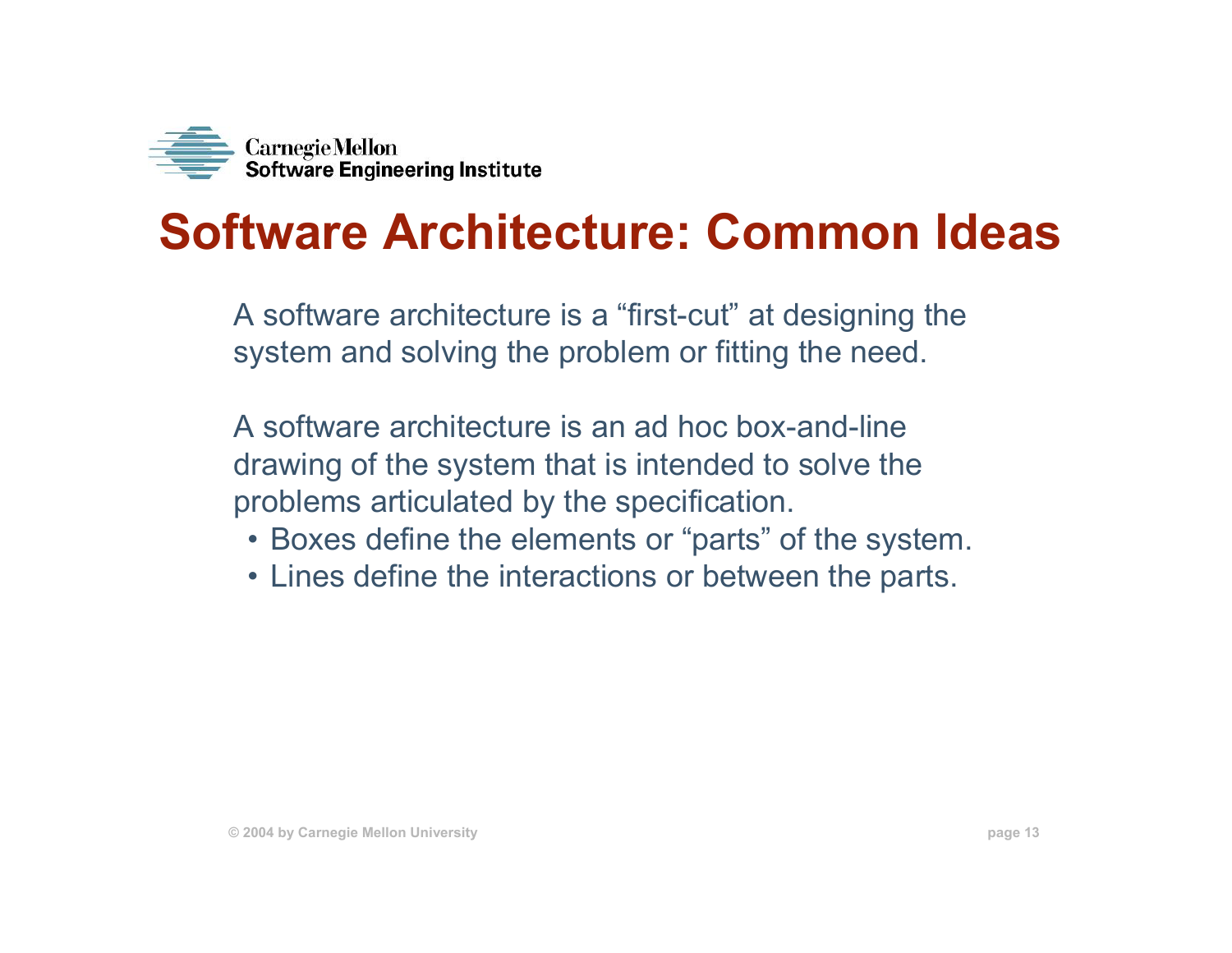

#### **Our Definition of Software Architecture**

"*The software architecture of a program or computing system is the structure or structures of the system, which comprise software elements, the externally visible properties of those elements, and the relationships among them.*"

**Bass L.; Clements P.; Kazman R.** *Software Architecture in Practice 2n<sup>d</sup> Edition* **Reading, MA: Addison-Wesley, 2003.**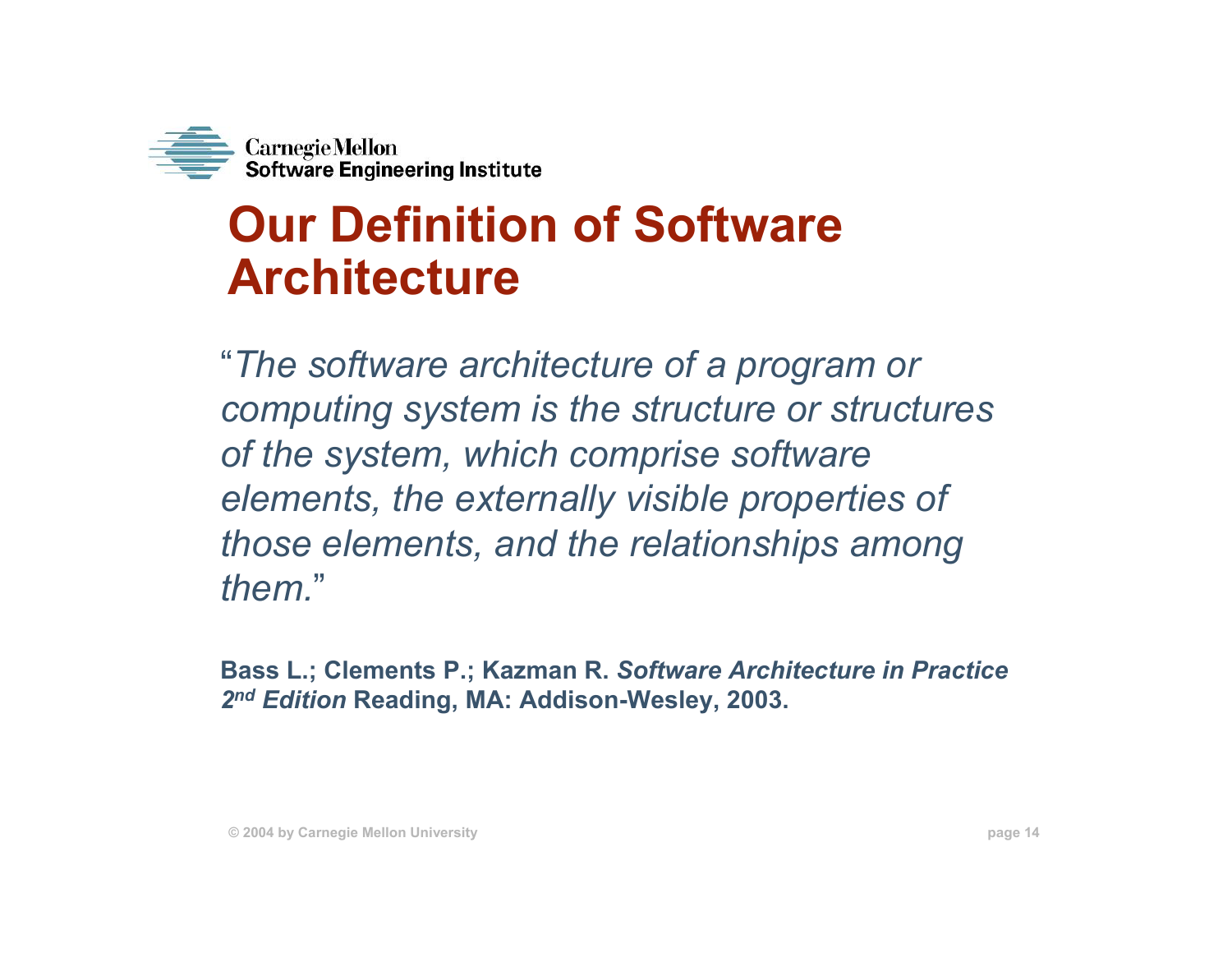

# **Implications of Our Definition**

Architecture is an abstraction of a system.

Systems can and do have many structures.

Every system *has* an architecture.

Just having an architecture is different from having an architecture that is known to everyone.

If you don't explicitly develop an architecture, you will get one anyway – *and you might not like what you get!*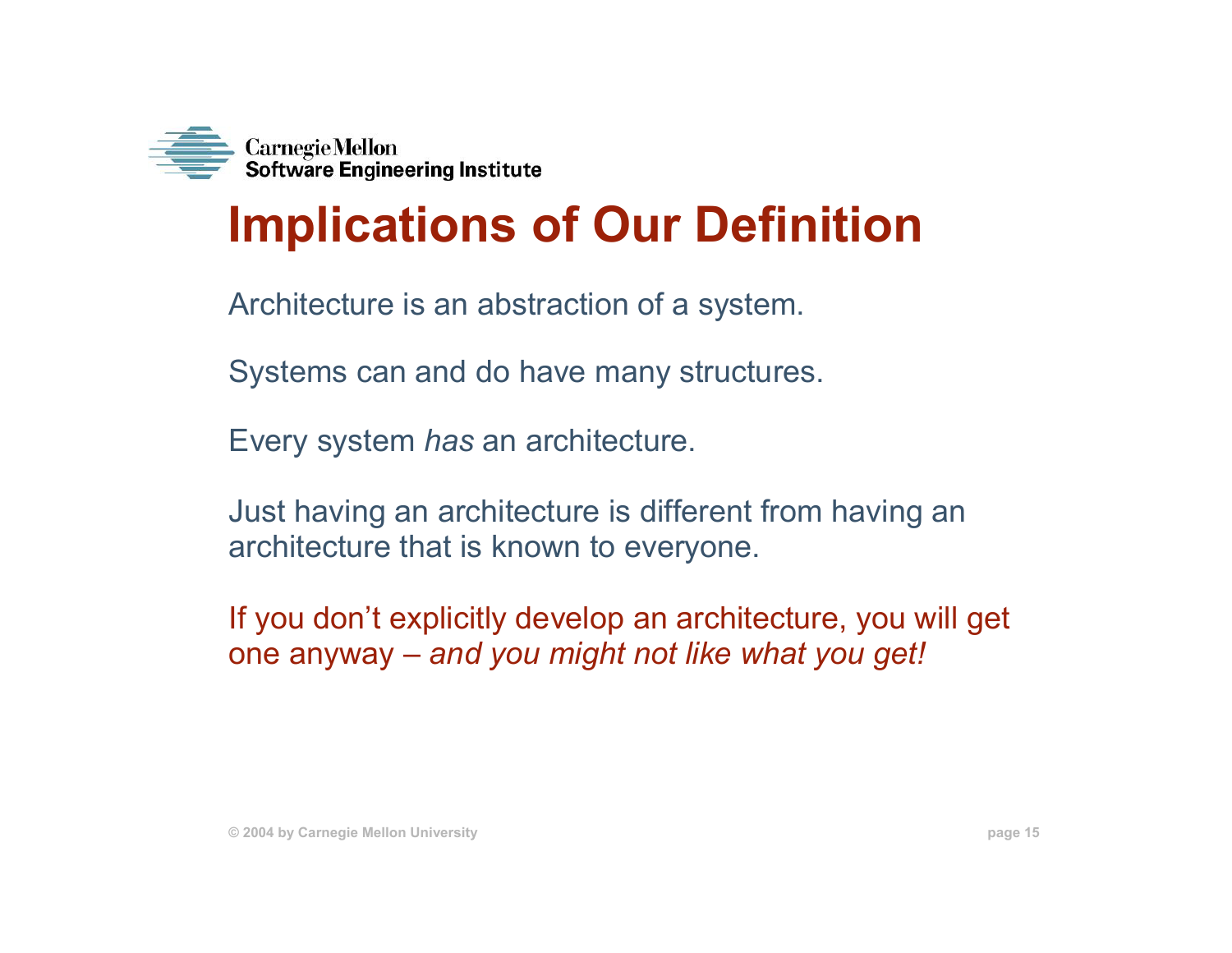

# **Why is Software Architecture Important?**

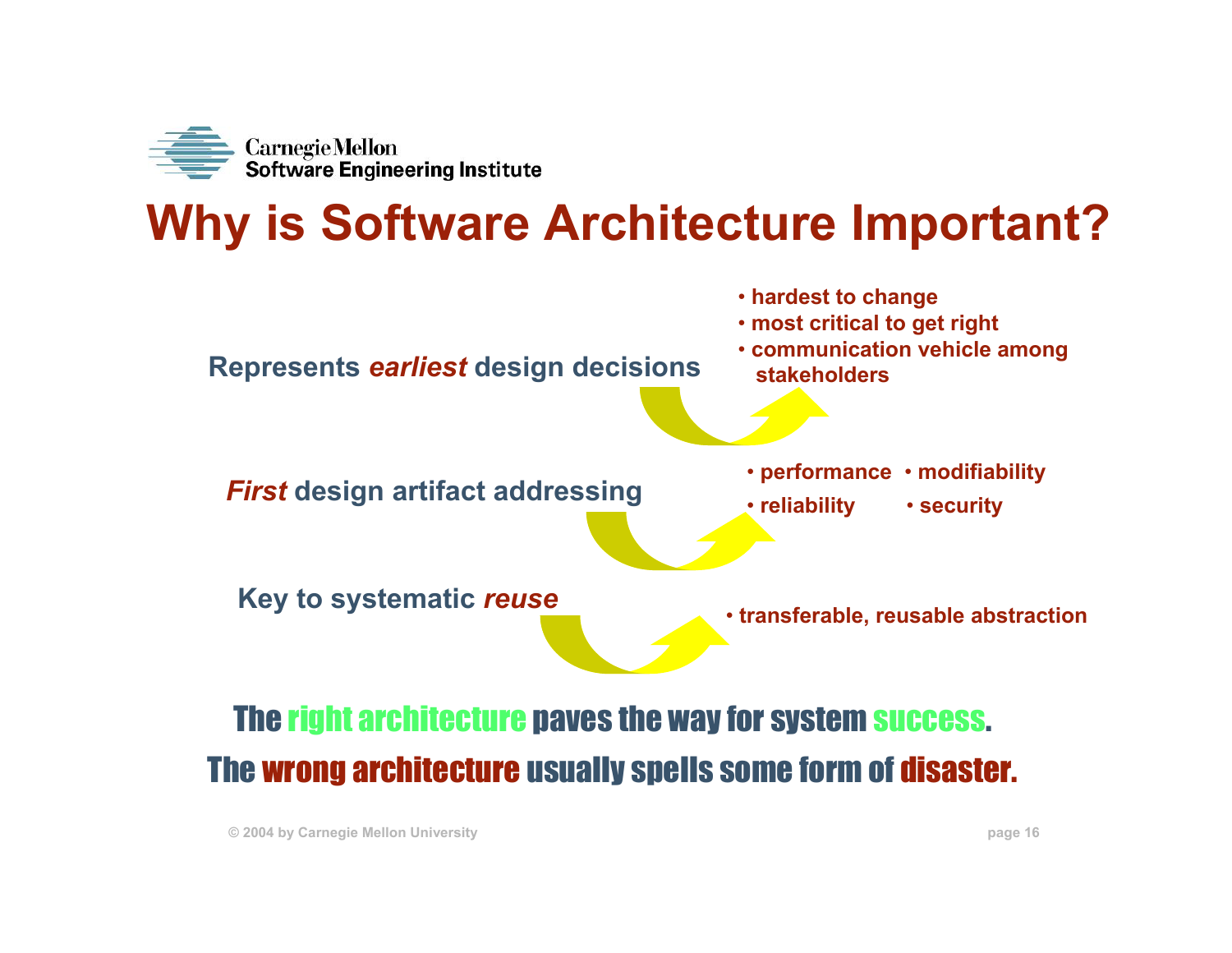

# **Presentation Outline**

**Background** 

Software Architecture

*Quality Attributes*

Software Architecture Practices

SEI Software Architecture Support

**Conclusion** 

**Discussion**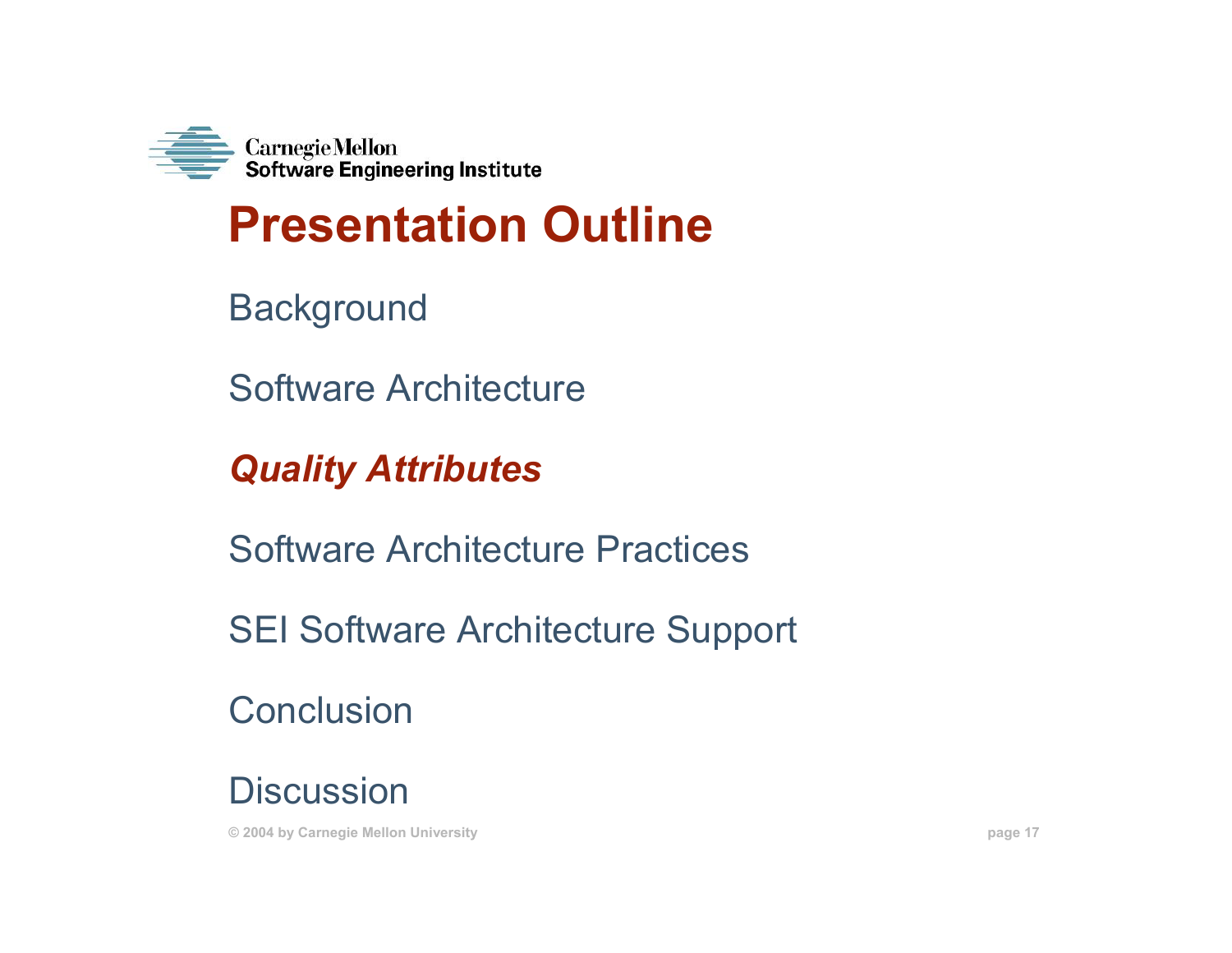

#### **Requirements Beget Design**

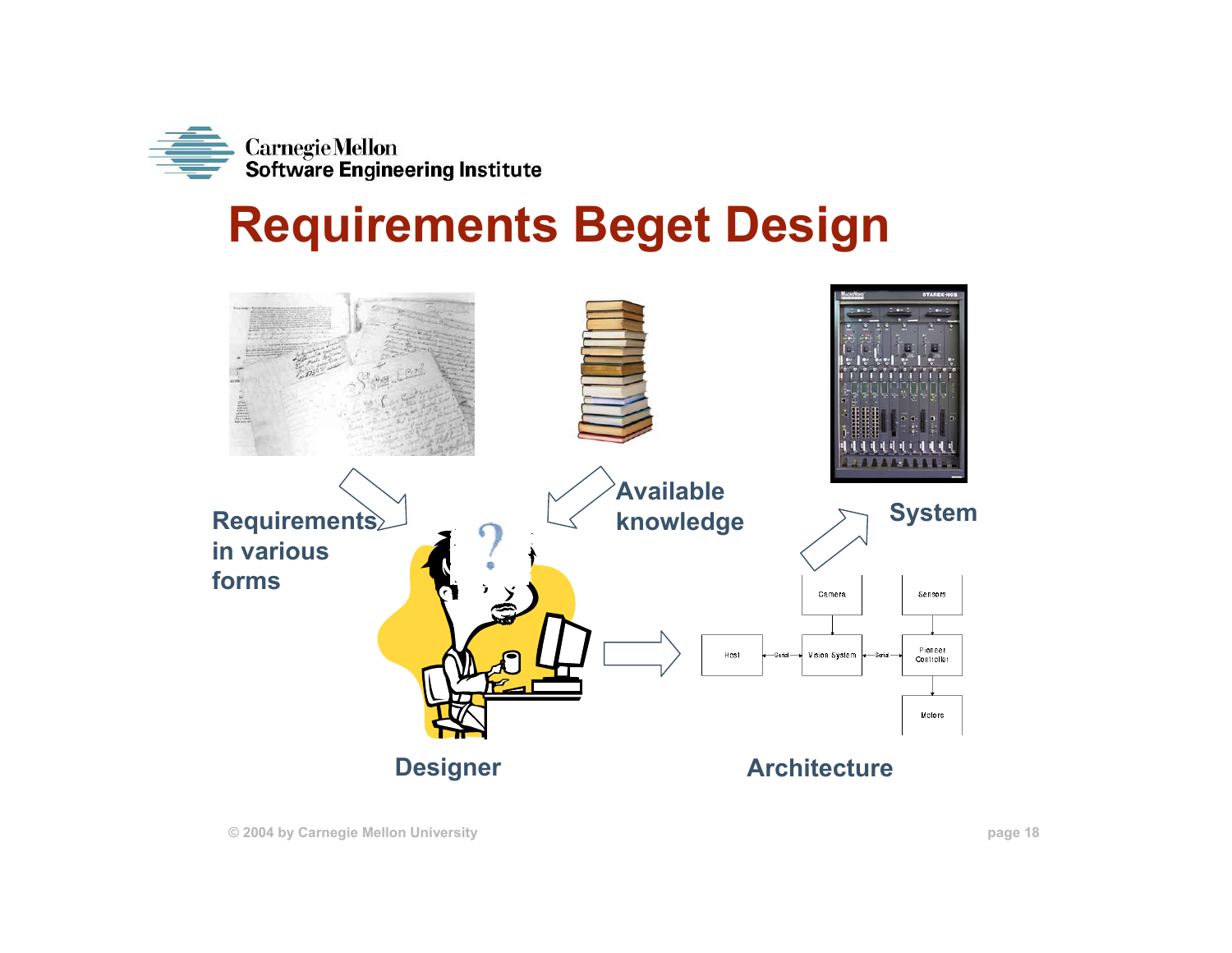



**The important quality attributes and their characterizations are key.** 

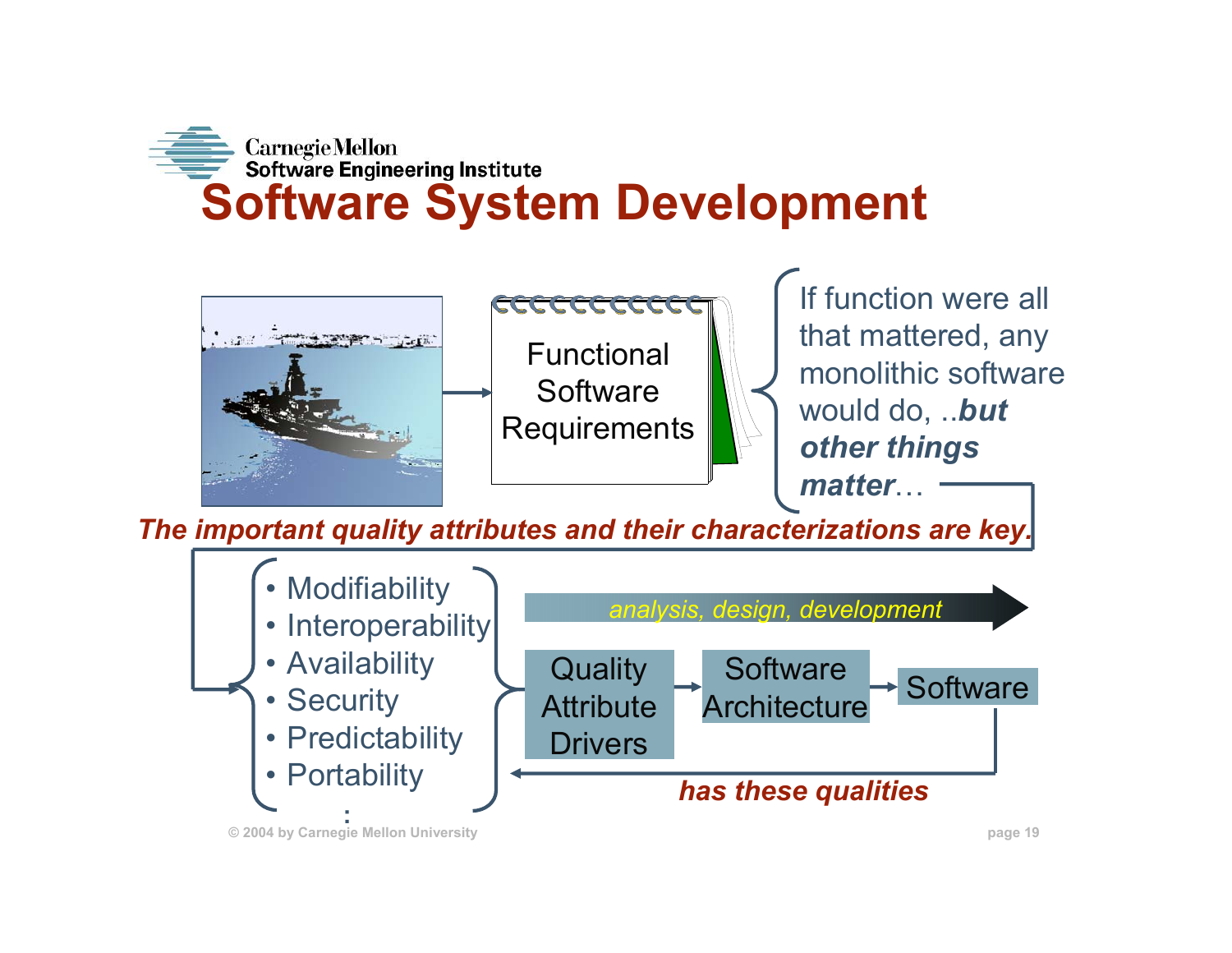

# **System Qualities and Software Architecture**

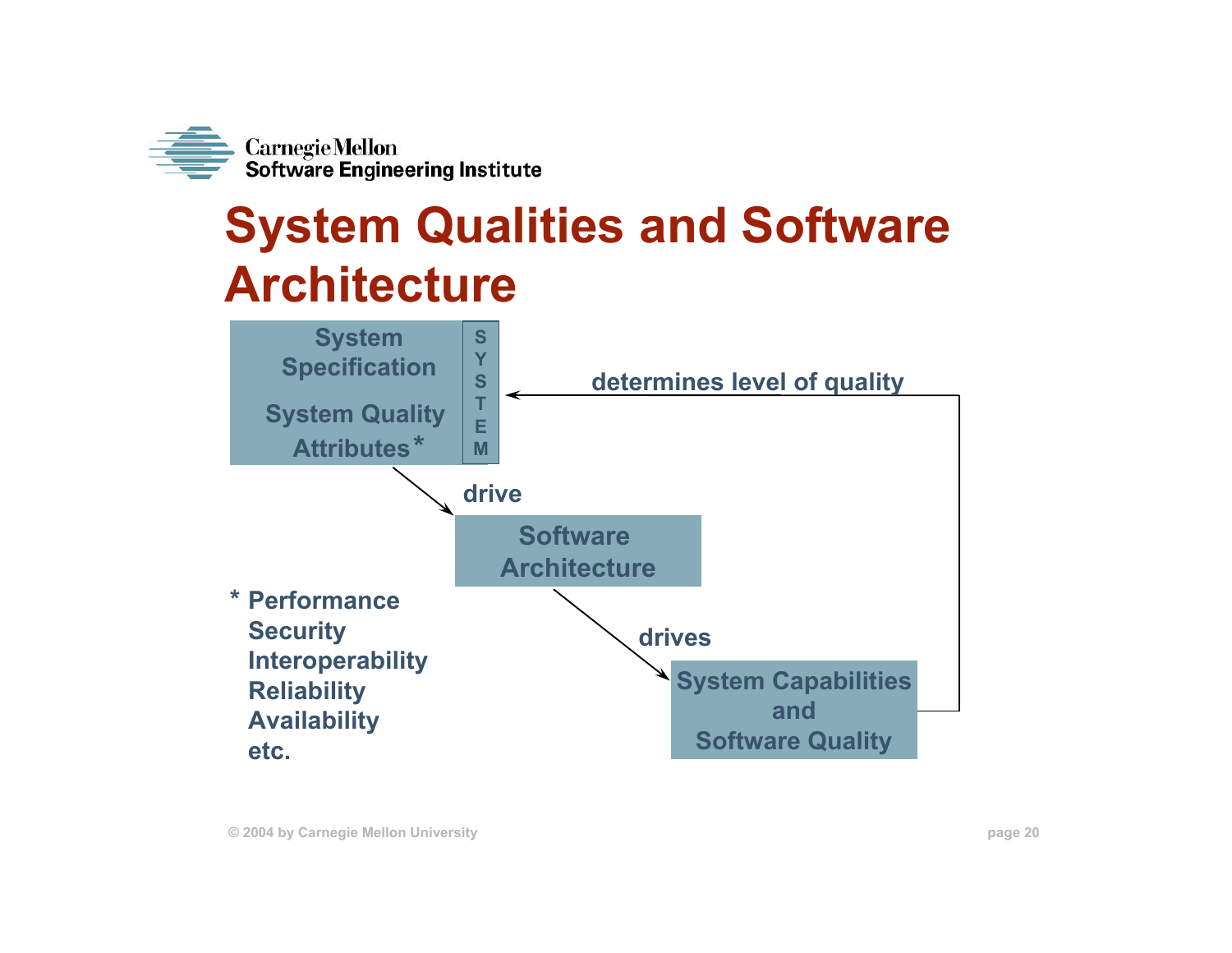

# **Architecture and Functionality**

Functionality is largely orthogonal to quality attribute requirements.

- Functionality is the ability of a system to do the work it was intended to do.
- Systems are decomposed into elements to achieve a variety of purposes other than function.
	- Architectural choices promote certain qualities as well as implement the desired functionality.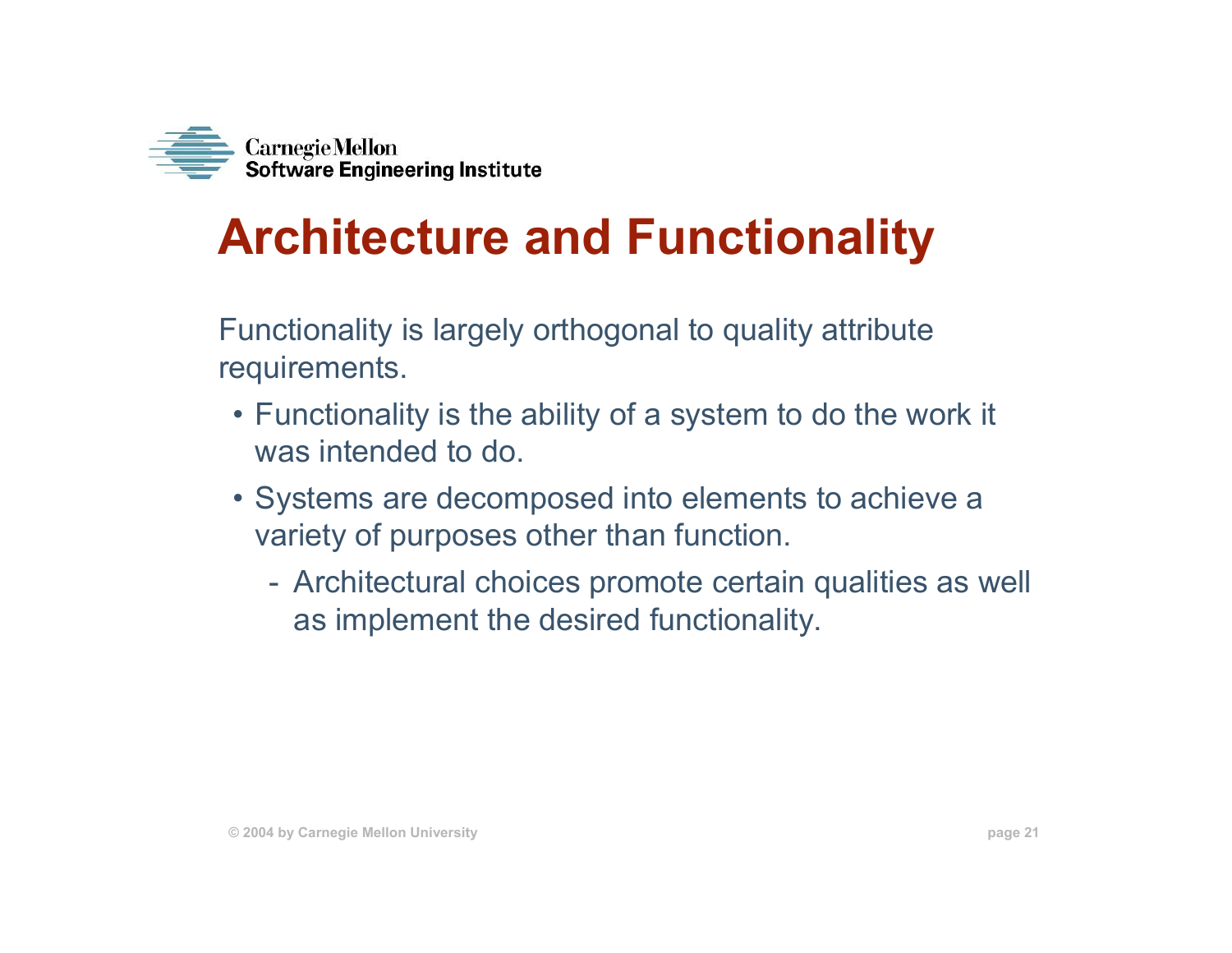

#### **Effects of Architectural Decisions on Quality Attributes**

The degree to which a system meets it's quality attribute requirements is dependent on architectural decisions.

- A change in structure improving one quality often affects the other qualities.
- Architecture is critical to the realization of quality attributes.
- These product qualities should be designed into the architecture.
- Architecture can only permit, not guarantee, any quality attribute.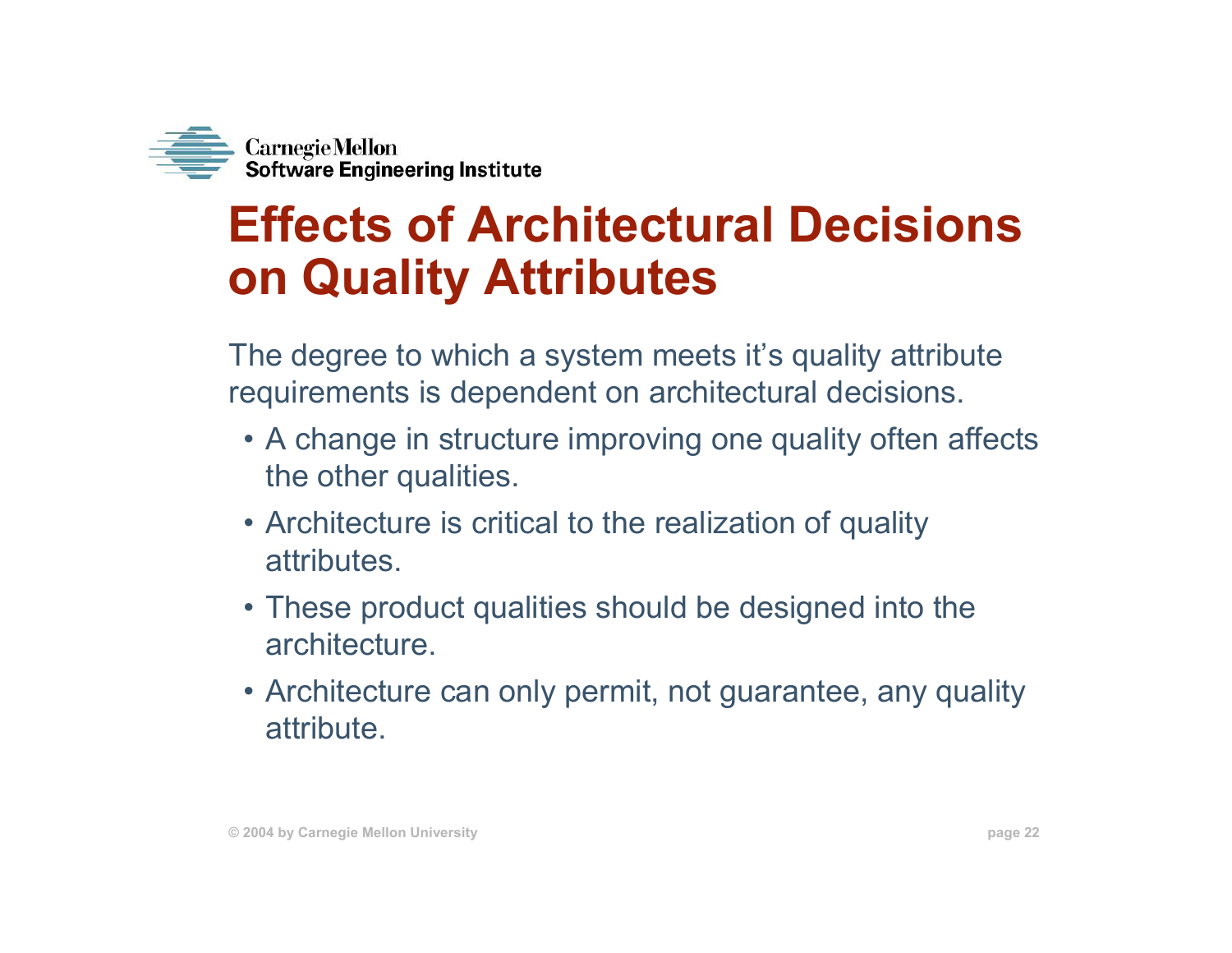

#### **Challenges**

What precisely do these quality attributes such as modifiability, security, performance, and reliability mean?

How do you architect to ensure the system will have its desired qualities?

Can a system be analyzed to determine these desired qualities?

How soon can such an analysis occur?

How do you know if software architecture for a system is suitable without having to build the system first?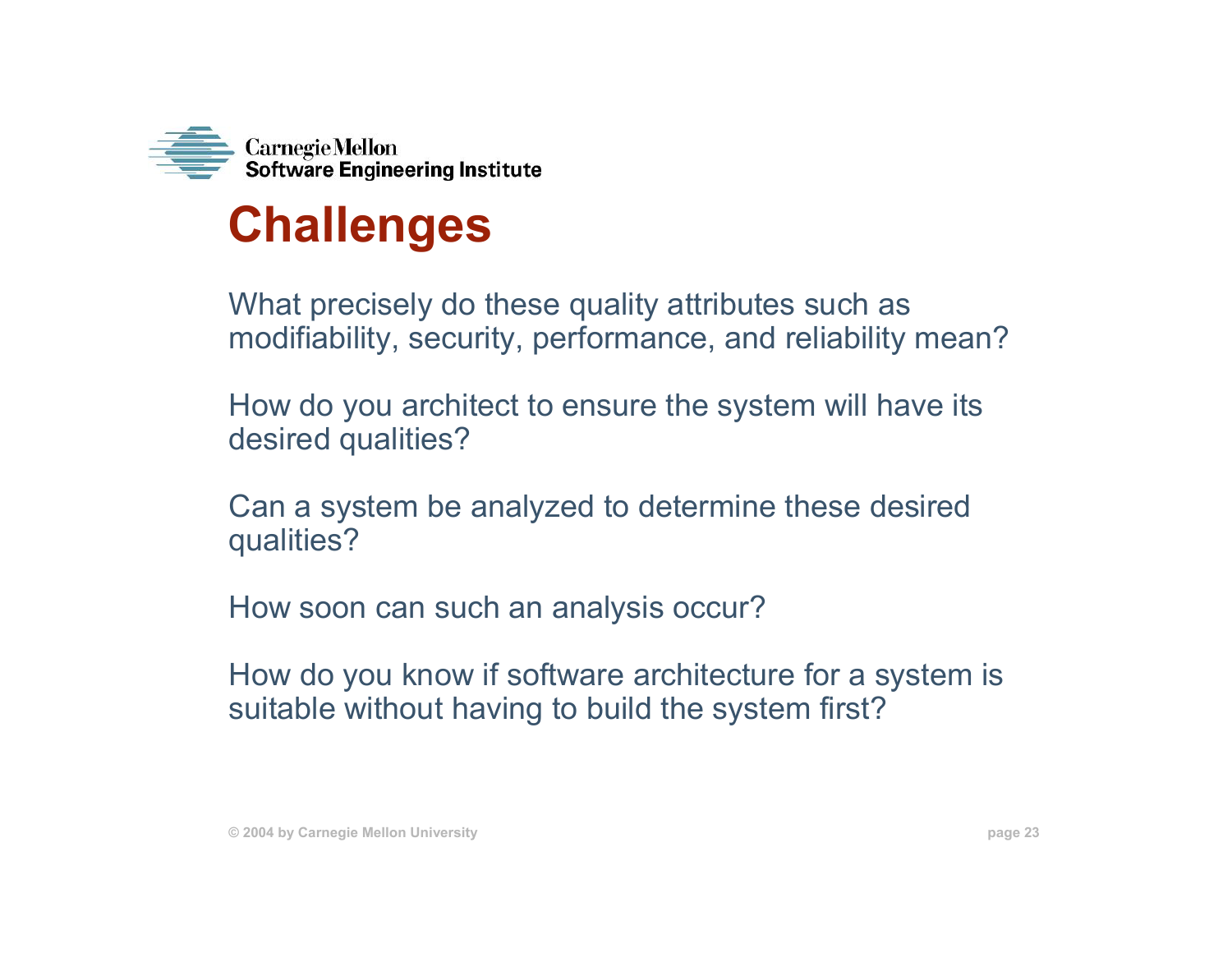

#### **Quality Attribute Scenarios – 1**

A solution to the problem of describing quality attributes is to use quality attribute scenarios as a means to better characterize quality attributes.

A quality attribute scenario consists of six parts.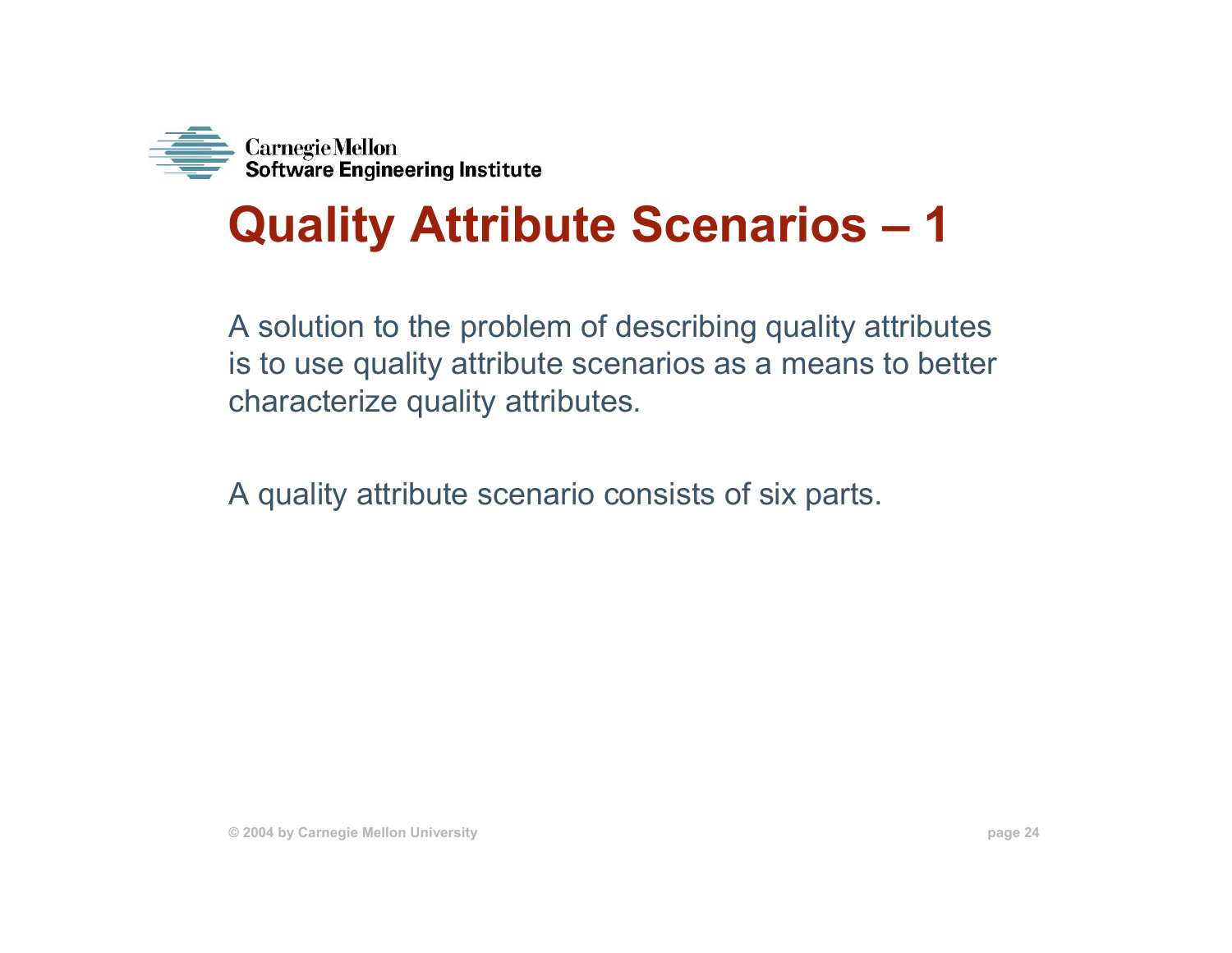

### **Quality Attribute Scenarios – 2**

- 1. stimulus a condition that affects the system
- 2. response the activity that results because of the stimulus
- 3. source of the stimulus the entity that generated the stimulus
- 4. environment the condition under which the stimulus occurred
- 5. artifact stimulated the artifact that was stimulated by the stimulus
- 6. response measure the measure by which the system's response will be evaluated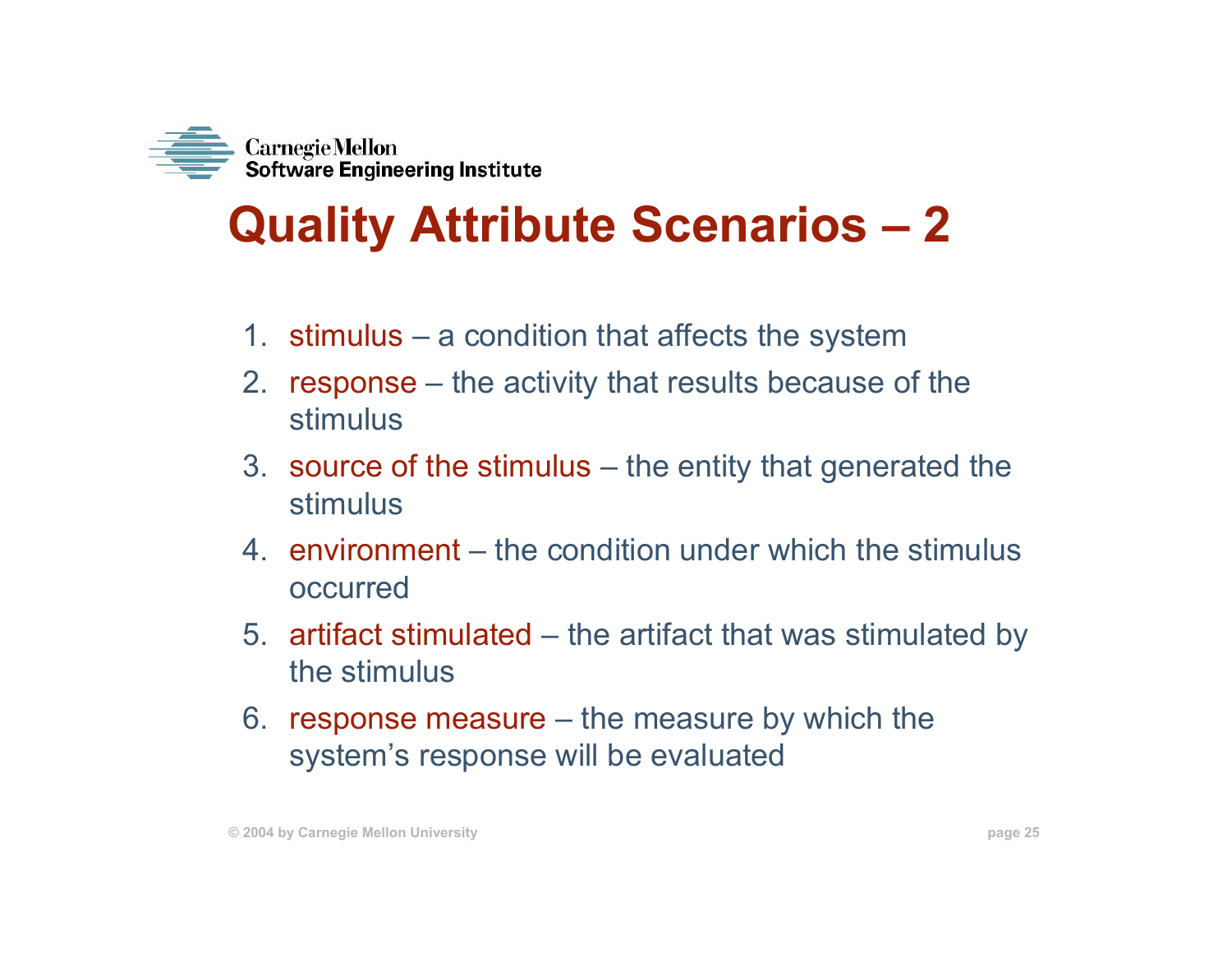

#### **Parts of a Quality Attribute Scenario**

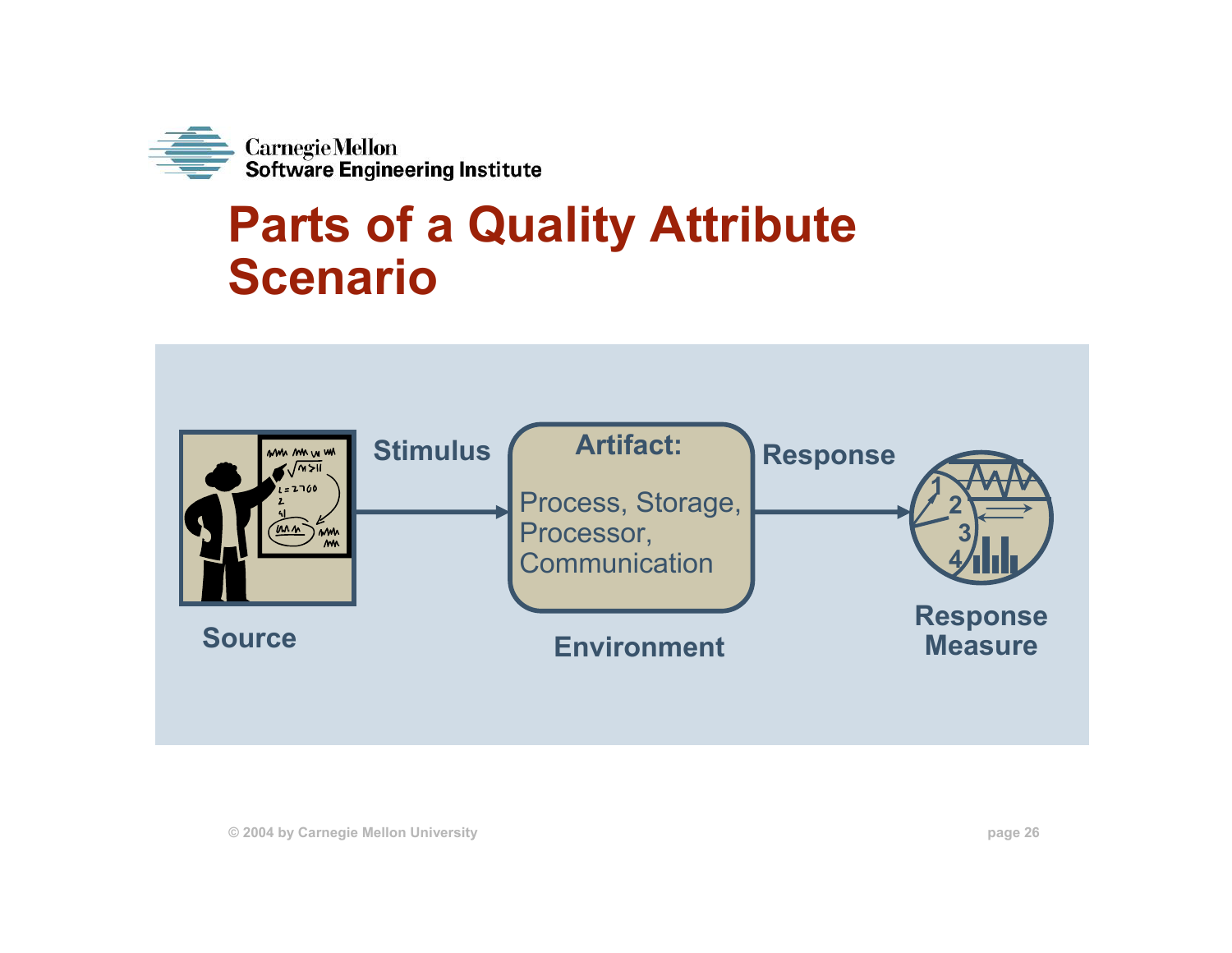

General scenarios

- are those scenarios that are system independent
- represent quality attribute characterizations
- can be used to create concrete scenarios that are specific to a particular system.

General six-part scenarios exist for

- availability
- modifiability
- performance
- security
- testability
- usability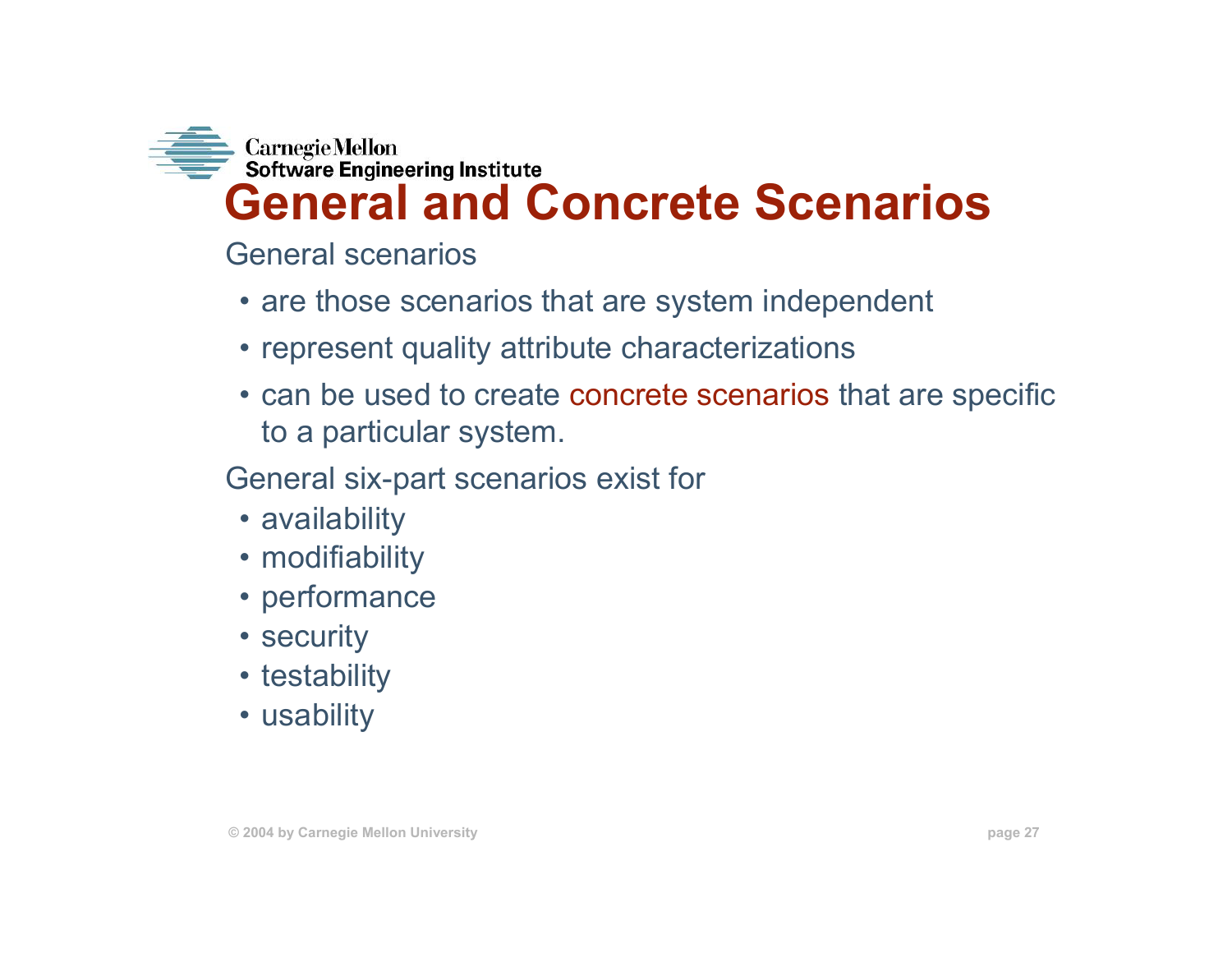

### **Modifiability – 1**

Definition: *Modifiability is about the cost of change and refers to the ease with which a software system can accommodate changes.*

Areas of concern include

- identifying what can change
	- functions, platforms, hardware, operating systems, middleware, systems it must operate with, protocols, and so forth
	- quality attributes: performance, reliability, future modifiability, and so forth
- When will the change be made and who will make it?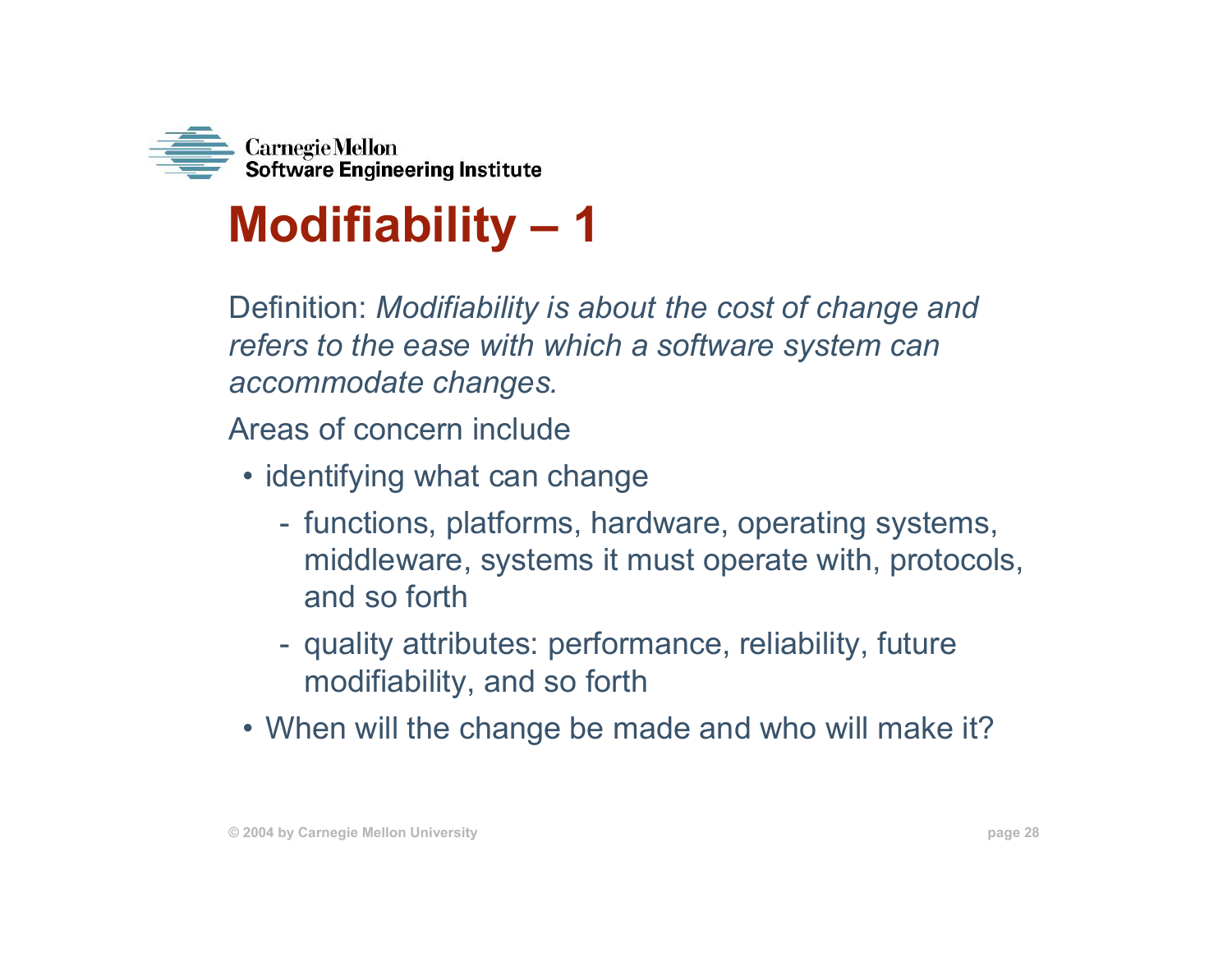

# **Modifiability – 2**

General scenario considerations:

| <b>Source</b>      | End user, developer, system administrator                                                         |
|--------------------|---------------------------------------------------------------------------------------------------|
| <b>Stimulus</b>    | Add/delete/modify functionality or quality<br>attribute                                           |
| <b>Environment</b> | Runtime, compile time, build time, design<br>time                                                 |
| <b>Artifacts</b>   | System: user interface, platform,<br>environment, system that interoperates<br>with target system |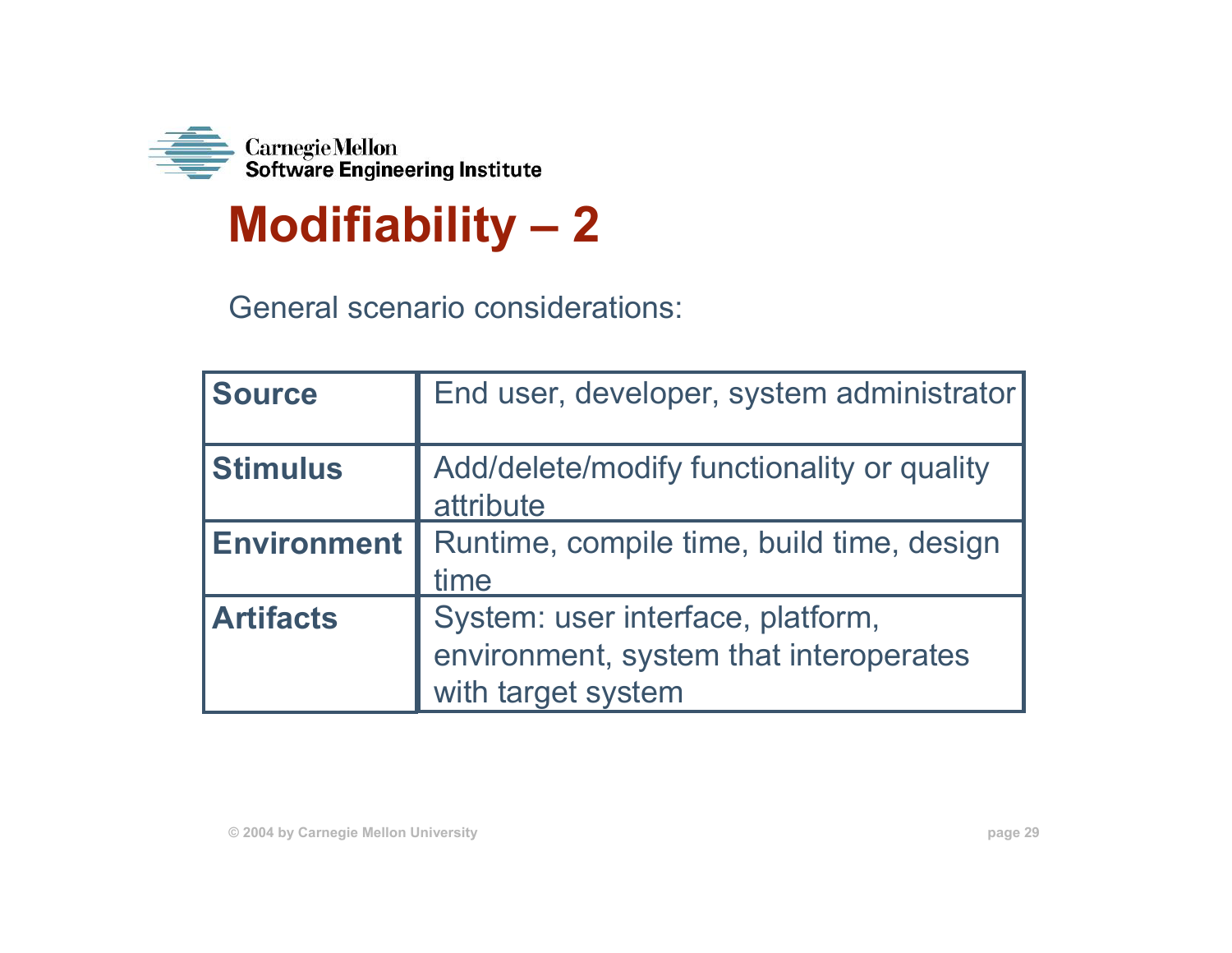

#### **Modifiability – 3**

General scenario considerations (continued):

| <b>Response</b>                   | • Locate places in the architecture to be<br>modified.                                   |
|-----------------------------------|------------------------------------------------------------------------------------------|
|                                   | . Make modifications without affecting other<br>functionality.                           |
|                                   | . Test the modification with minimal effort.                                             |
|                                   | . Deploy the modification with minimal effort.                                           |
| <b>Response</b><br><b>Measure</b> | • Cost in terms of the number of affected<br>components, effort, and money               |
|                                   | • Extent to which this modification affects other<br>functions and/or quality attributes |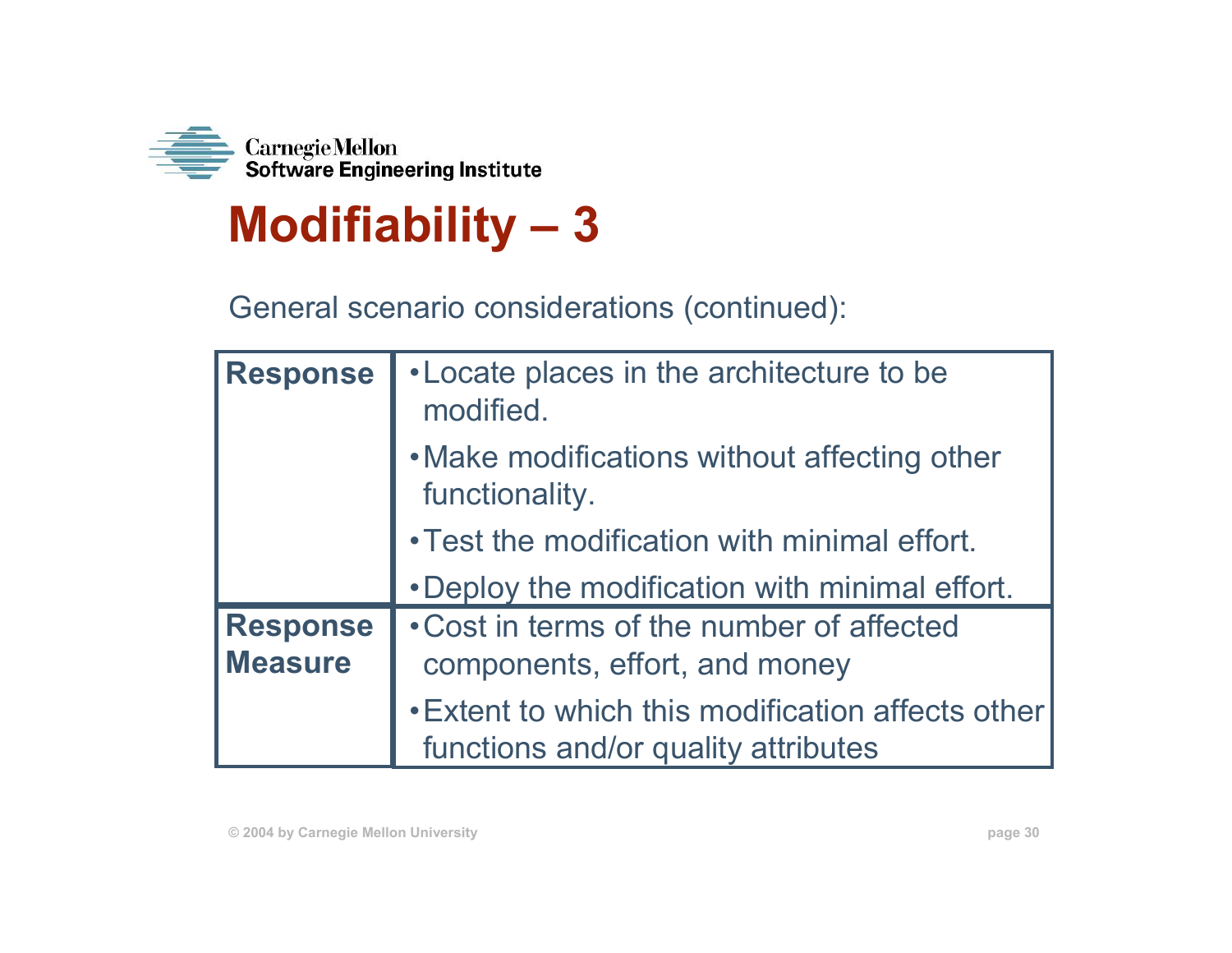

# **Sample Modifiability Scenario**

*A developer wishes to change the user interface (UI) code at design time. The modification is made with no side effects, in three hours*.

| Source                            | Developer                                 |
|-----------------------------------|-------------------------------------------|
| <b>Stimulus</b>                   | Wishes to change the UI                   |
| <b>Artifact</b>                   | Code                                      |
| <b>Environment</b>                | At design time                            |
| <b>Response</b>                   | Modification is made with no side effects |
| <b>Response</b><br><b>Measure</b> | In three hours                            |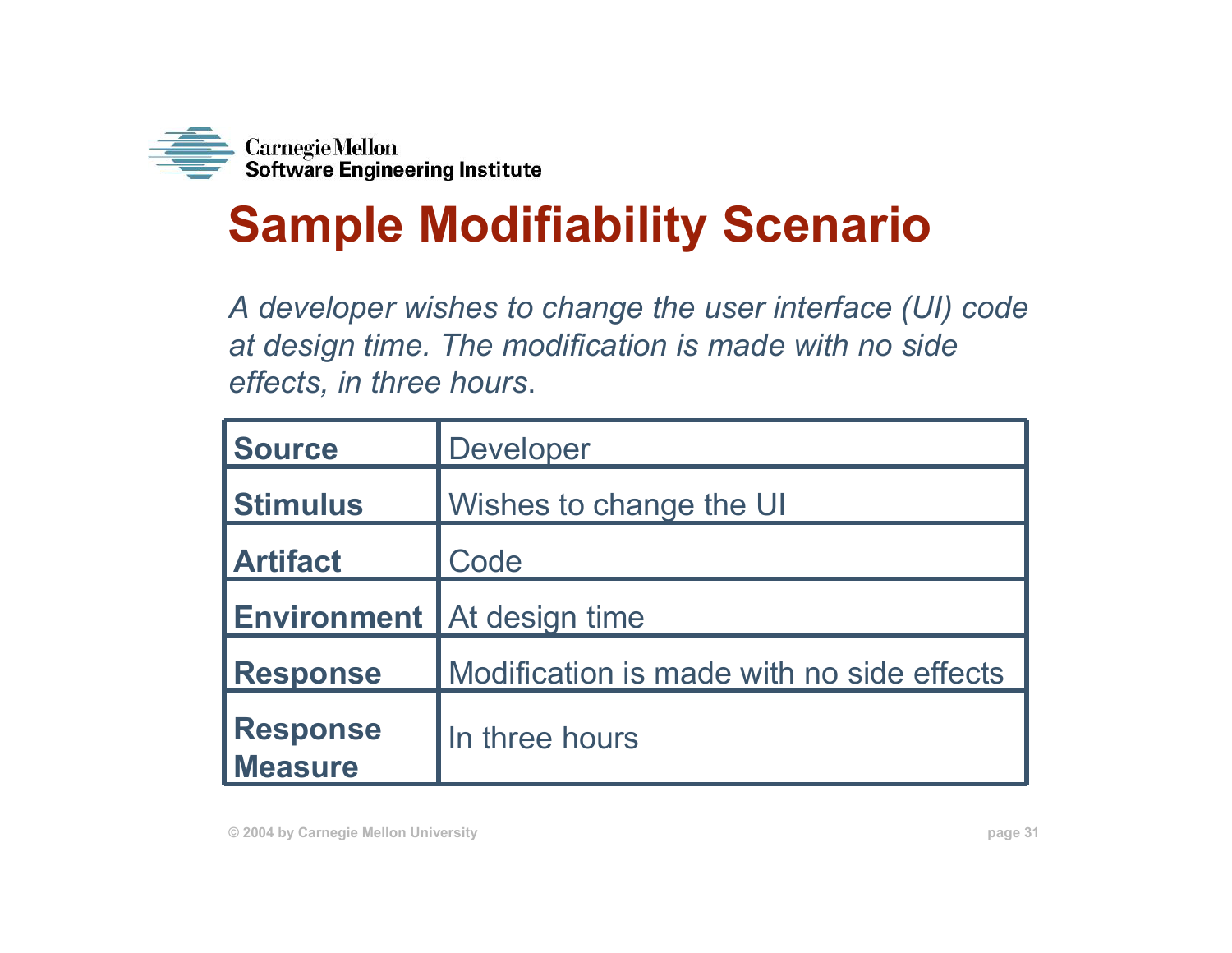

#### **The Reality About Software Architecture.**

Quality attribute requirements are the primary drivers for architectural design.

The degree to which a system meets its quality attribute requirements is dependent on architectural decisions.

Software development needs to be driven by architectural decisions.

Architecture-centric development is key.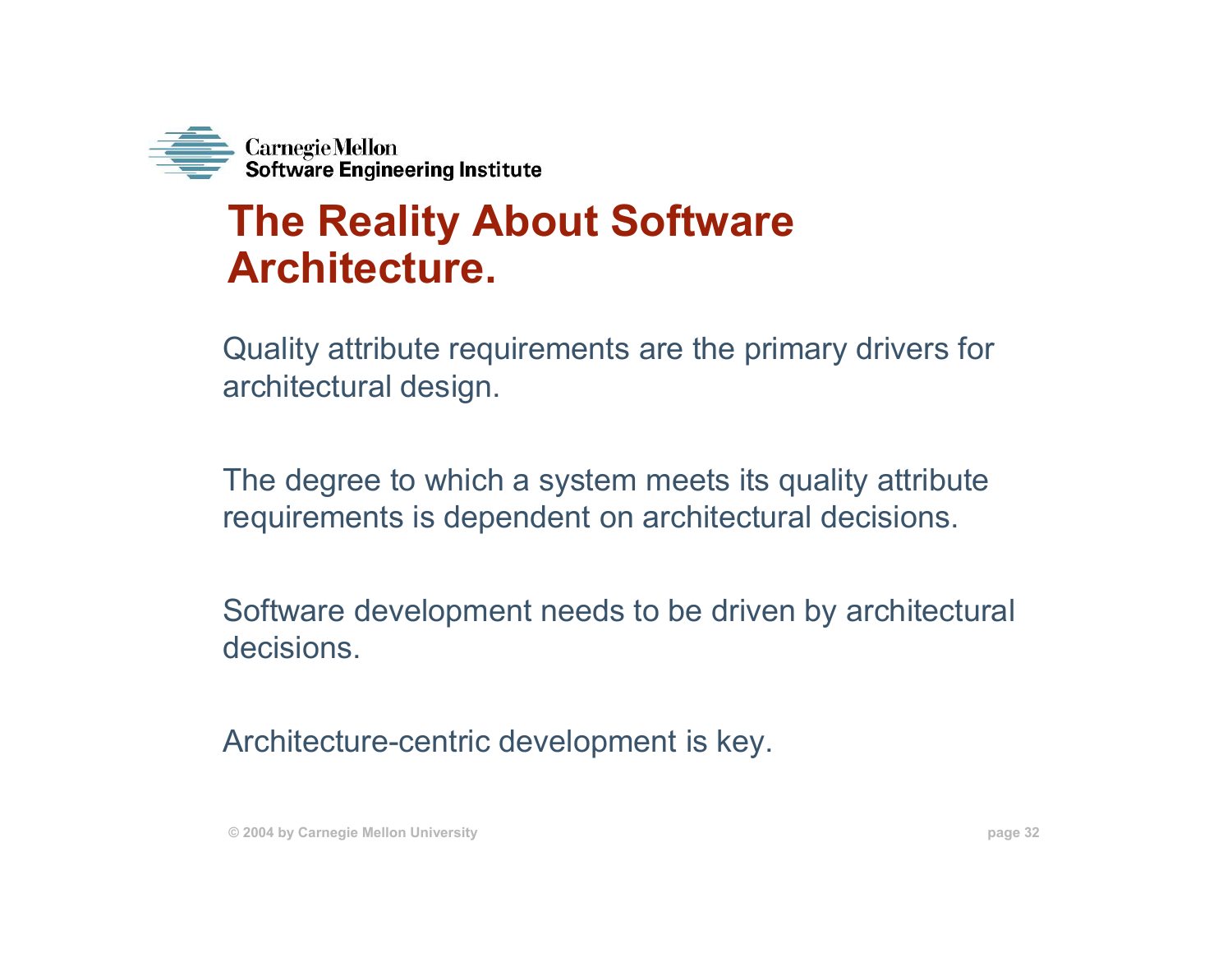

Architecture-centric development involves

- Creating the business case for the system
- Understanding the requirements
- Creating or selecting the architecture
- Documenting and communicating the architecture
- Analyzing or evaluating the architecture
- Implementing the system based on the architecture
- Ensuring that the implementation conforms to the architecture
- Maintaining the architecture

*The architecture must be both prescriptive and descriptive.*

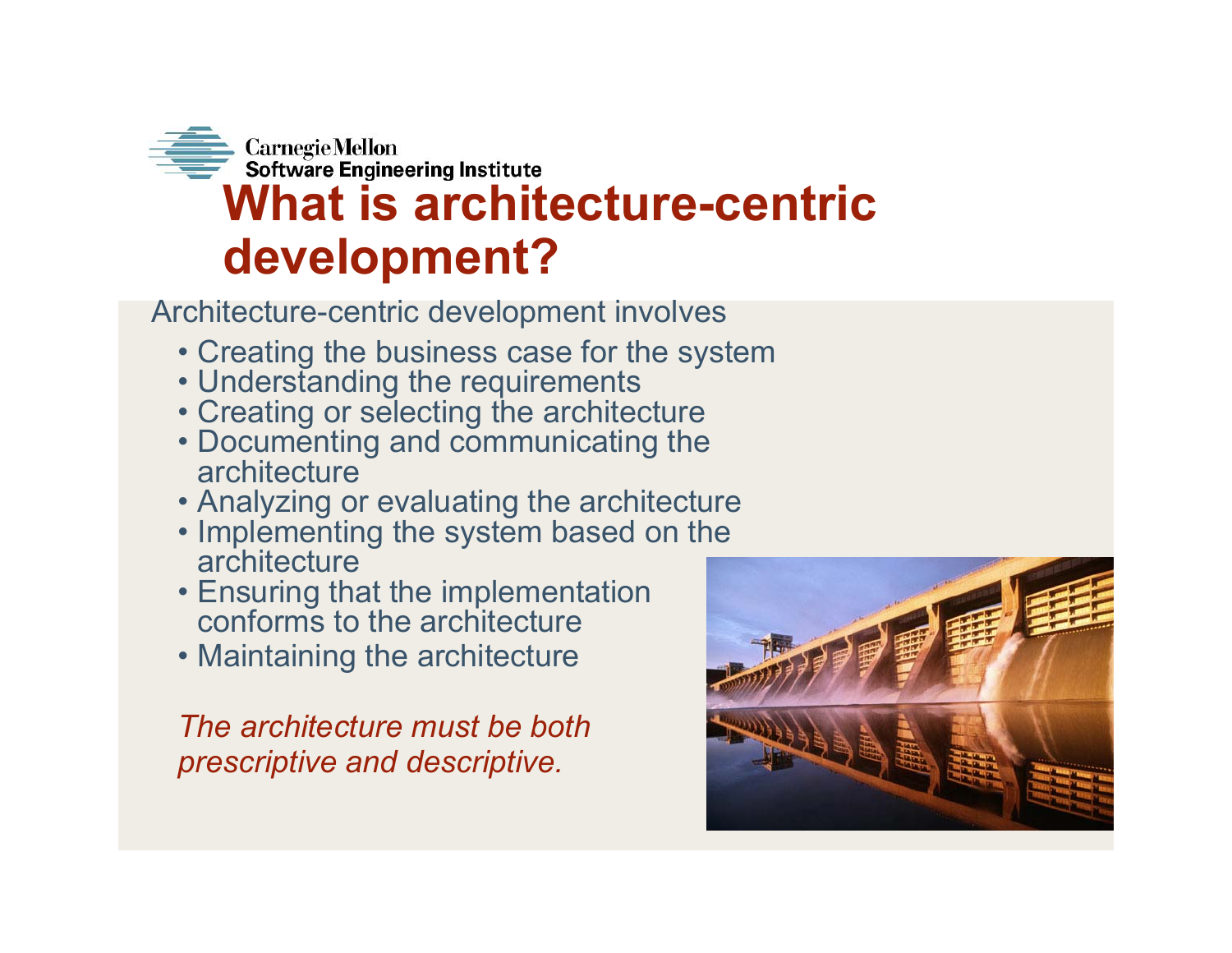

#### **Influence of System Stakeholders - 1**

Stakeholders have an interest in the construction of a software system. Stakeholders might include

- customers
- users
- developers
- project managers
- marketers
- maintainers

Stakeholders have different concerns that they wish to guarantee and/or optimize.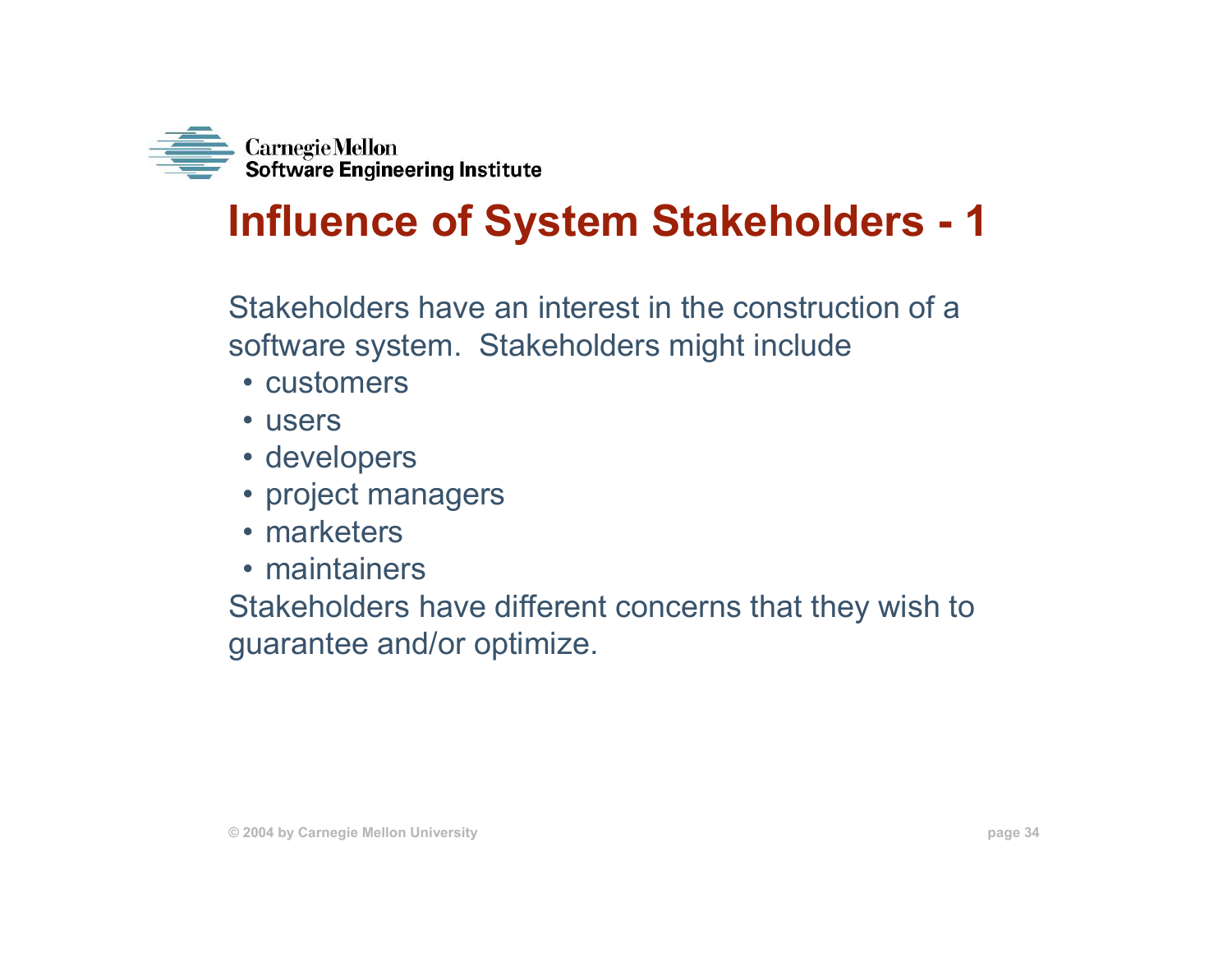

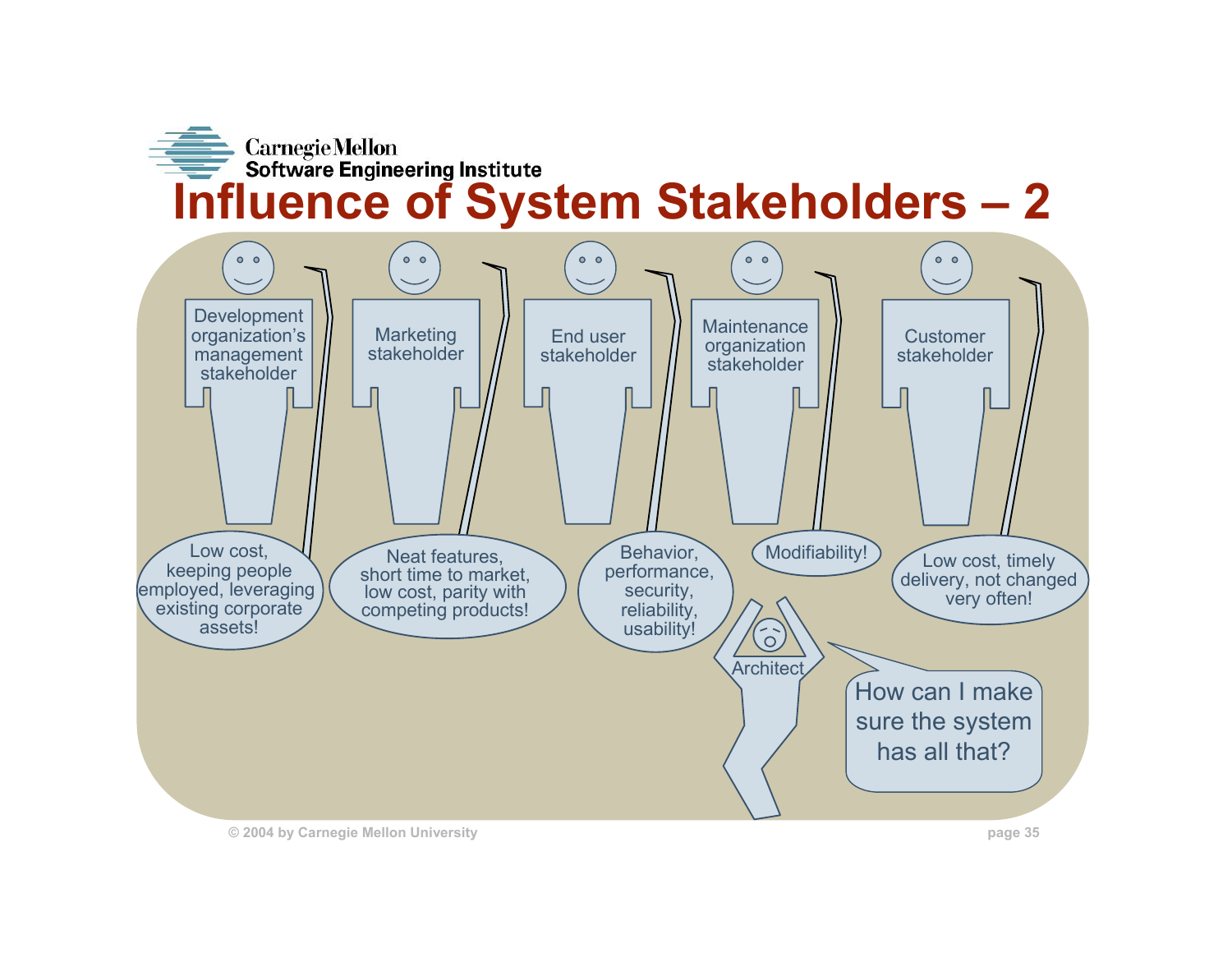

#### **Stakeholder Involvement**

The organizational goals and the system properties required by the business are rarely understood, let alone fully articulated.

Customer quality attribute requirements are seldom documented, which results in

- goals not being achieved
- inevitable conflict between different stakeholders

Architects must identify and actively engage stakeholders in order to

- understand real constraints of the system
- manage the stakeholders' expectations
- negotiate the system's priorities
- make tradeoffs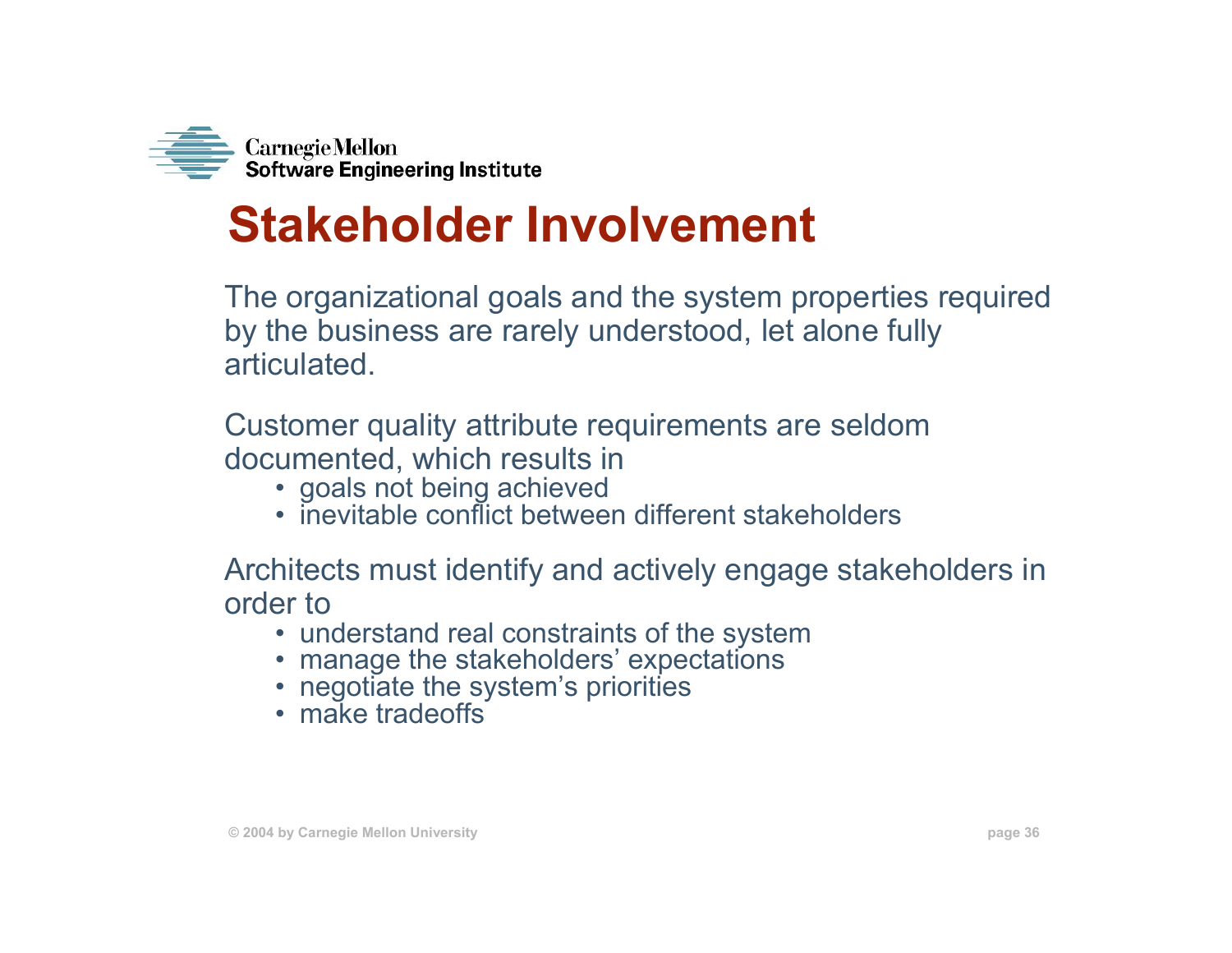

## **Presentation Outline**

**Background** 

Software Architecture

Quality Attributes

*Software Architecture Practices*

SEI Software Architecture Support

**Conclusion** 

**Discussion** 

**© 2004 by Carnegie Mellon University page 37**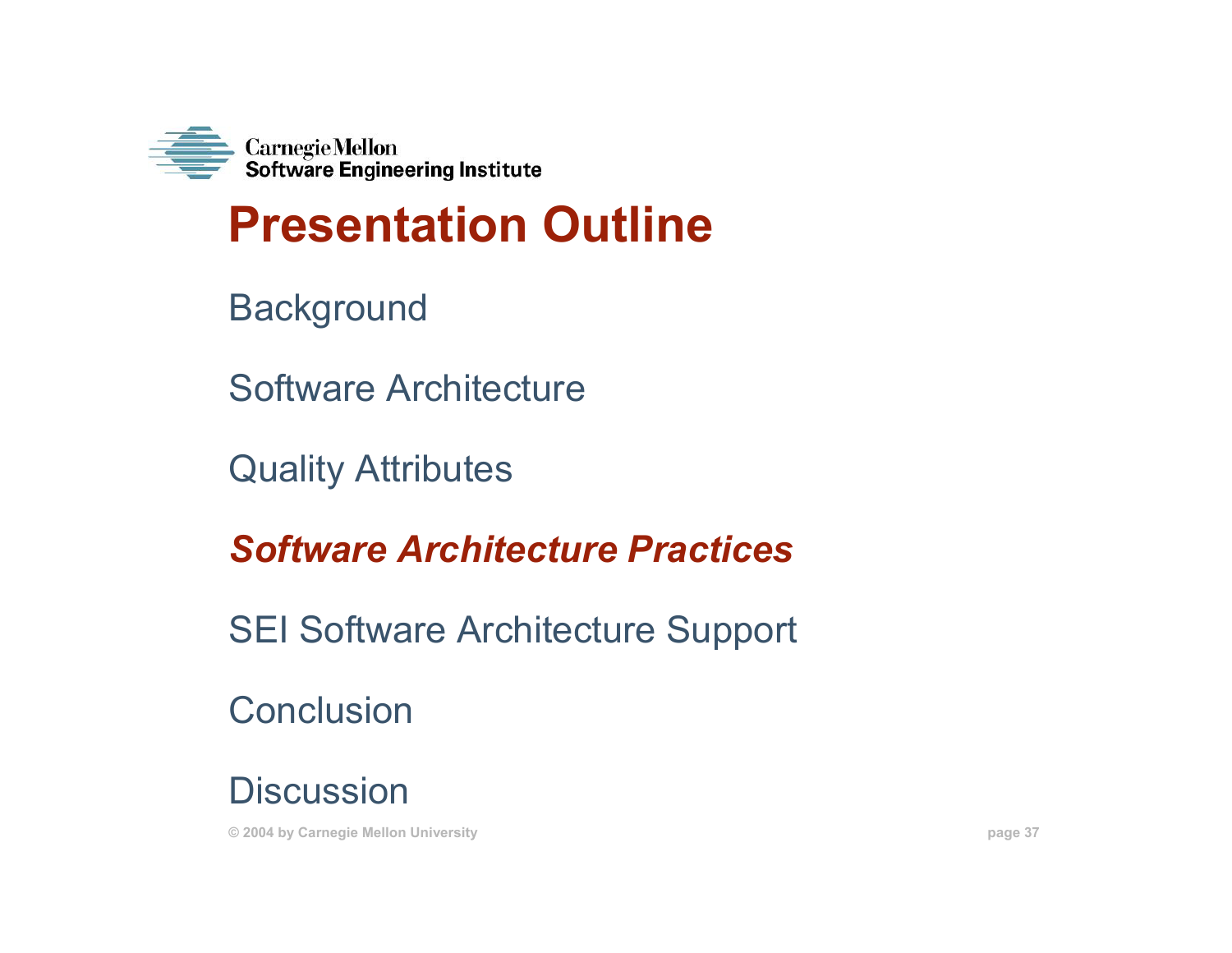

## **SEI Work in Software Architecture: Maturing Sound Architecture Practices**

### **Starting Points**

**Quality attribute/ performance engineering**

**Software Architecture Analysis Method (SAAM)**

**Security analysis**

**Reliability analysis**

**Software Architecture Evaluation Best Practices Report**

**Software architecture evaluations**

**Create**

#### **Technology**

**Attribute-specific patterns Architecture expert**

### **Life Cycle Practices**

- **Architectural requirements elicitation**
- **Architecture definition**
- **Architecture representation**
- **Architecture evaluation**
- **Architecture reconstruction**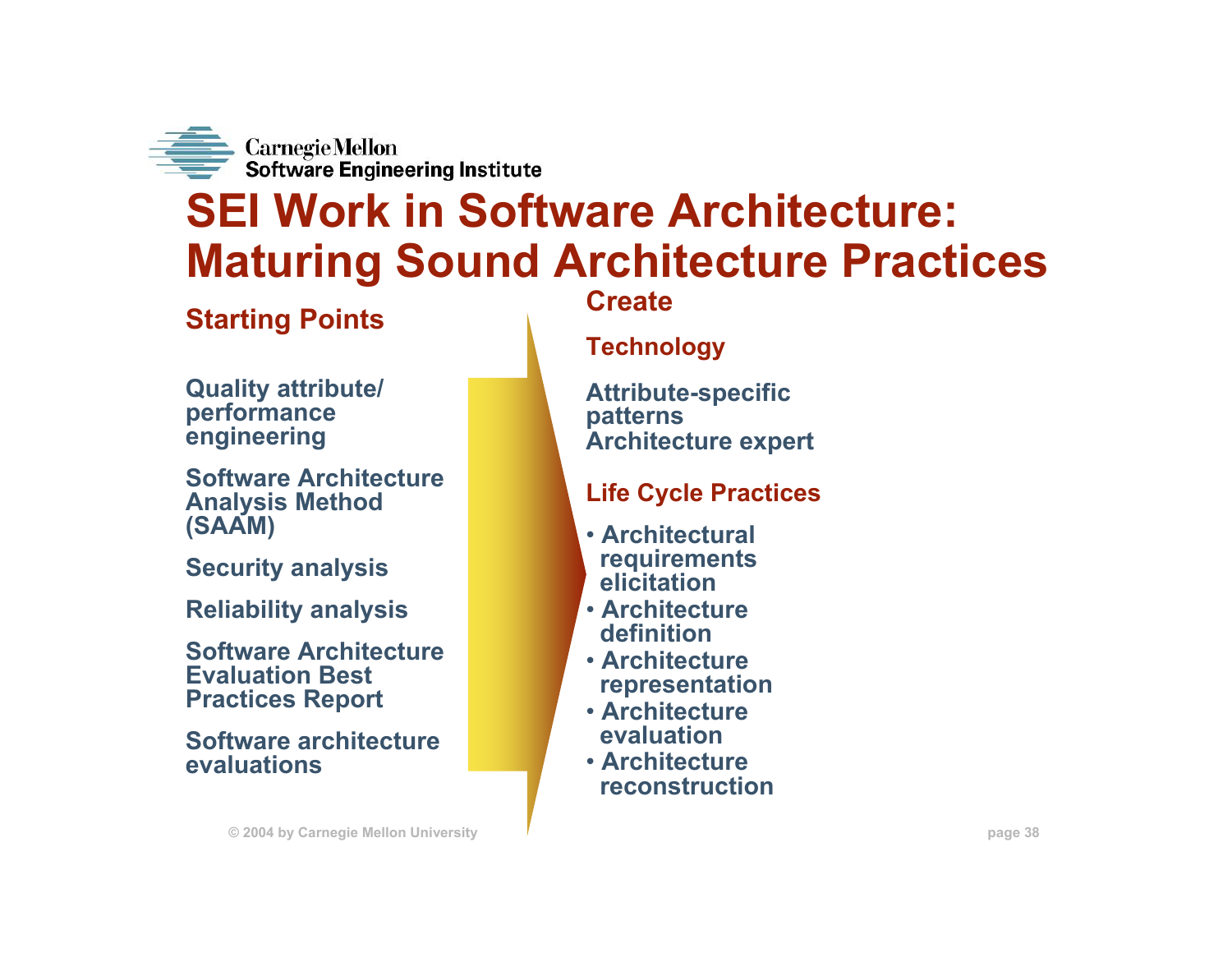

Architecture-centric development involves

- Creating the business case for the system
- Understanding the requirements
- Creating or selecting the architecture
- Documenting and communicating the architecture
- Analyzing or evaluating the architecture
- Implementing the system based on the architecture
- Ensuring that the implementation conforms to the architecture
- Maintaining the architecture

*The architecture must be both prescriptive and descriptive.*

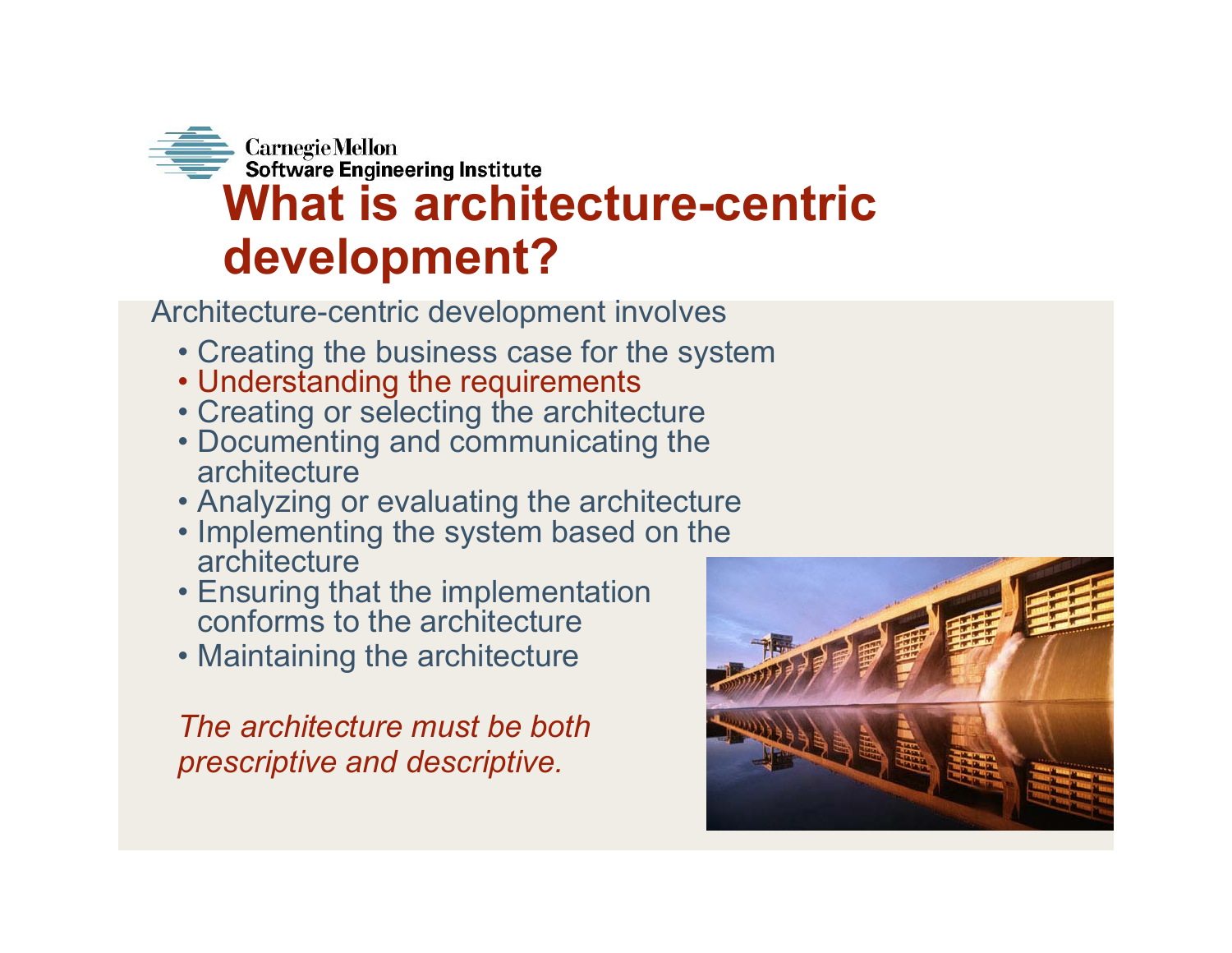

## **Traditional System Development**



Detailed design Implementation

*Quality attributes are rarely captured in requirements specifications.*

- *often vaguely understood*
- *often weakly articulated*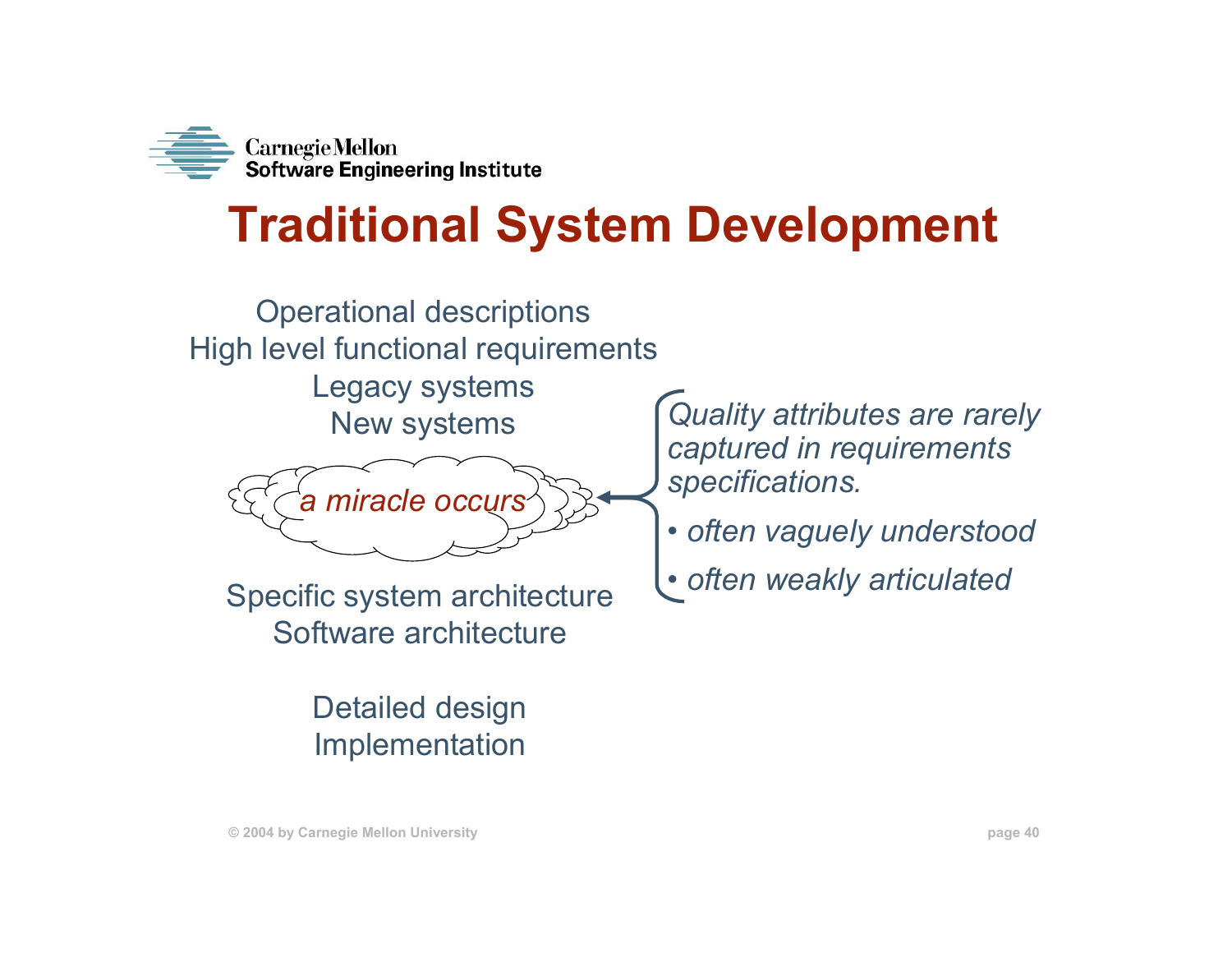

# **Quality Attribute Workshop**

The Quality Attribute Workshop (QAW) is a facilitated method that engages system stakeholders early in the lifecycle to discover the driving quality attributes of a software intensive system.

Key points about the QAW are that it is

- system centric
- scenario based
- stakeholder focused
- used before the software architecture has been created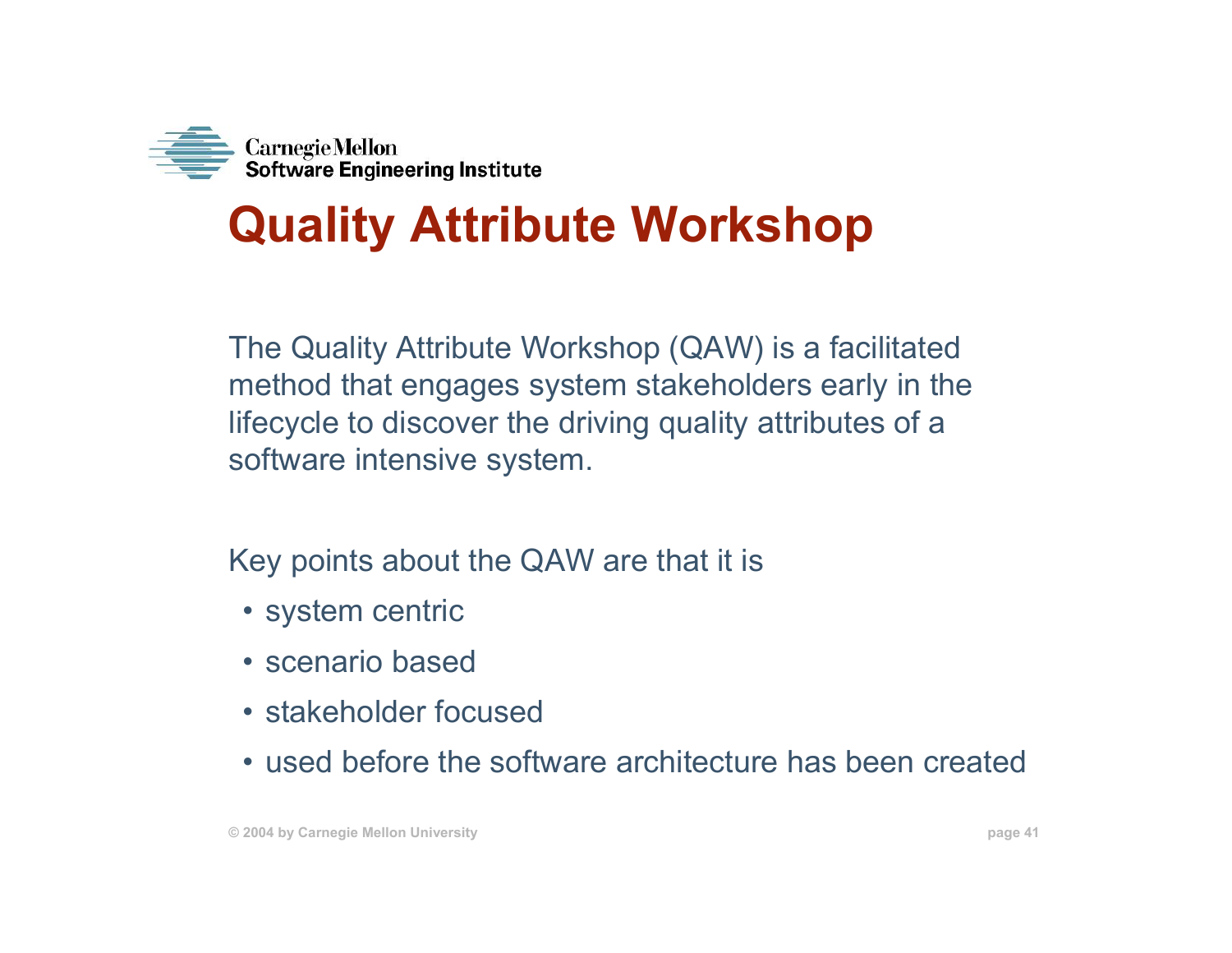

## **Quality Attribute Workshop Steps**

- 1. Introductions and QAW Presentation
- 2. Business/Mission Presentation
- 3. Architecture Plan Presentation
- 4. Identify Architectural Drivers
- 5. Scenario Brainstorming
- 6. Scenario Consolidation
- 7. Scenario Prioritization
- 8. Scenario Refinement

*Iterate as necessary with broader stakeholder community*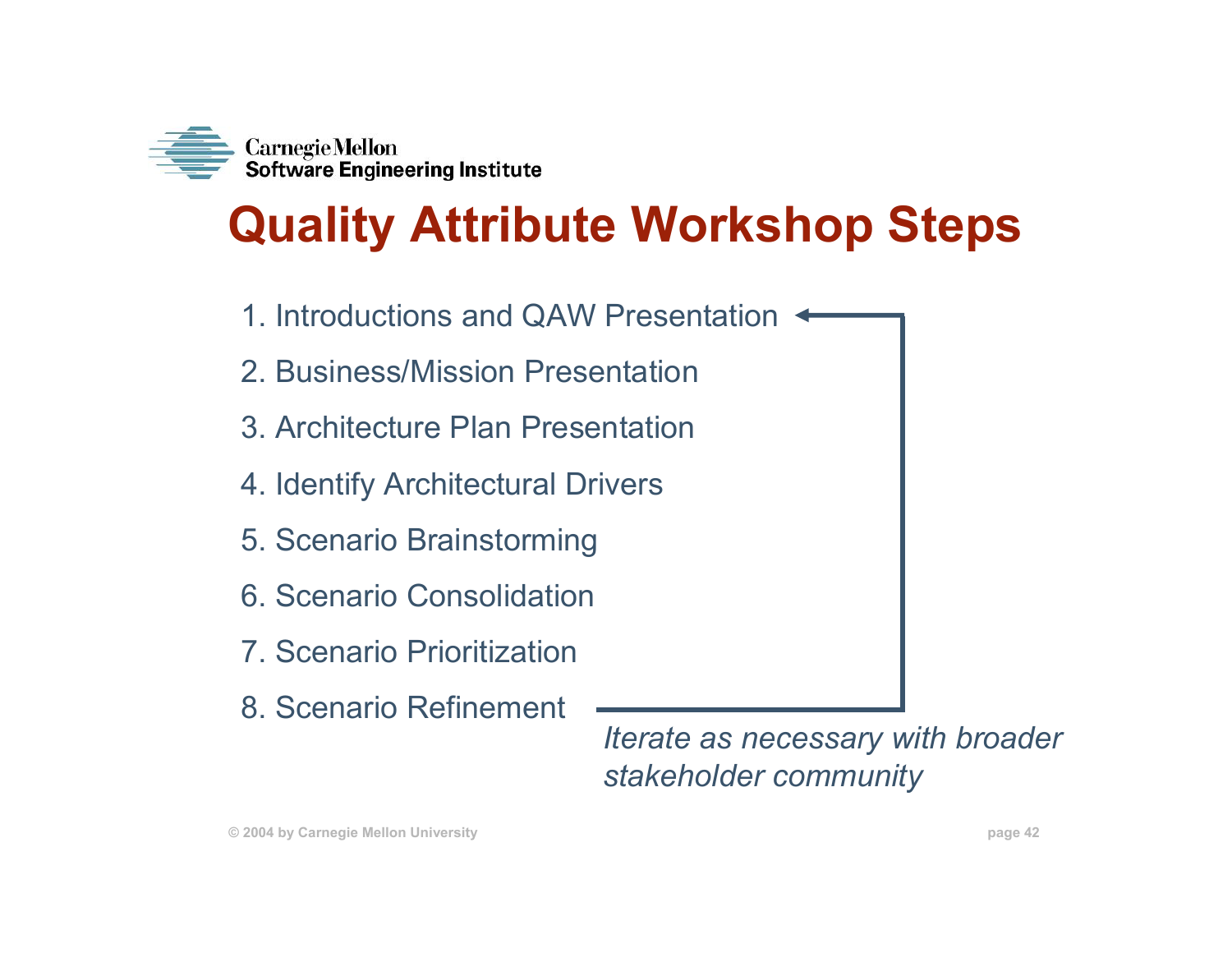

## **QAW Benefits and Next Steps**



- 
- Clarified quality attribute requirements
- Informed basis for architectural decisions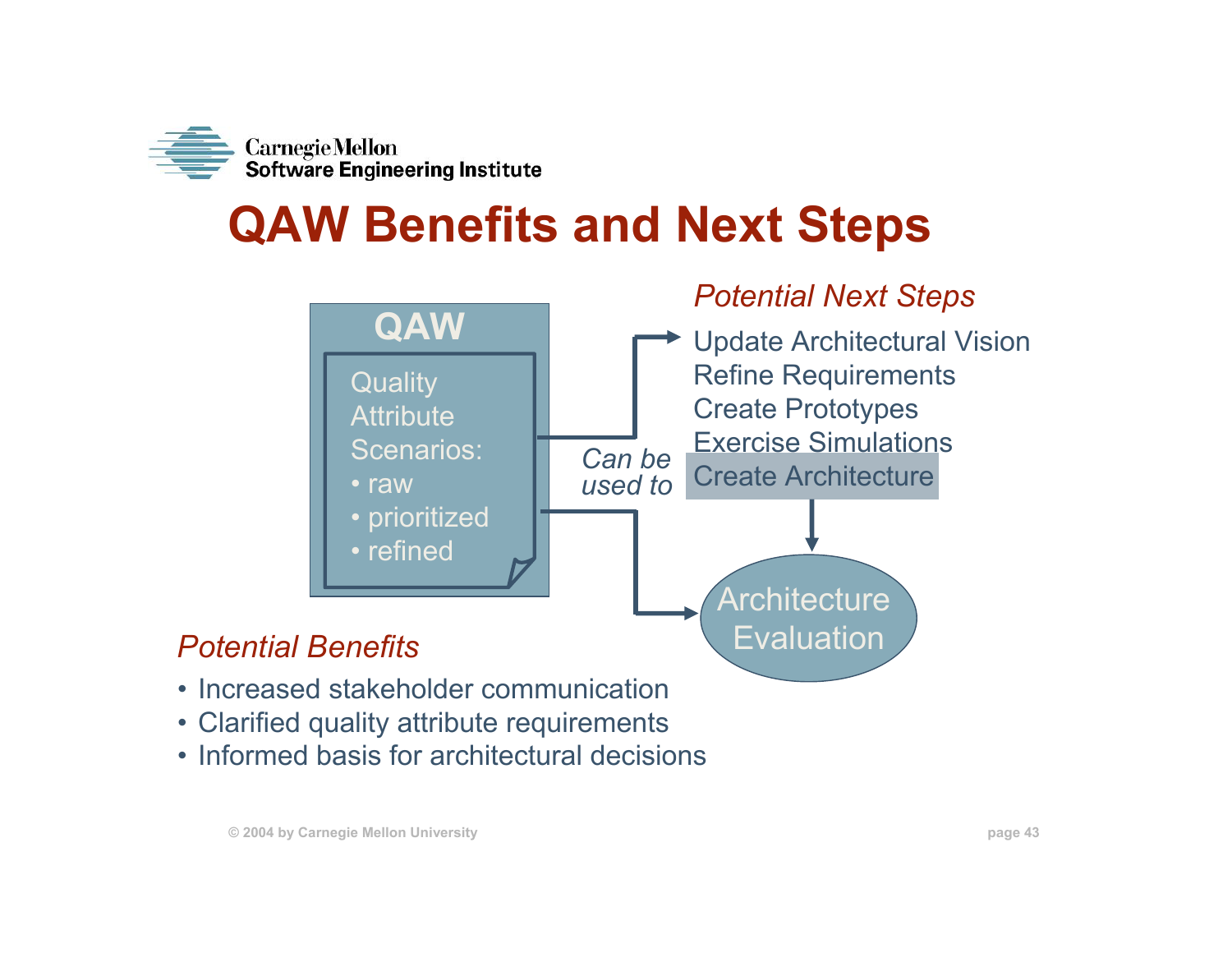

Architecture-centric development involves

- Creating the business case for the system
- Understanding the requirements
- Creating or selecting the architecture
- Documenting and communicating the architecture
- Analyzing or evaluating the architecture
- Implementing the system based on the architecture
- Ensuring that the implementation conforms to the architecture
- Maintaining the architecture

*The architecture must be both prescriptive and descriptive.*

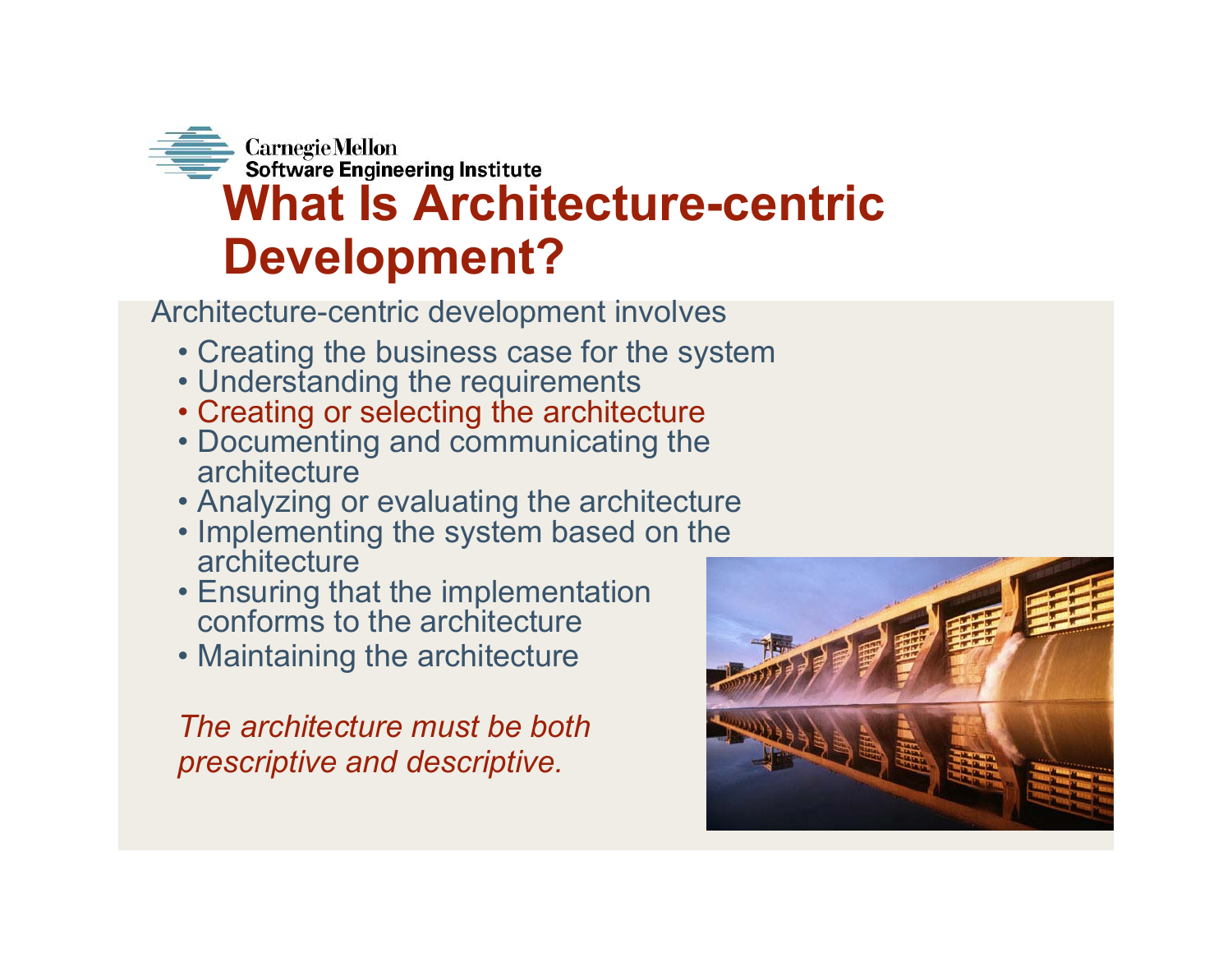

## **Creating the Software Architecture**

There are architecture definition methods and guidelines, many of which focus exclusively on the functional requirements.

It is possible to create an architecture based on the quality architectural drivers.

One way to approach this is to use architectural tactics and patterns and a method that capitalizes on both.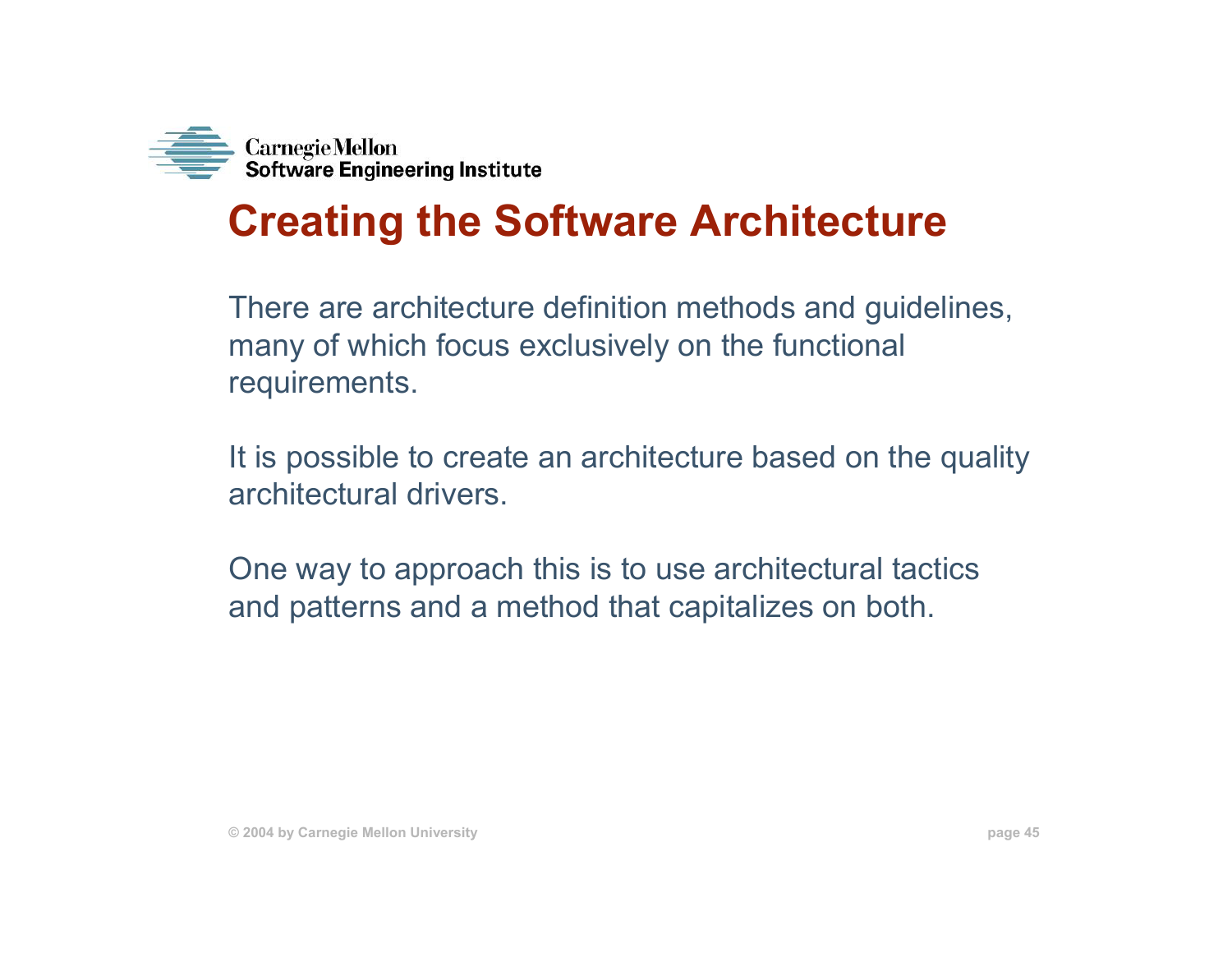

## **Tactics**

The design for a system consists of a collection of design decisions.

- Some decisions are intended to ensure the achievement of the functionality of the system.
- Other decisions are intended to help control the quality attribute responses.

These decisions are called *tactics*.

- A tactic is a design decision that is influential in the control of a quality attribute response.
- A collection of tactics is an *architectural strategy.*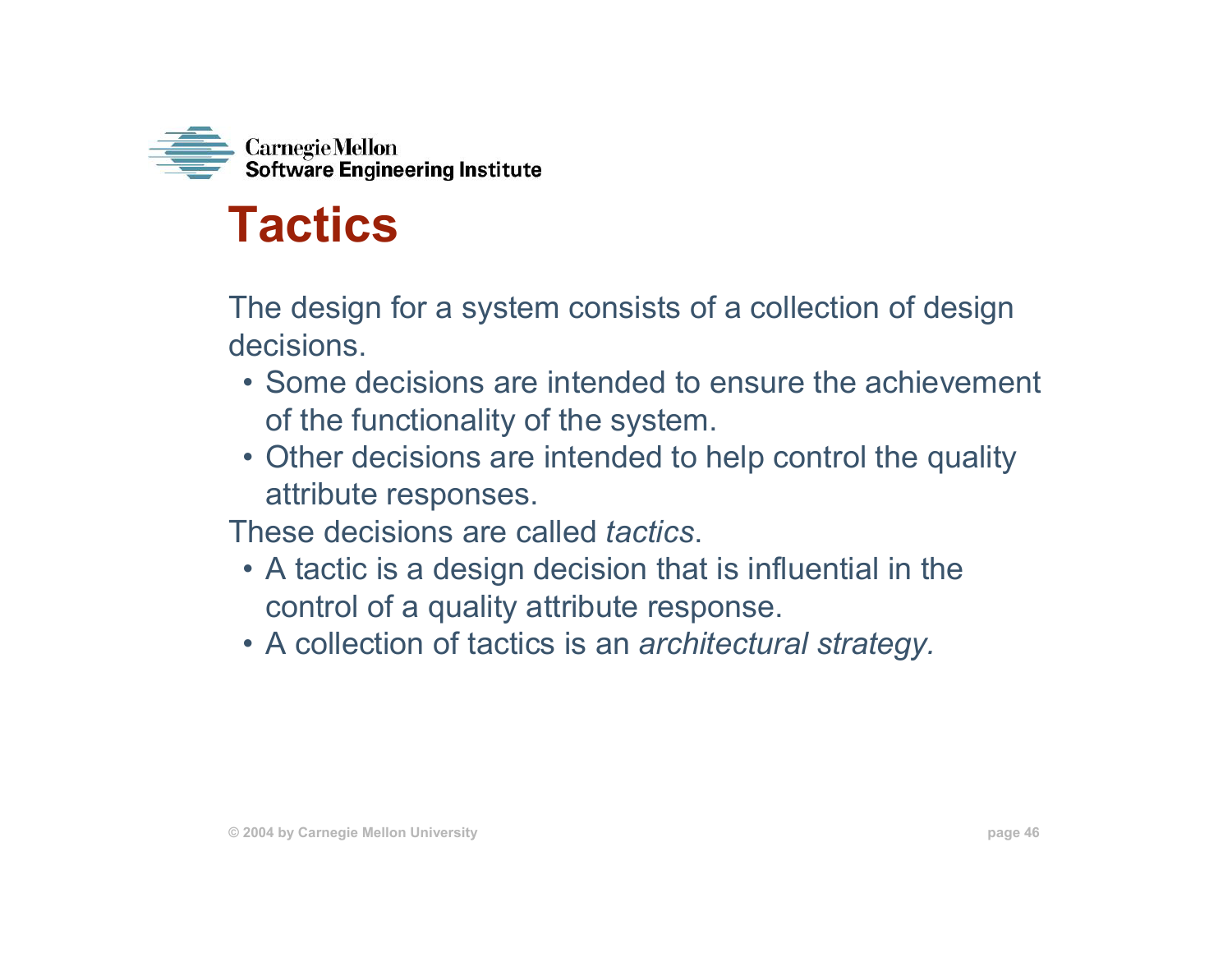

## **Tactics Catalog**

Tactics have been defined for the following quality attributes:

- Performance
- Availability
- Maintainability
- Usability
- Testability
- Security

Others are in the works.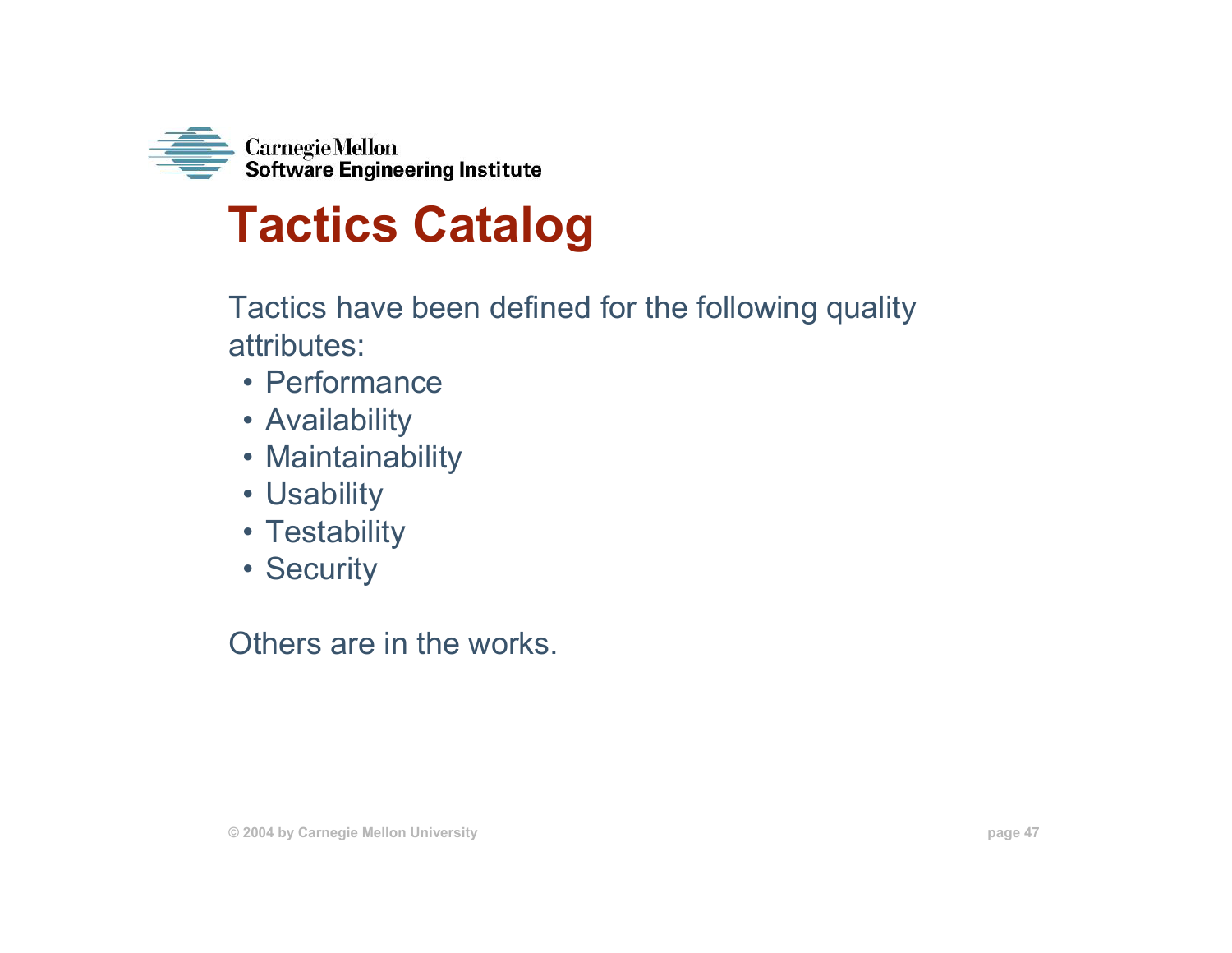

## **Performance Tactics**

### Summary of performance tactics

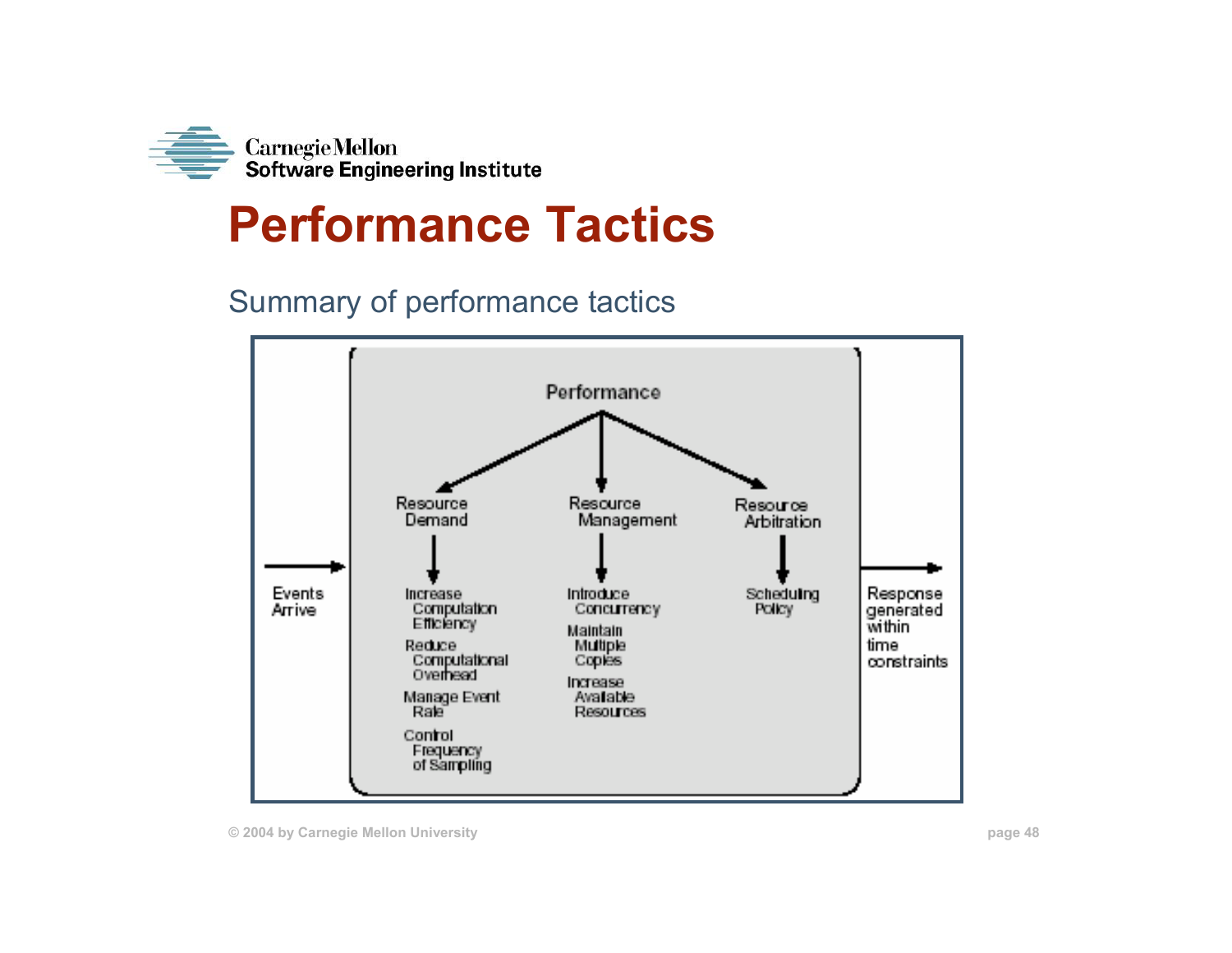

## **Attribute-Driven Design**

The Attribute-Driven Design (ADD) method, developed at the SEI, is an approach to defining a software architecture that bases the decomposition process on the quality attributes the software must fill.

It follows a recursive decomposition process where, at each stage in the decomposition, tactics and architectural patterns are chosen to satisfy a set of quality scenarios.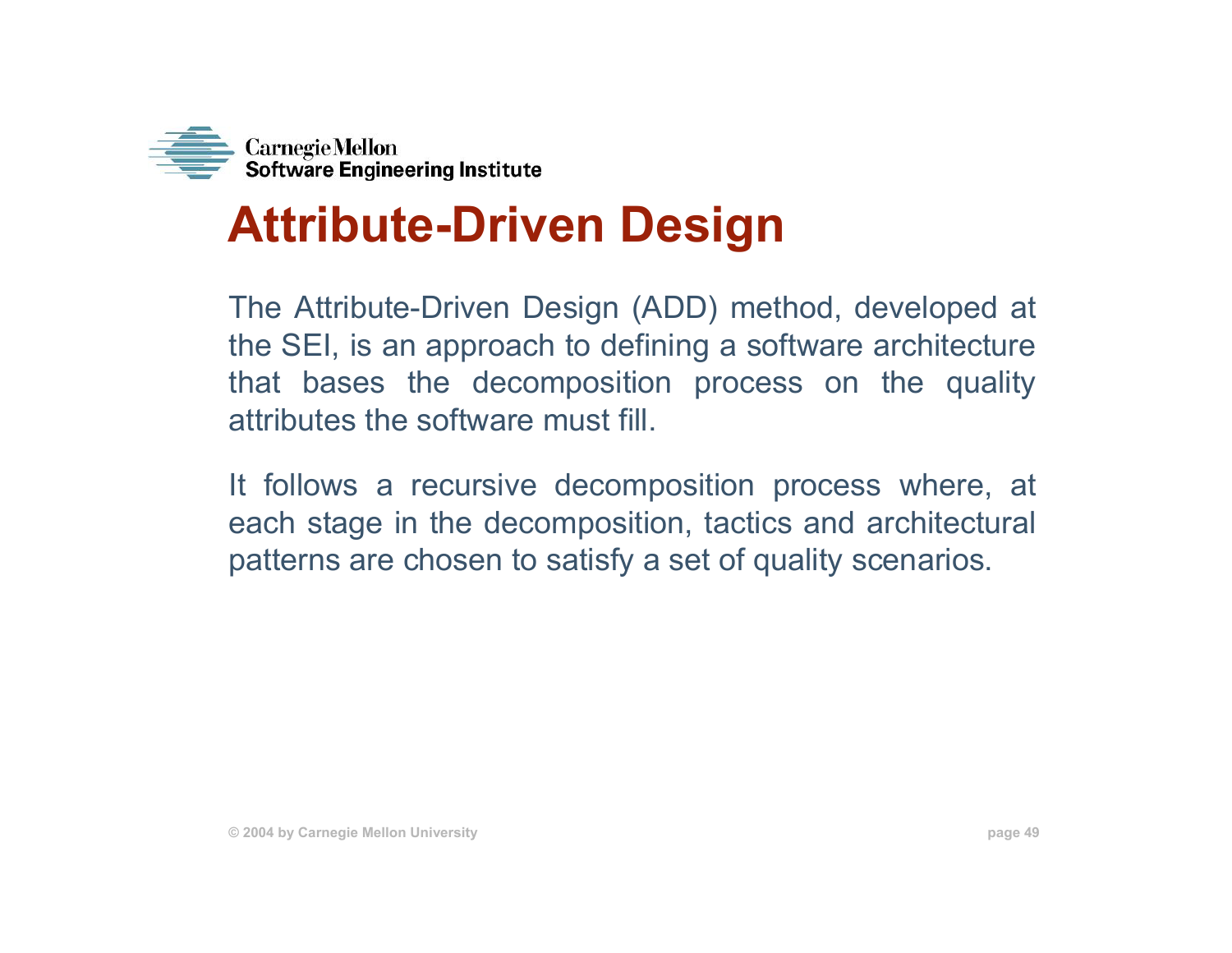

# **Evolutionary Delivery Life Cycle**



**© 2004 by Carnegie Mellon University page 50**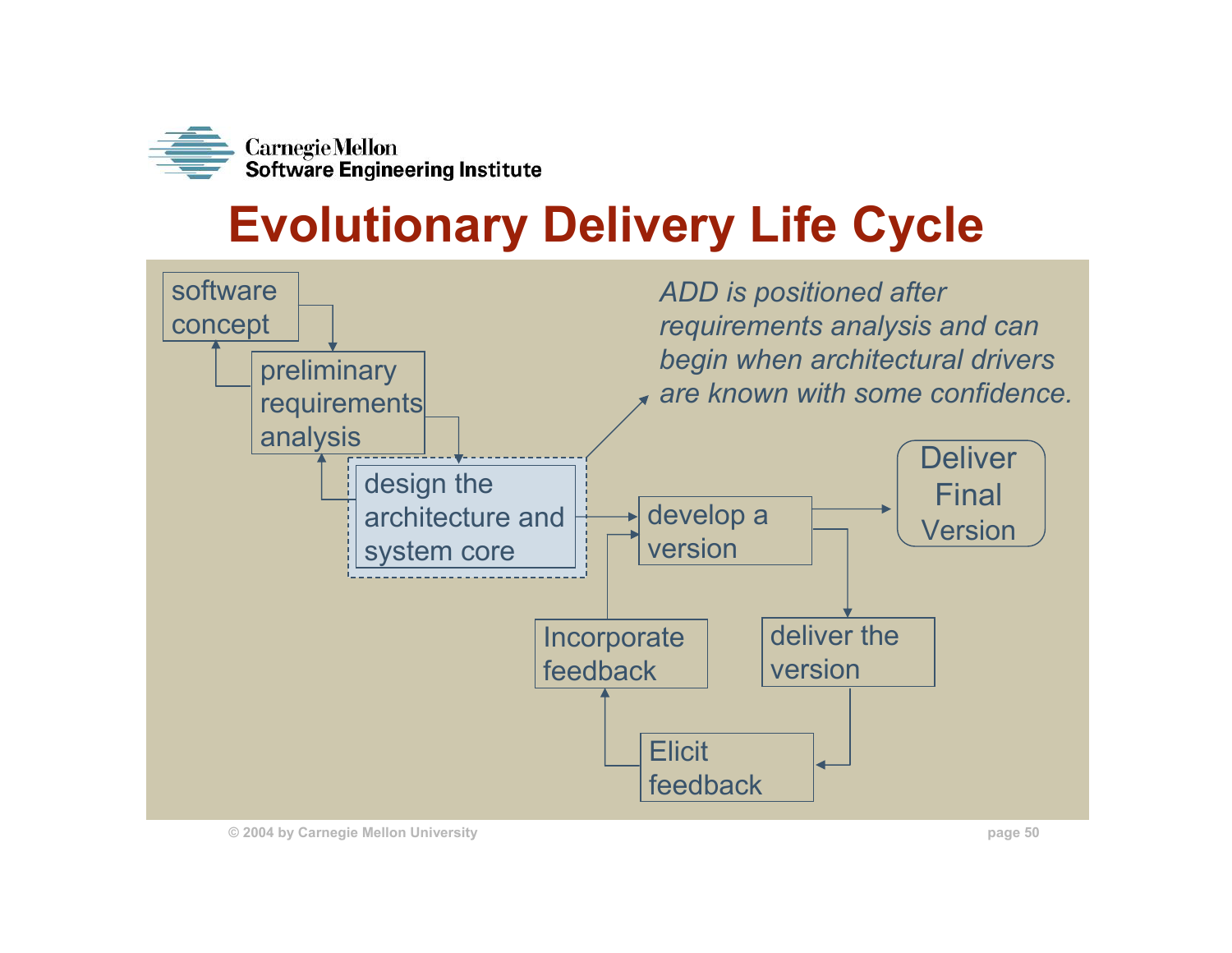

## **ADD Method's Inputs and Outputs**

Inputs

- constraints
- functional requirements
- quality attribute requirements
- **Outputs**
- first several levels of module decomposition
- various other views of the system as appropriate
- set of elements for functionality and the interactions among them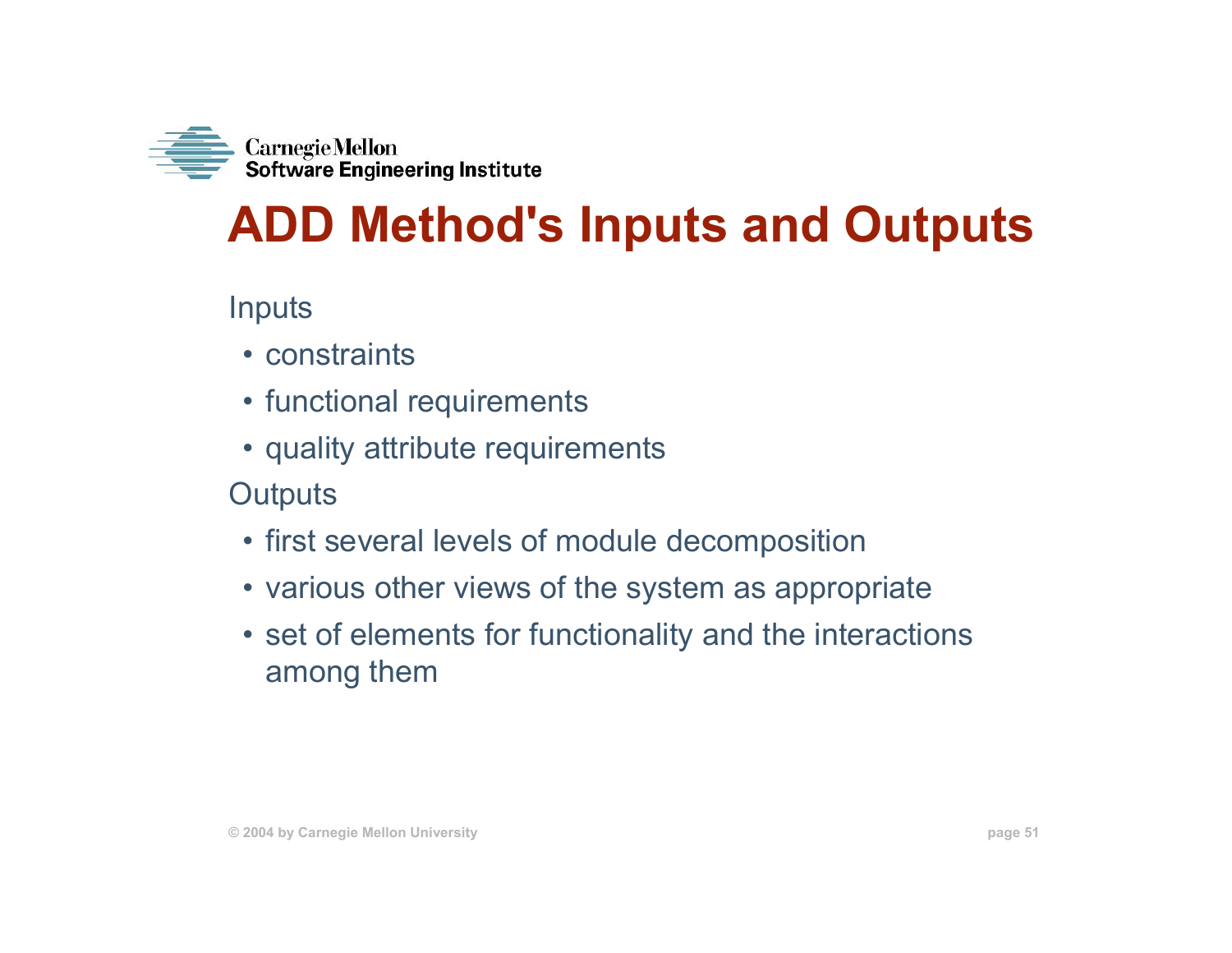

Architecture-centric development involves

- Creating the business case for the system
- Understanding the requirements
- Creating or selecting the architecture
- Documenting and communicating the architecture
- Analyzing or evaluating the architecture
- Implementing the system based on the architecture
- Ensuring that the implementation conforms to the architecture
- Maintaining the architecture

*The architecture must be both prescriptive and descriptive.*

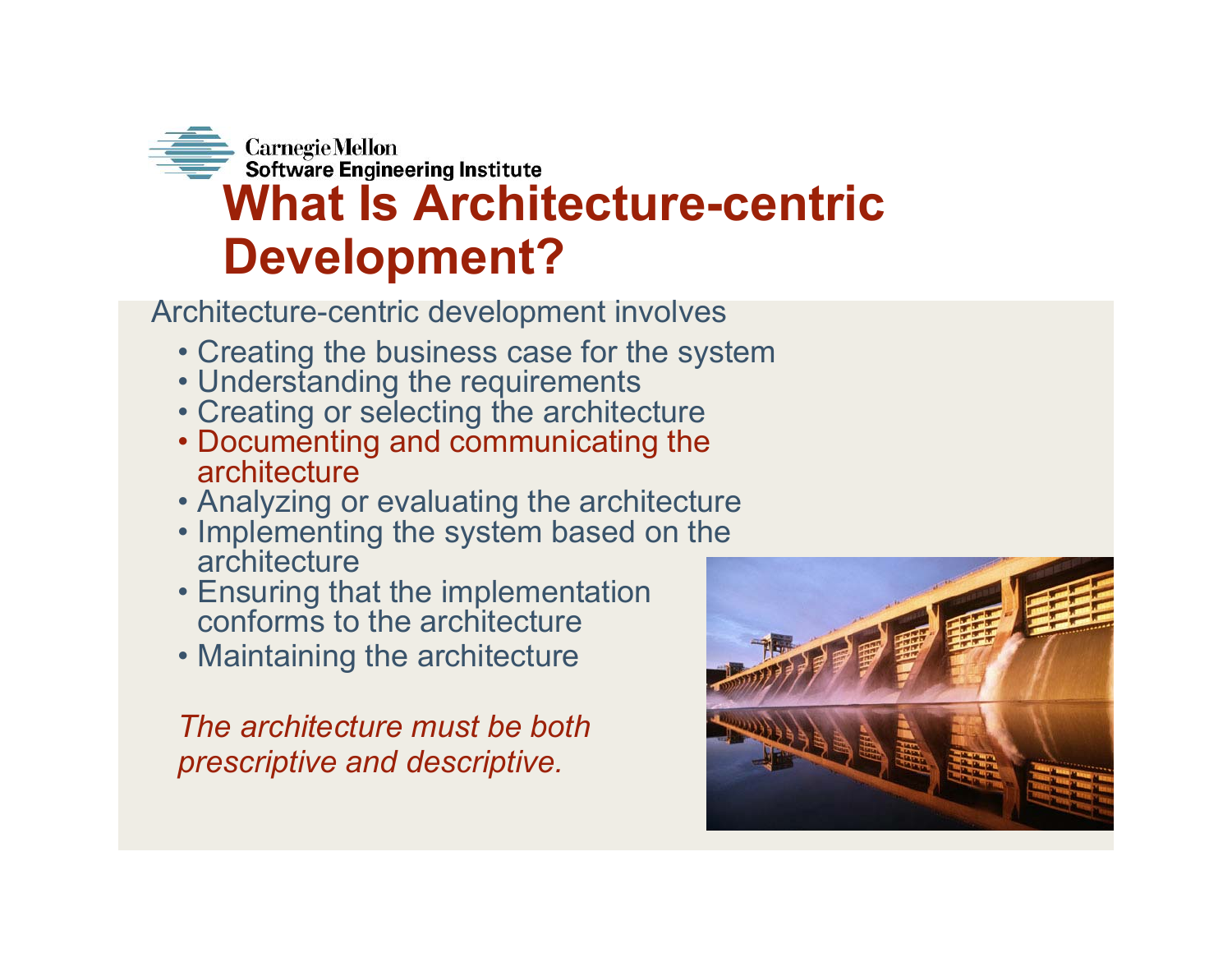

## **Importance of Architecture Documentation**

Architecture documentation is important if and only if *communication* of the architecture is important.

- How can an architecture be used if it cannot be understood?
- How can it be understood if it cannot be communicated?

Documenting the architecture is the crowning step to creating it.

Documentation speaks for the architect, today and 20 years from today.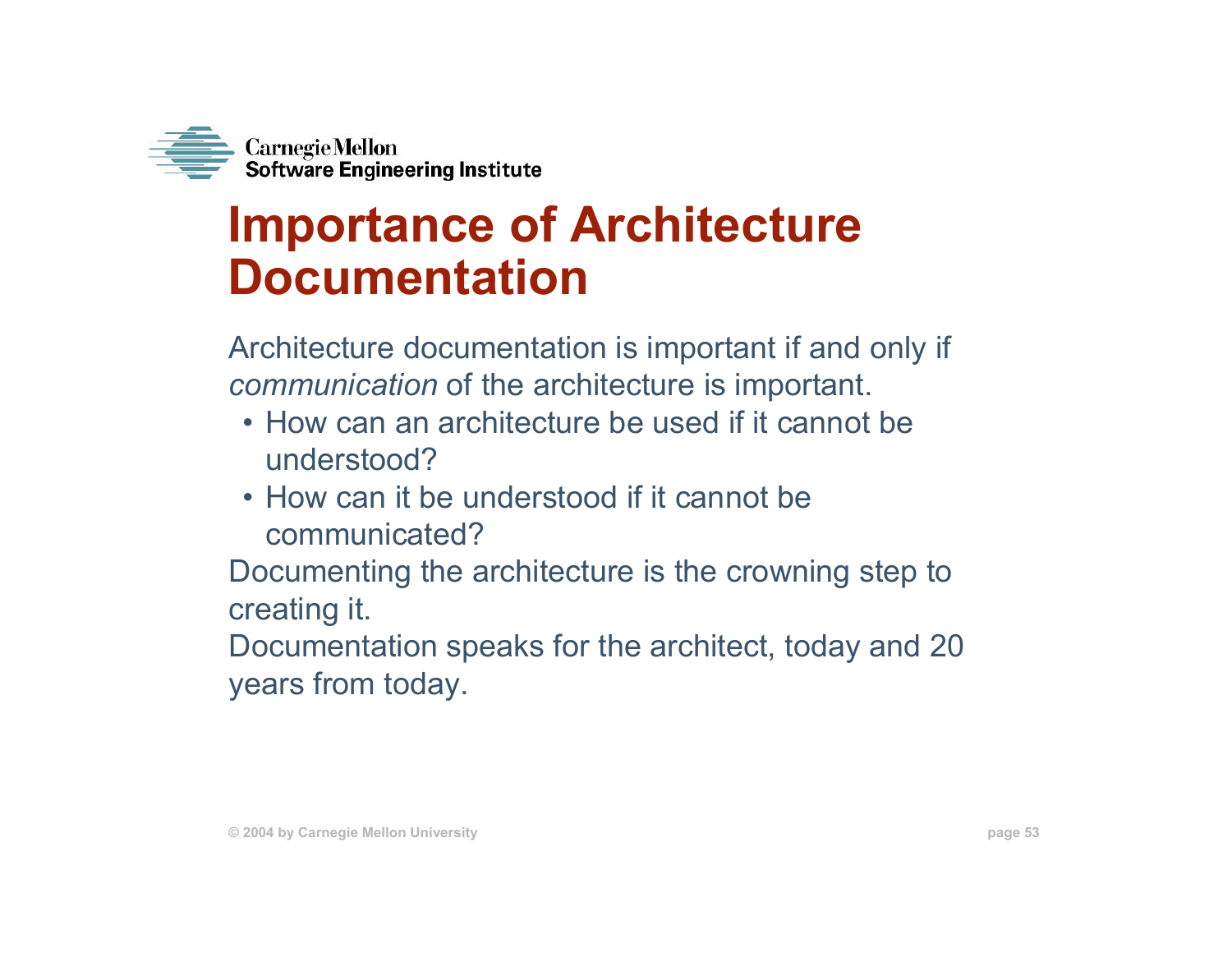

## **Seven Principles of Sound Documentation**

Certain principles apply to all documentation, not just documentation for software architectures.

- 1. Write from the point of view of the reader.
- 2. Avoid unnecessary repetition.
- 3. Avoid ambiguity.
- 4. Use a standard organization.
- 5. Record rationale.
- 6. Keep documentation current but not too current.
- 7. Review documentation for fitness of purpose.

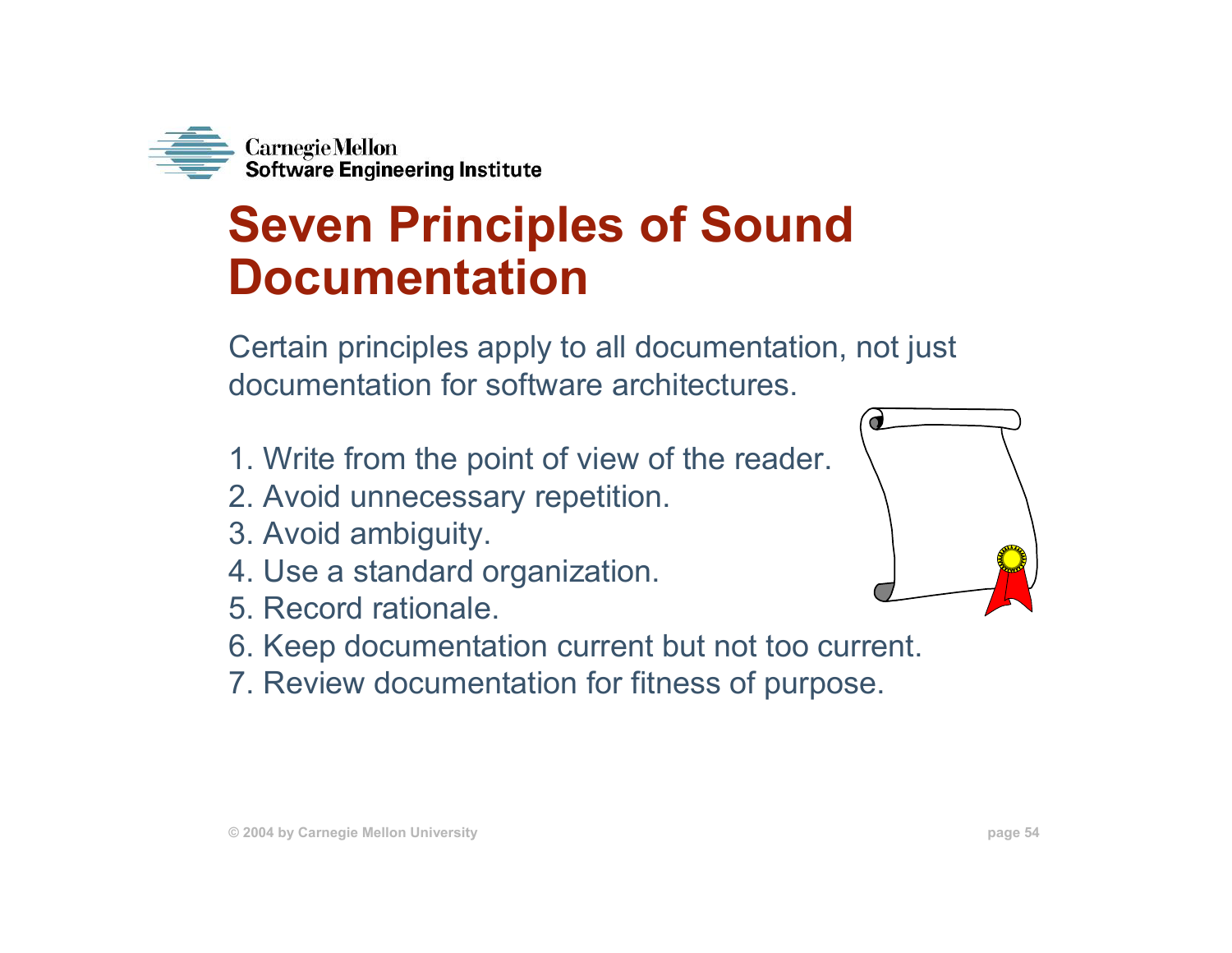

## **Views**

*A view is a representation of a set of system elements and the relations associated with them.*

Not *all* system elements, *some* of them.

A view binds an *element type* and *relation type* of interest, and illustrates them.

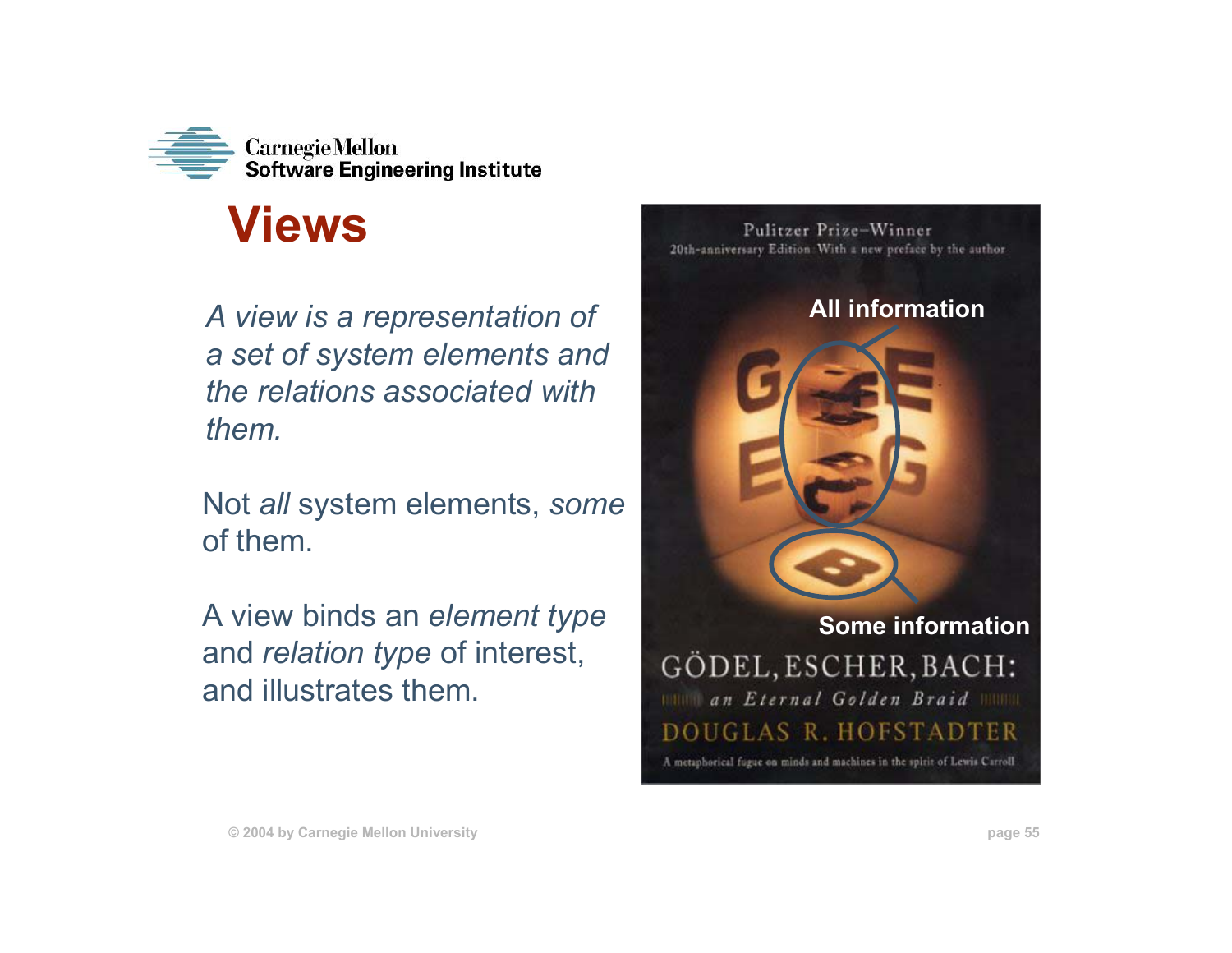

## **View-Based Documentation**

Views give us our basic principle of architecture documentation:

*Documenting a software architecture is a matter of documenting the relevant views, and then adding information that applies to more than one view.*

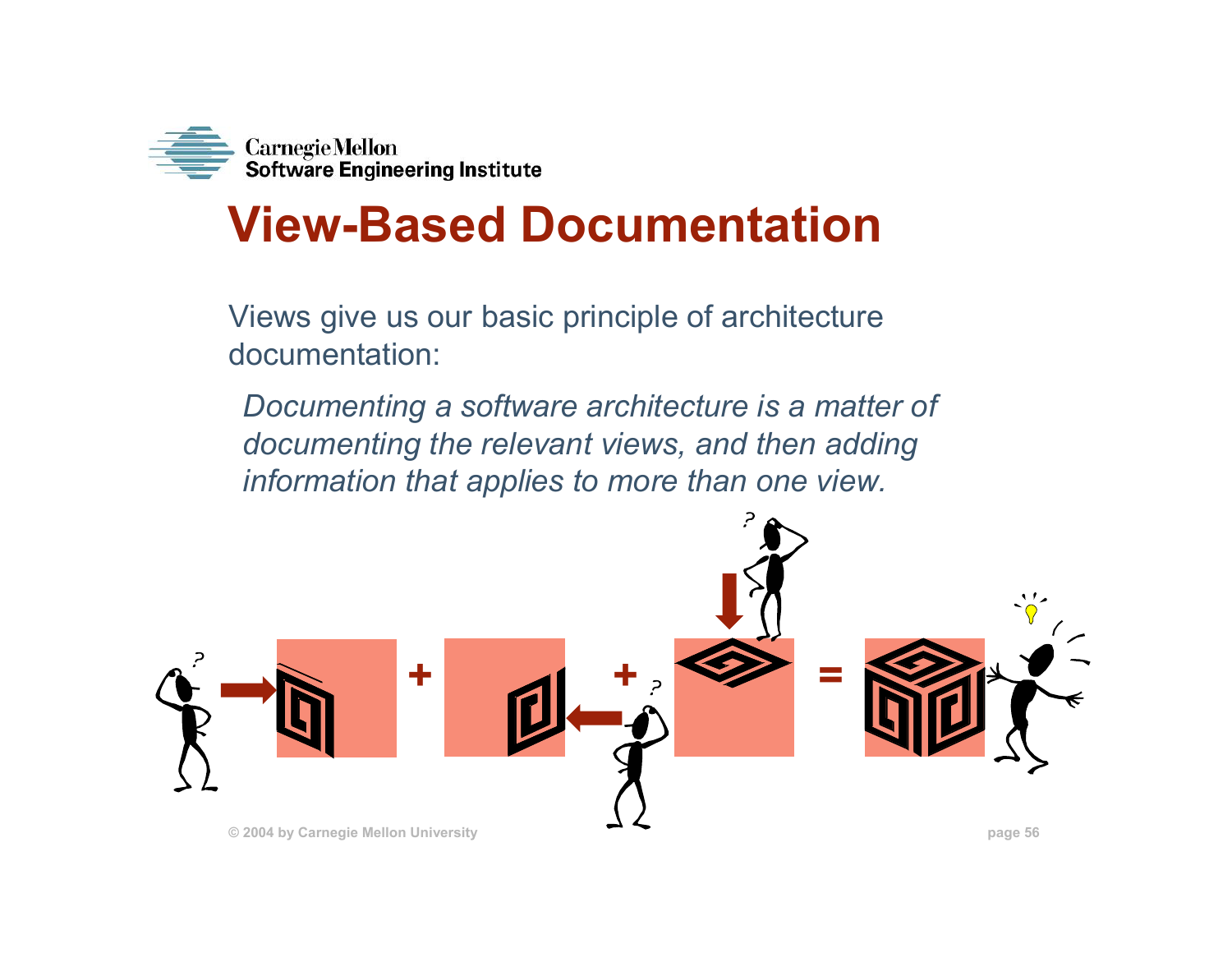

# **Which Views Are Relevant?**



- who the stakeholders are
- how they will use the documentation

Three primary uses for architecture documentation are

- 1. education introducing people to the project
- 2. communication among stakeholders
- 3. analysis assuring quality attributes

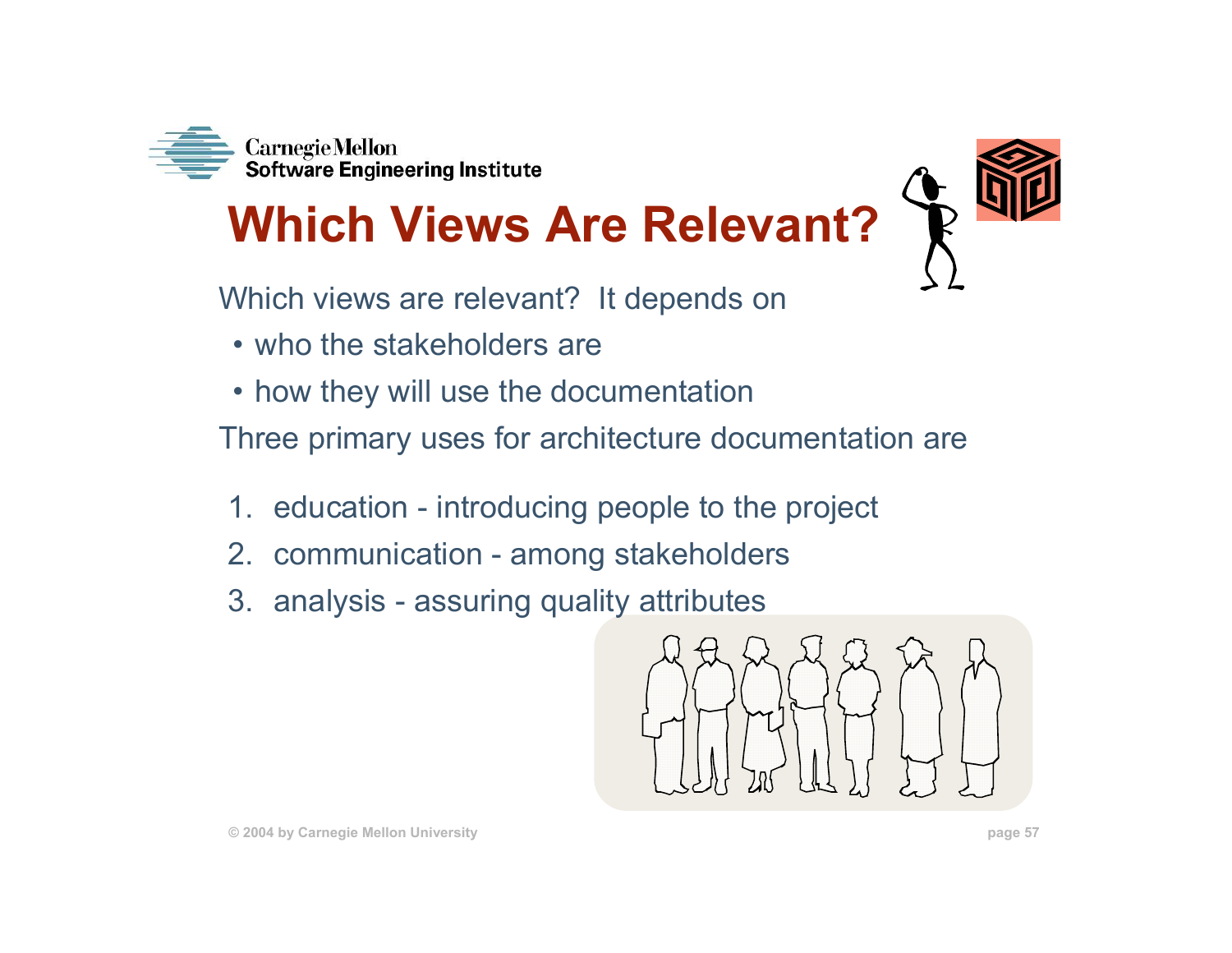

Architecture-centric development involves

- Creating the business case for the system
- Understanding the requirements
- Creating or selecting the architecture
- Documenting and communicating the architecture
- Analyzing or evaluating the architecture
- Implementing the system based on the architecture
- Ensuring that the implementation conforms to the architecture
- Maintaining the architecture

*The architecture must be both prescriptive and descriptive.*

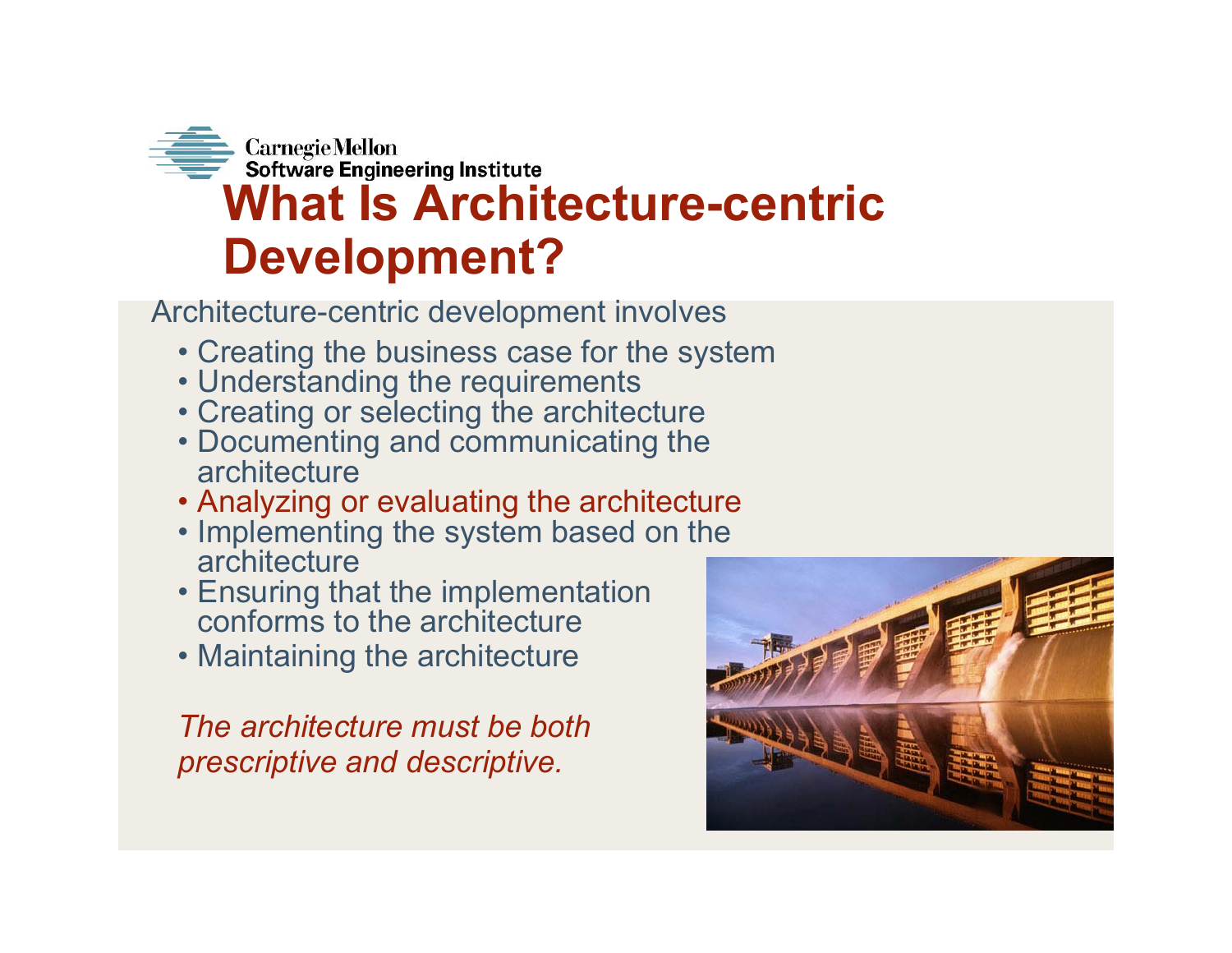

## **Traditional System Development**

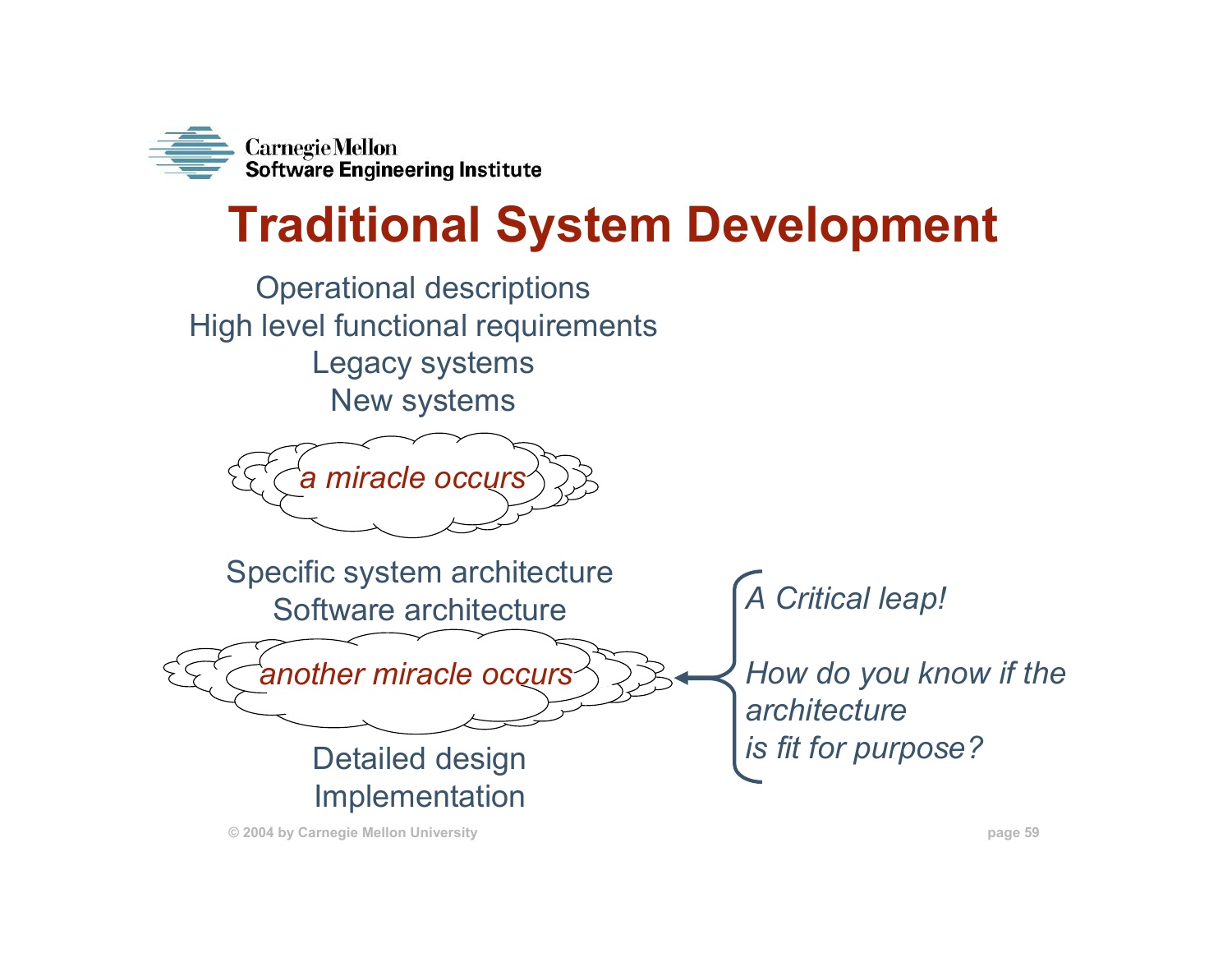

## **Why Evaluate Architectures?**

*All* design involves tradeoffs.

A software architecture is the earliest life-cycle artifact that embodies significant design decisions and tradeoffs.

- The earlier that risks are identified, the earlier that mitigation strategies can be developed potentially avoid the risks altogether.
- The earlier that defects are found, the less it costs to remove them.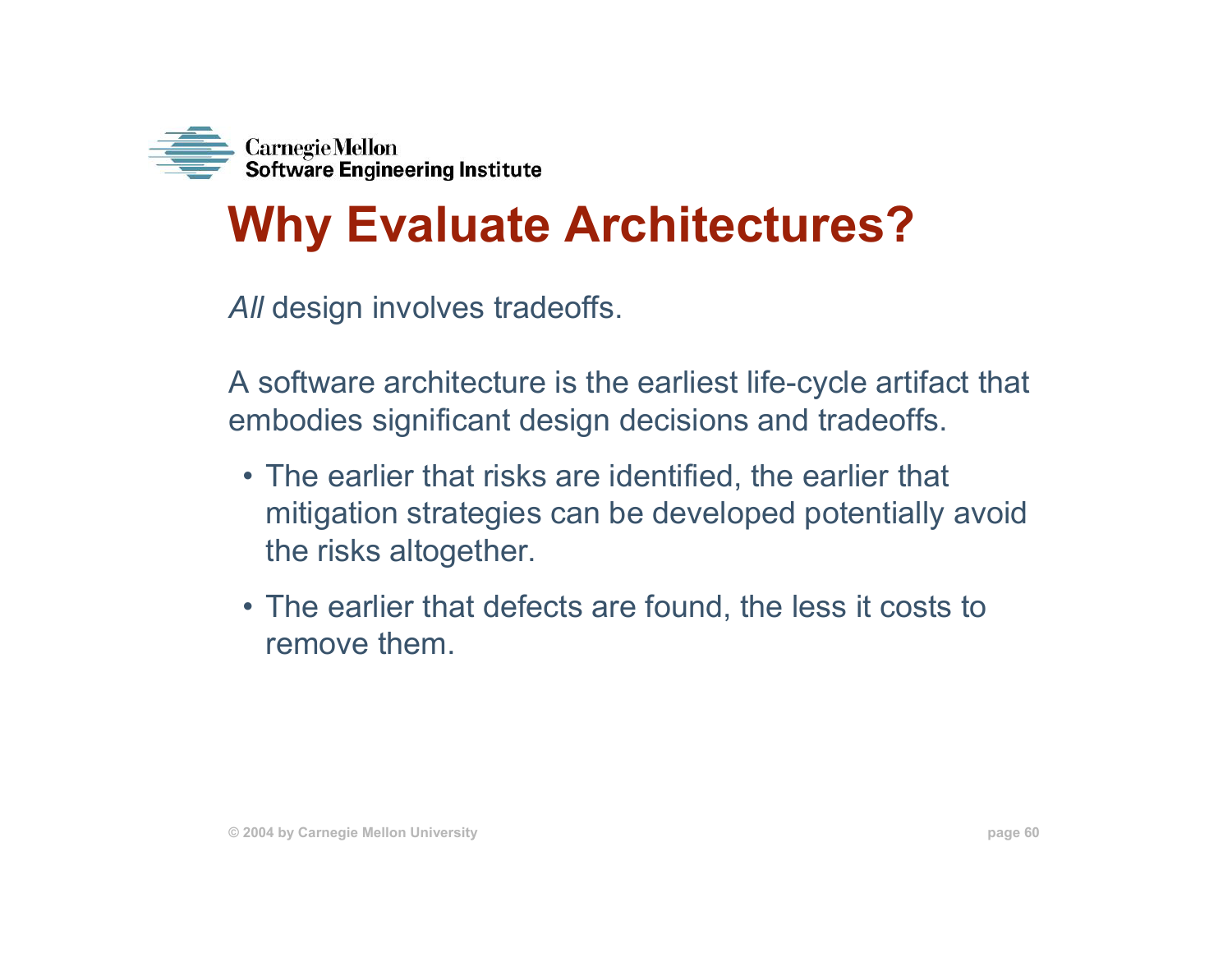

## **SEI's Architecture Tradeoff Analysis MethodSM (ATAM)SM**

### ATAM is an architecture evaluation method that

- focuses on multiple quality attributes
- illuminates points in the architecture where quality attribute *tradeoffs* occur
- generates a context for ongoing quantitative analysis
- utilizes an architecture's vested stakeholders as authorities on the quality attribute goals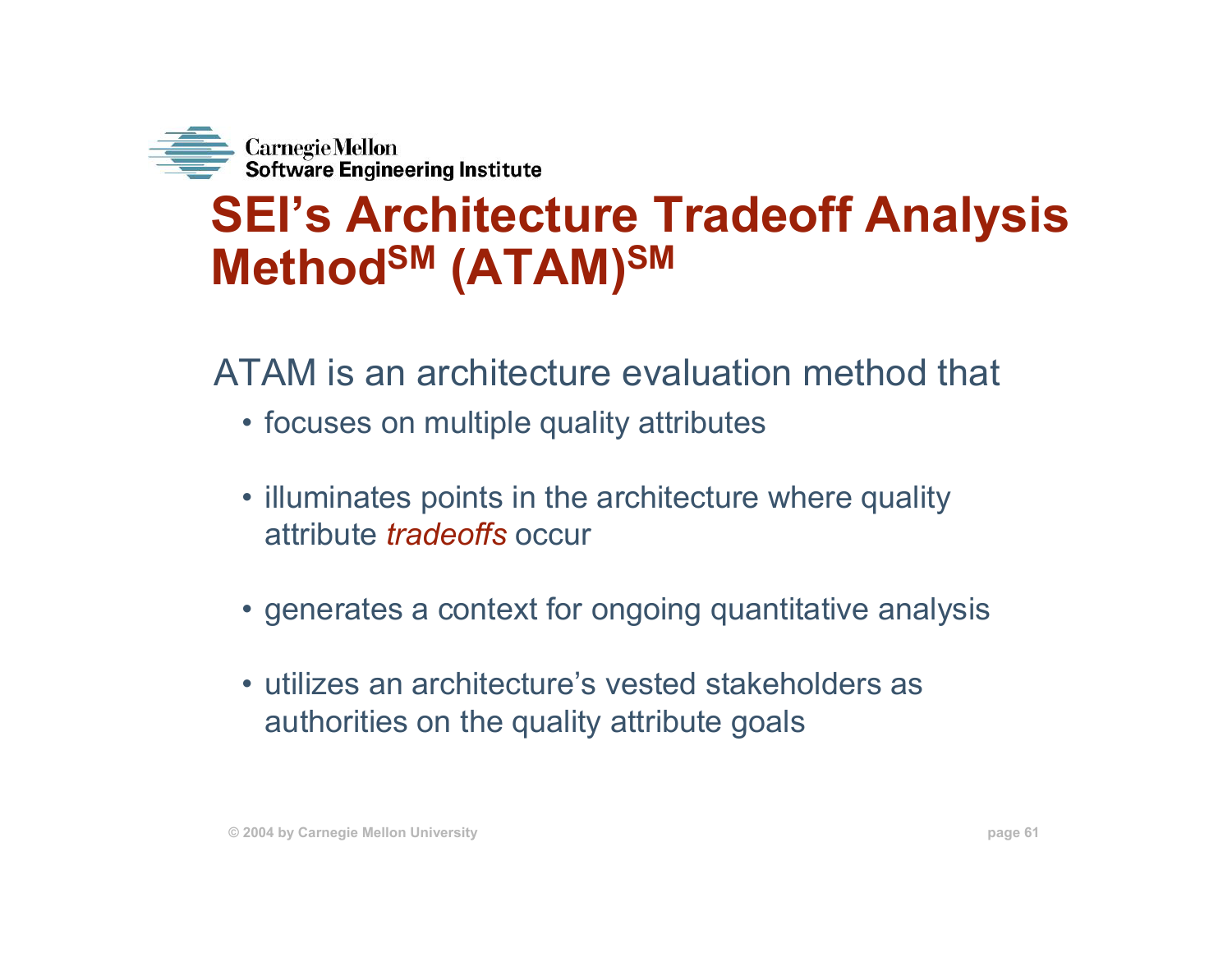

## **The ATAMSM**

The SEI has developed the Architecture Tradeoff Analysis Method<sup>SM</sup> (ATAM<sup>SM</sup>).

The purpose of ATAM is: *to assess the consequences of architectural decisions in light of quality attribute requirements and business goals*.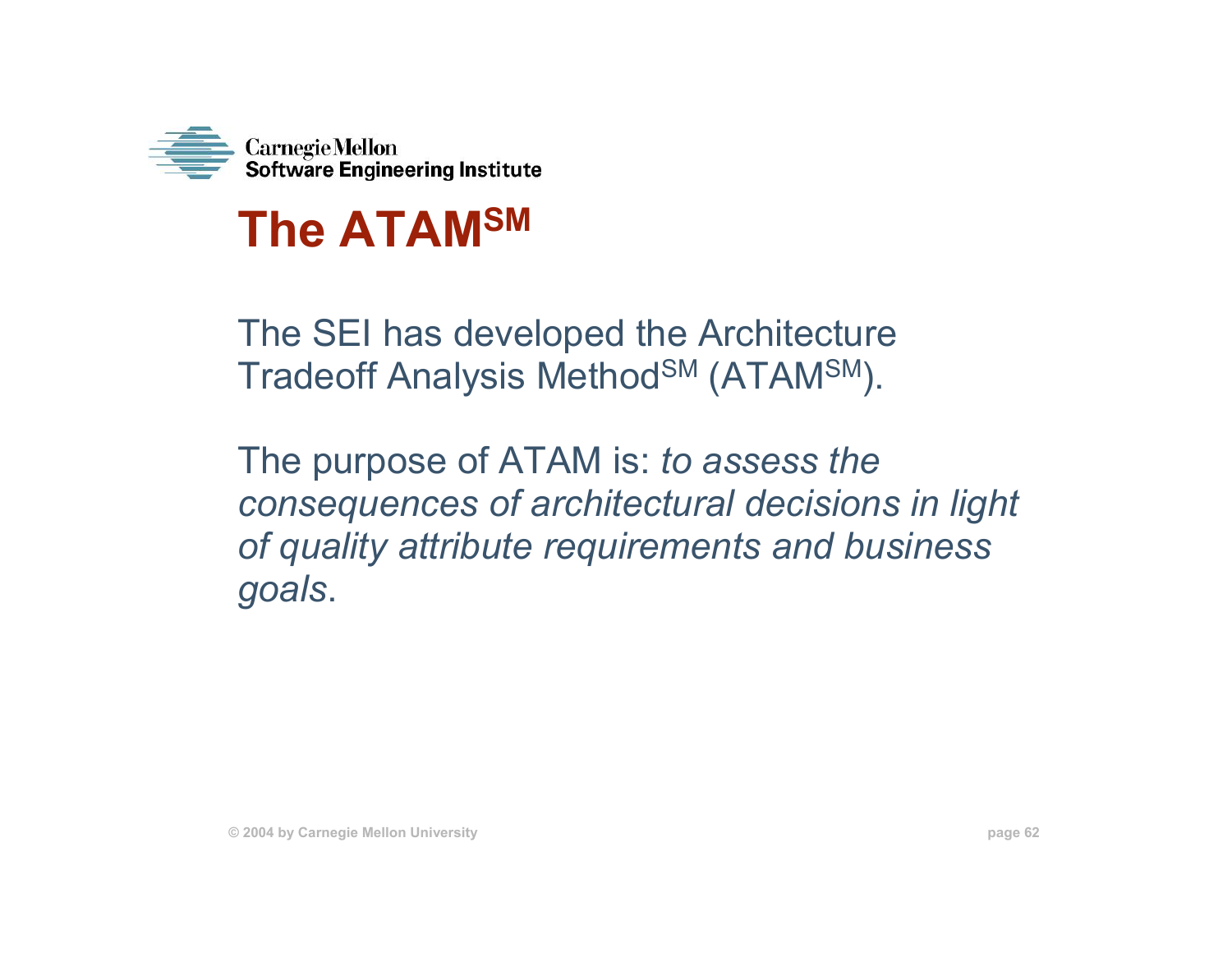

# **Purpose of ATAM – 1**

The ATAM is a method that helps stakeholders ask the right questions to discover potentially problematic architectural decisions

Discovered risks can then be made the focus of mitigation activities: e.g. further design, further analysis, prototyping.

Surfaced tradeoffs can be explicitly identified and documented.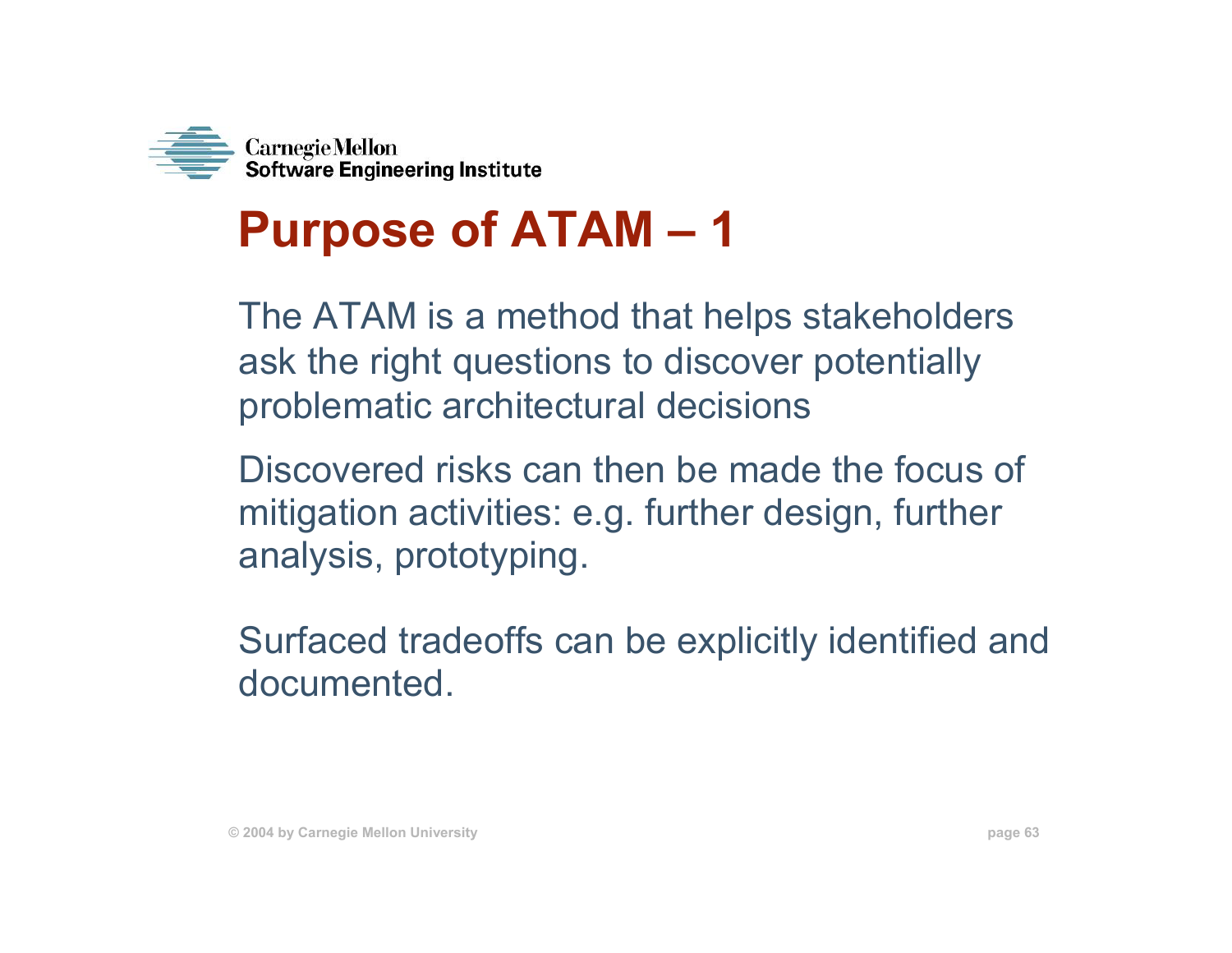

## **Purpose of ATAM – 2**

The purpose of the ATAM is NOT to provide precise analyses . . . the purpose IS to discover risks created by architectural decisions.

We want to find *trends*: correlation between architectural decisions and predictions of system properties.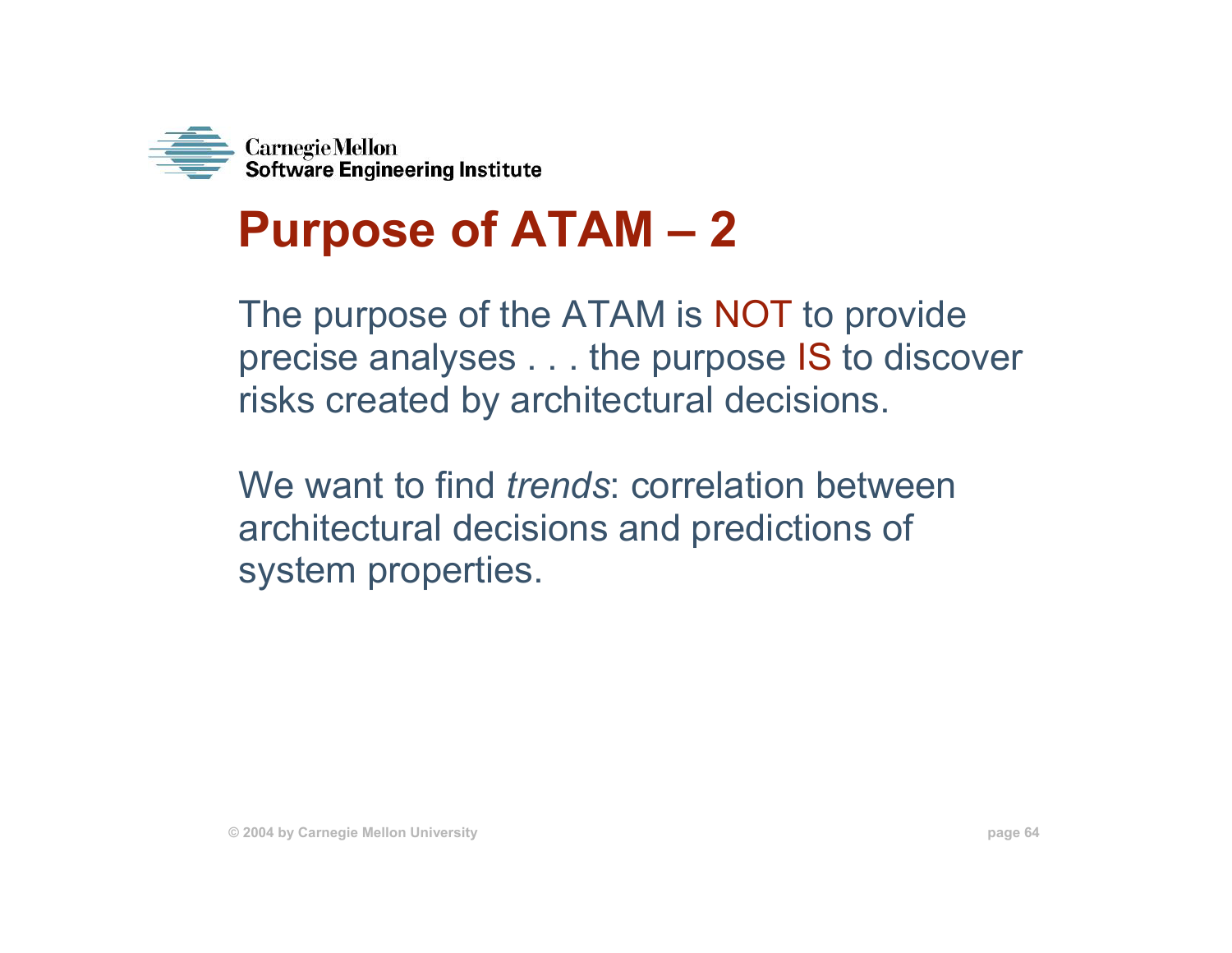

## **ATAM Phases**

### ATAM evaluations are conducted in four phases.



**© 2004 by Carnegie Mellon University page 65**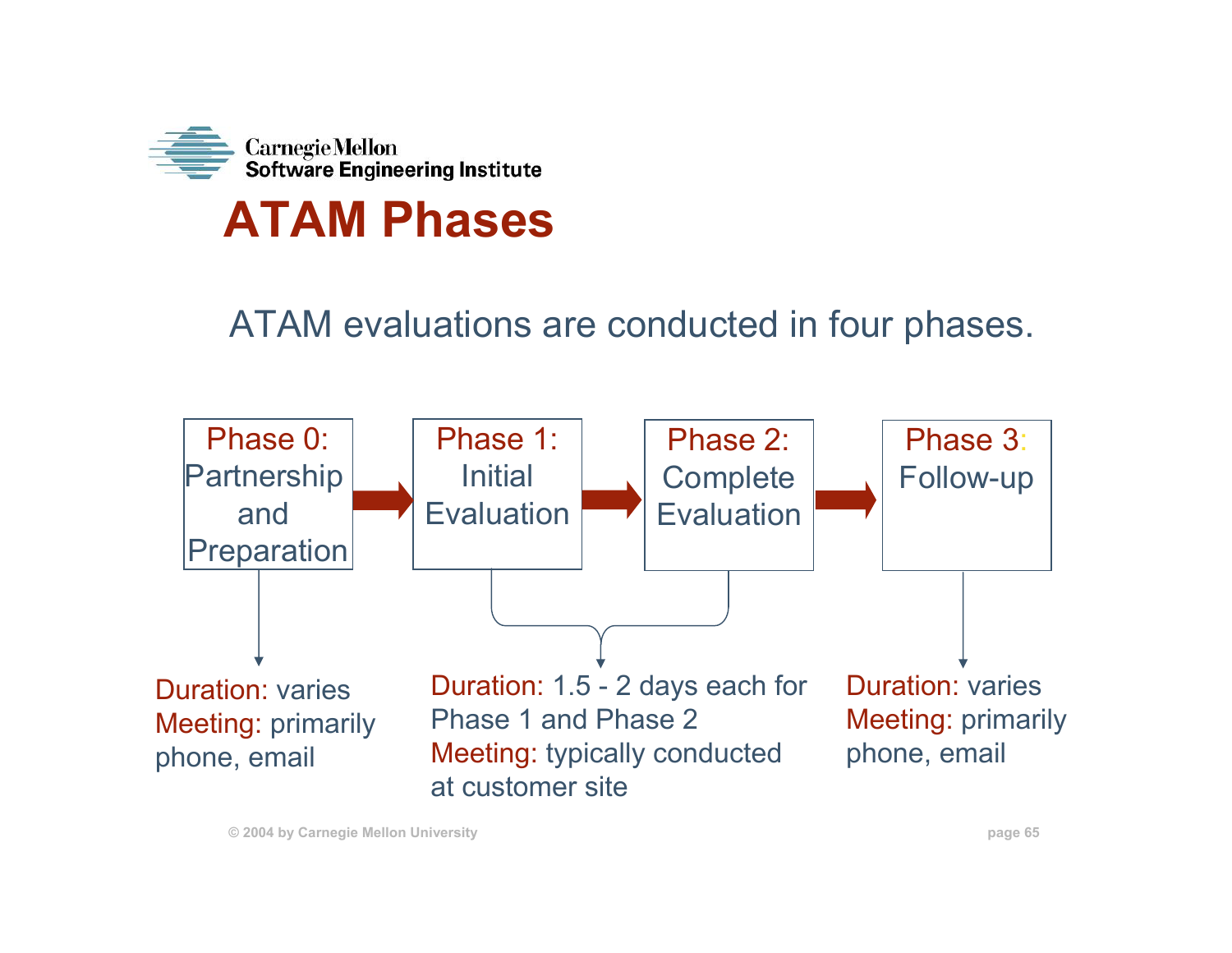

## **ATAM Steps**

- 1. Present the ATAM
- 2. Present business drivers
- 3. Present architecture
- 4. Identify architectural approaches
- 5. Generate quality attribute utility tree
- 6. Analyze architectural approaches
- 7. Brainstorm and prioritize scenarios
- 8. Analyze architectural approaches
- 9. Present results

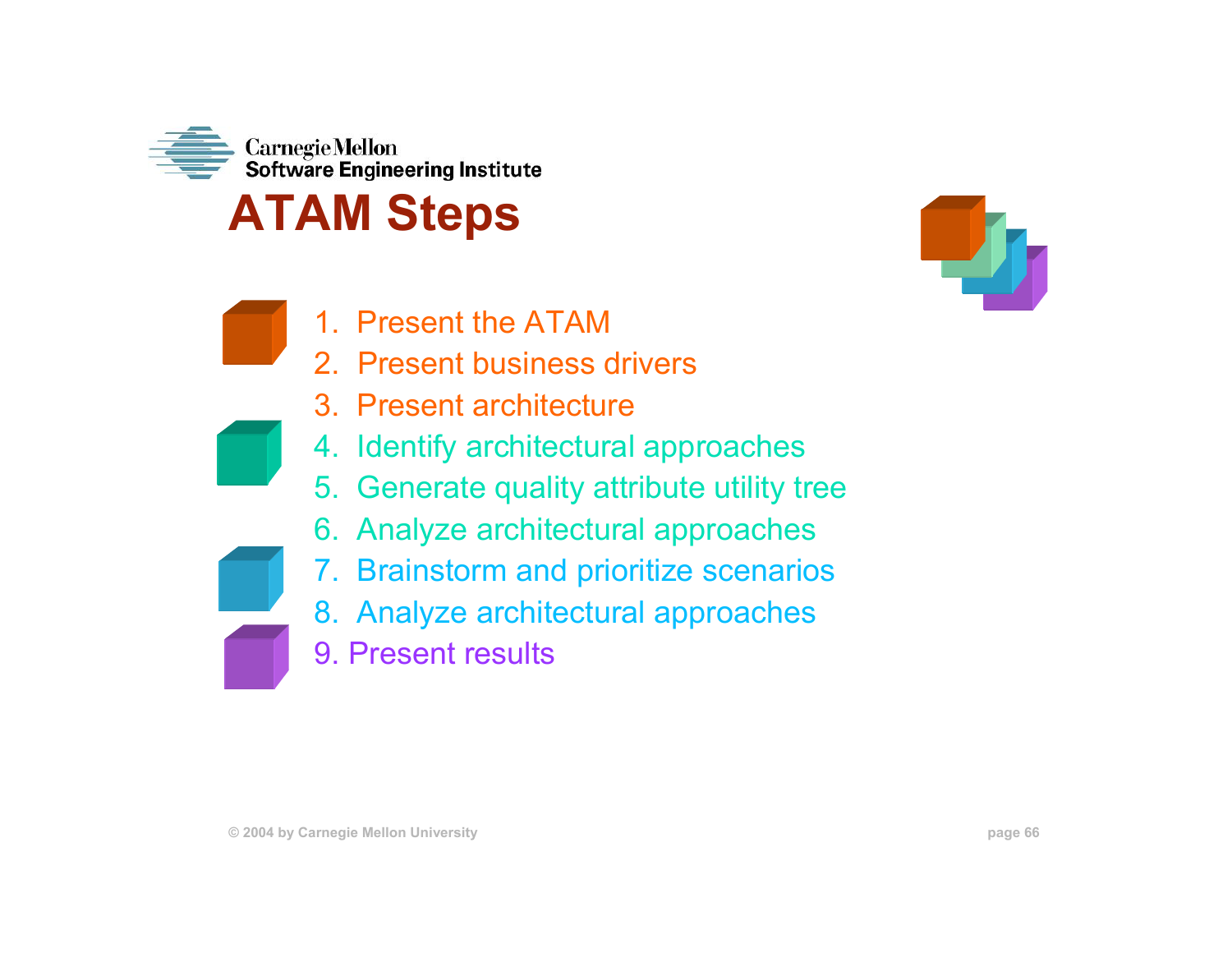

## **Example Utility Tree**

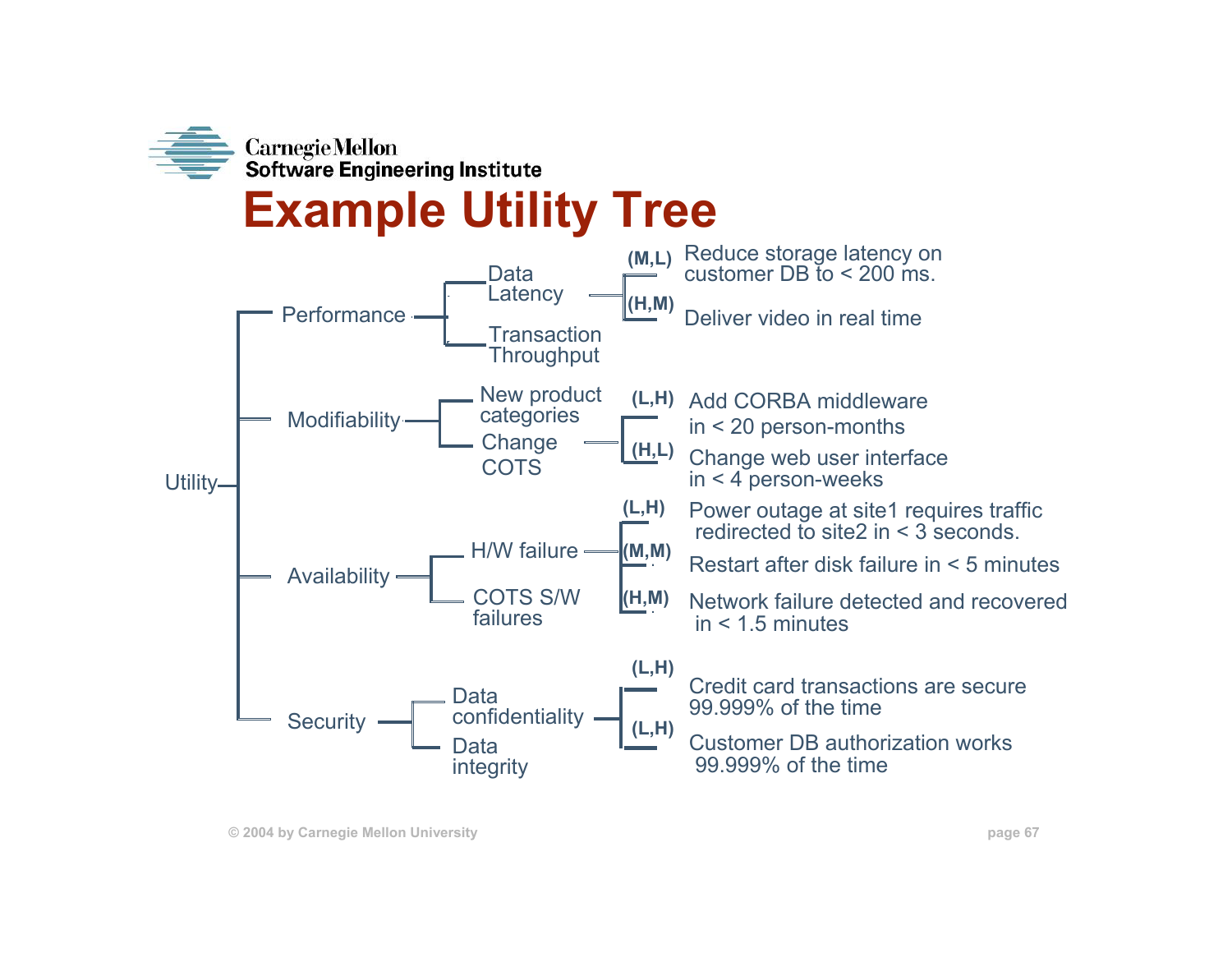

## **Conceptual Flow of the ATAMSM**



**© 2004 by Carnegie Mellon University page 68**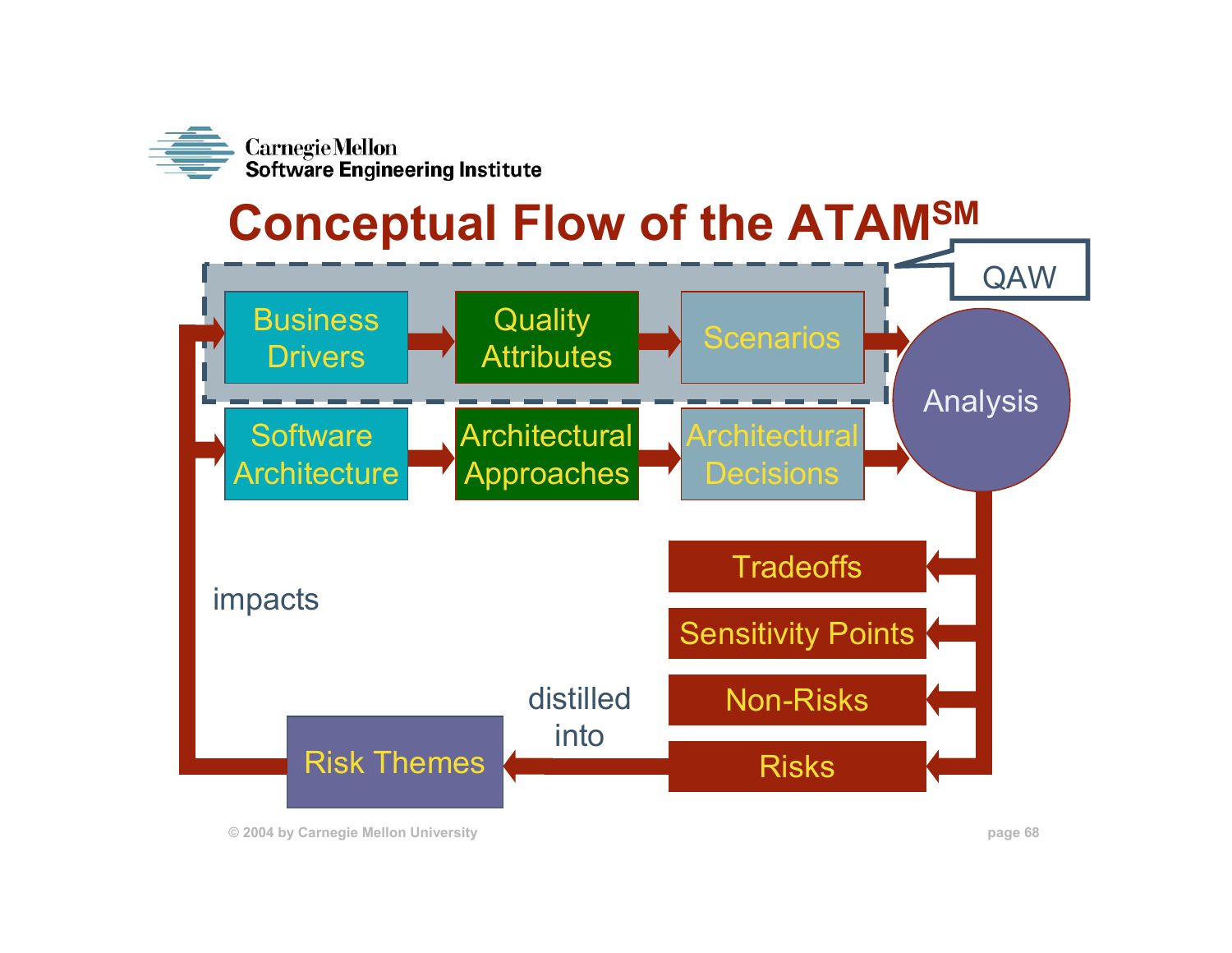

# **When to Use the ATAM**

The ATAM can be used throughout the life cycle *when there is a software architecture to evaluate.* 

The ATAM can be used

- • after an architecture has been specified but there is little or no code
- $\bullet$ to evaluate architectural alternatives
- $\bullet$ to evaluate the architecture of an existing system

To perform an ATAM evaluation, *there must be a software architecture to evaluate*.

 $\bullet$  An ATAM evaluation is inappropriate if the software architecture of the system has not been created yet.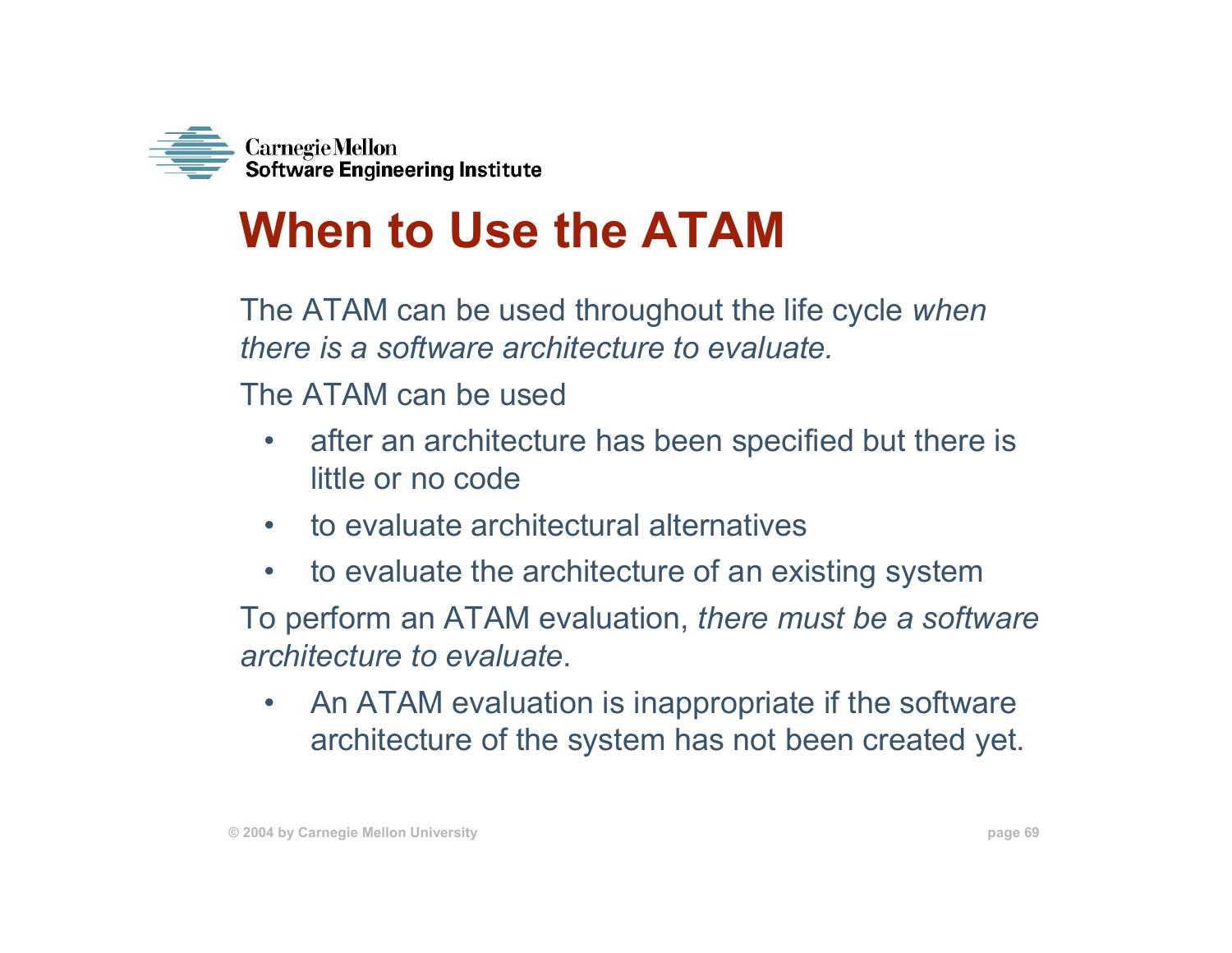

## **ATAM Benefits**

The benefits of performing ATAM evaluations include

- clarified quality attribute requirements
- improved architecture documentation
- documented basis for architectural decisions
- identification of risks early in the life cycle
- increased communication among stakeholders

The result is improved architectures.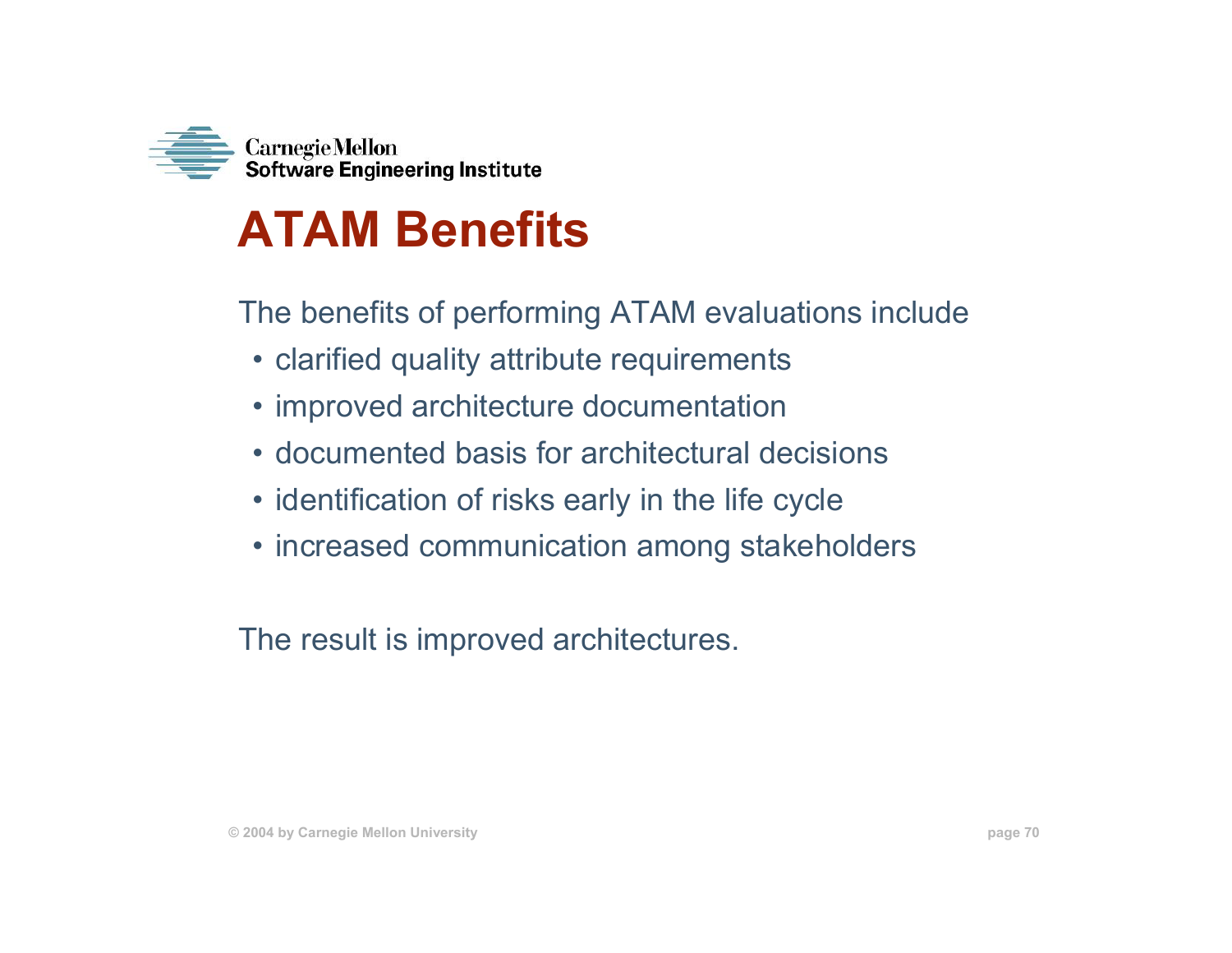

## **Architecture Evaluation Experience**

### **Benefits of early architecture evaluations**

- Evaluations using the Architecture Tradeoff Analysis Method<sup>SM</sup> (ATAM<sup>SM</sup>) uncover an average 20 risks per two-day evaluation. Experience over a wide range of domains attributes these risks to
	- unknowns (requirements, hardware, COTS)
	- side effects of architectural decisions
	- improper architectural decisions
	- interactions with other organizations that provide system components
- Evaluations performed by AT&T have resulted in 10% productivity increase per project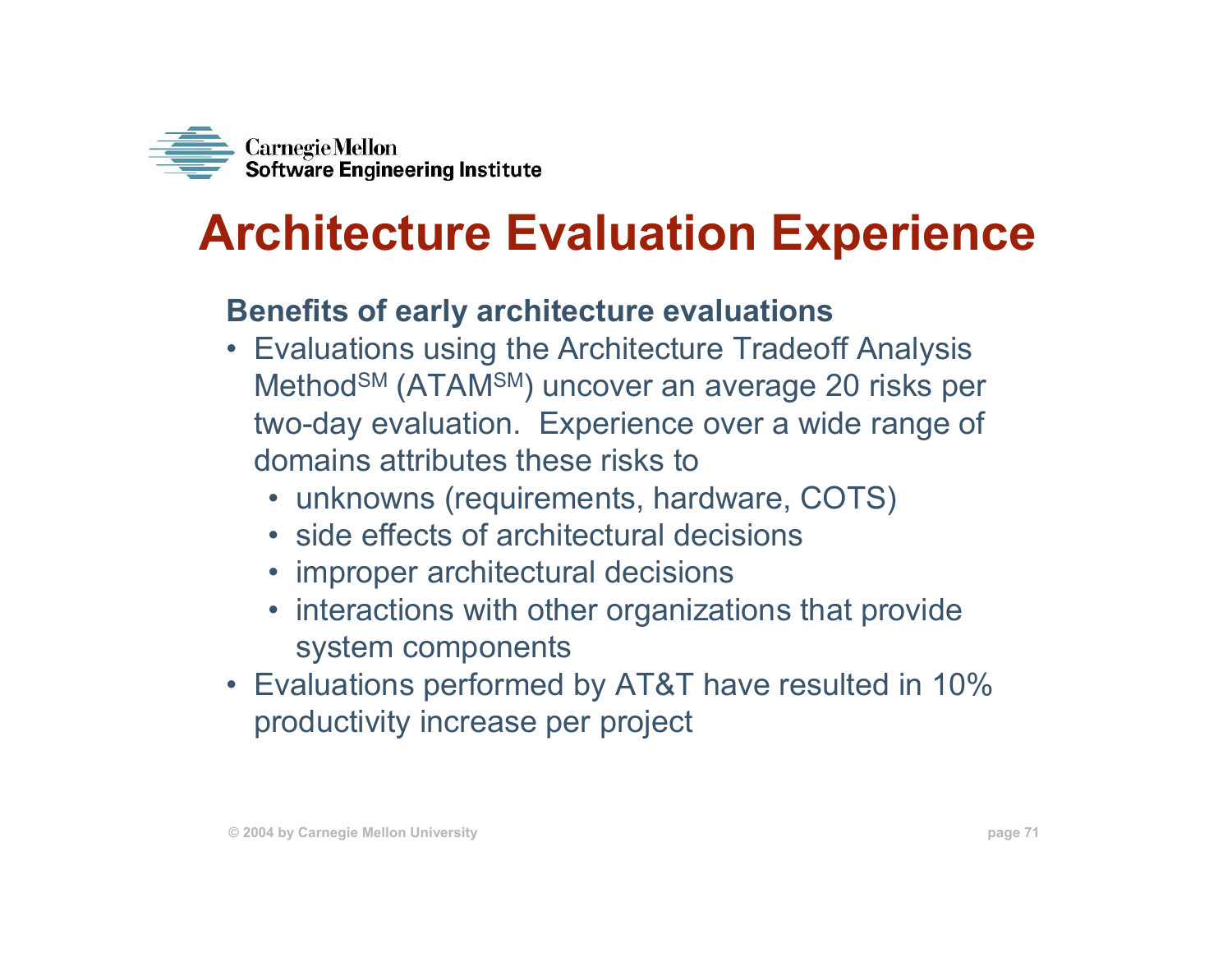

## **Presentation Outline**

**Background** 

Software Architecture

Quality Attributes

Software Architecture Practices

*SEI Software Architecture Support*

**Conclusion** 

**Discussion** 

**© 2004 by Carnegie Mellon University page 72**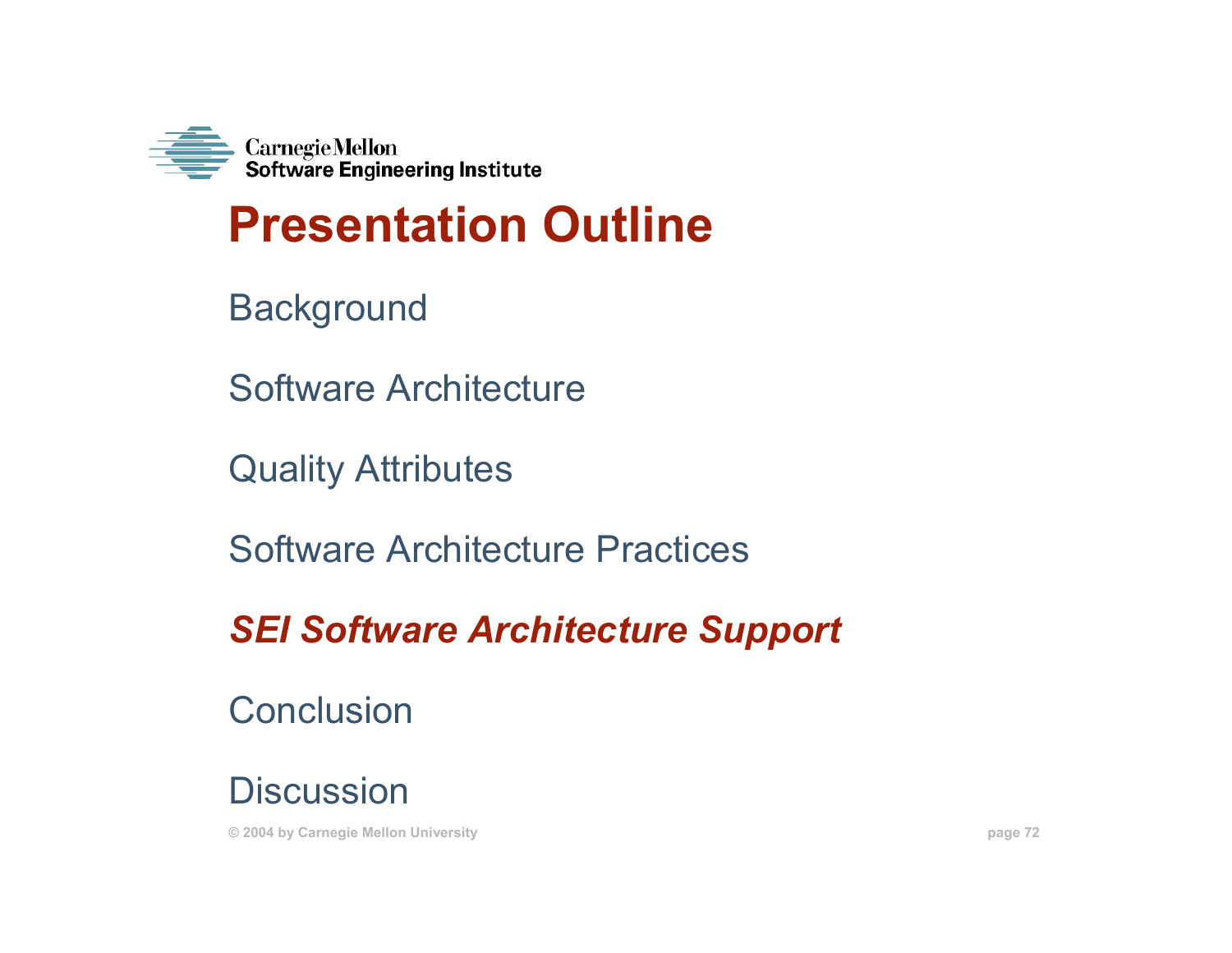

## **SEI Work in Software Architecture: Maturing Sound Architecture Practices**

### **Starting Points**

**Quality attribute/ performance engineering**

**Software Architecture Analysis Method (SAAM)**

**Security analysis**

**Reliability analysis**

**Software Architecture Evaluation Best Practices Report**

**Software architecture evaluations**

### **Create**

#### **Technology**

**Attribute-specific patterns Architecture expert**

#### **Life Cycle Practices**

- **Architectural requirements elicitation**
- **Architecture definition**
- **Architecture representation**
- **Architecture evaluation**
- **Architecture reconstruction**

### **Apply/Amplify Architecture EvaluationsArchitectureCoaching ArchitectureReconstructionsBooksCoursesCertificate Programs Acquisition GuidelinesTechnical Reports Web siteWorkshops**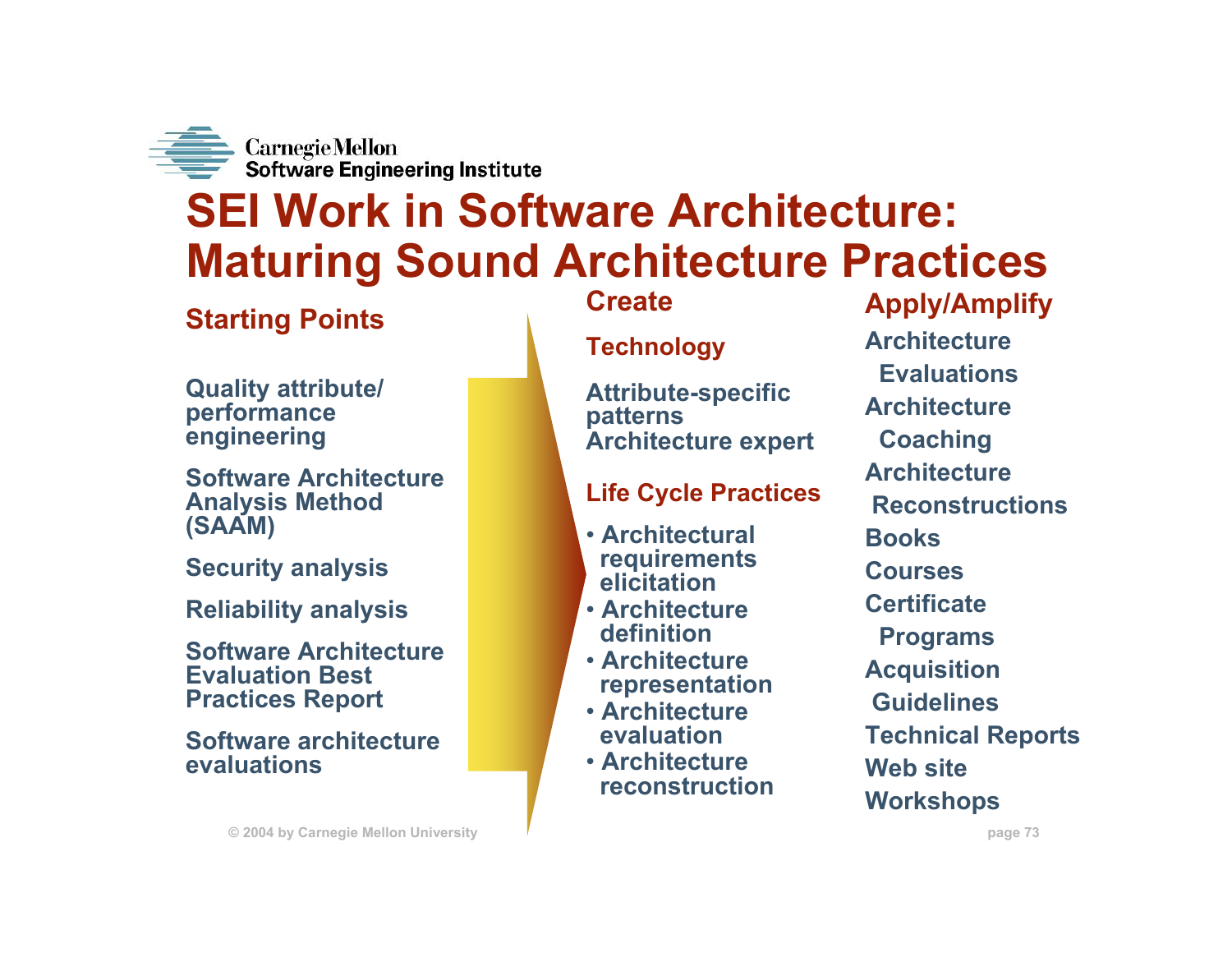

#### **Six courses**

- **Software Architecture: Principles and Practices**
- **Documenting Software Architectures**
- **Software Architecture Design and Analysis**
- **Software Product Lines**
- **ATAM Evaluator Training**
- **ATAM Facilitator Training**

#### **Three certificate programs**

- **Software Architecture Professional**
- **ATAM Evaluator**
- **ATAM Lead Evaluator**

### **Coming in 2005: SEI Software Product Line Curriculum**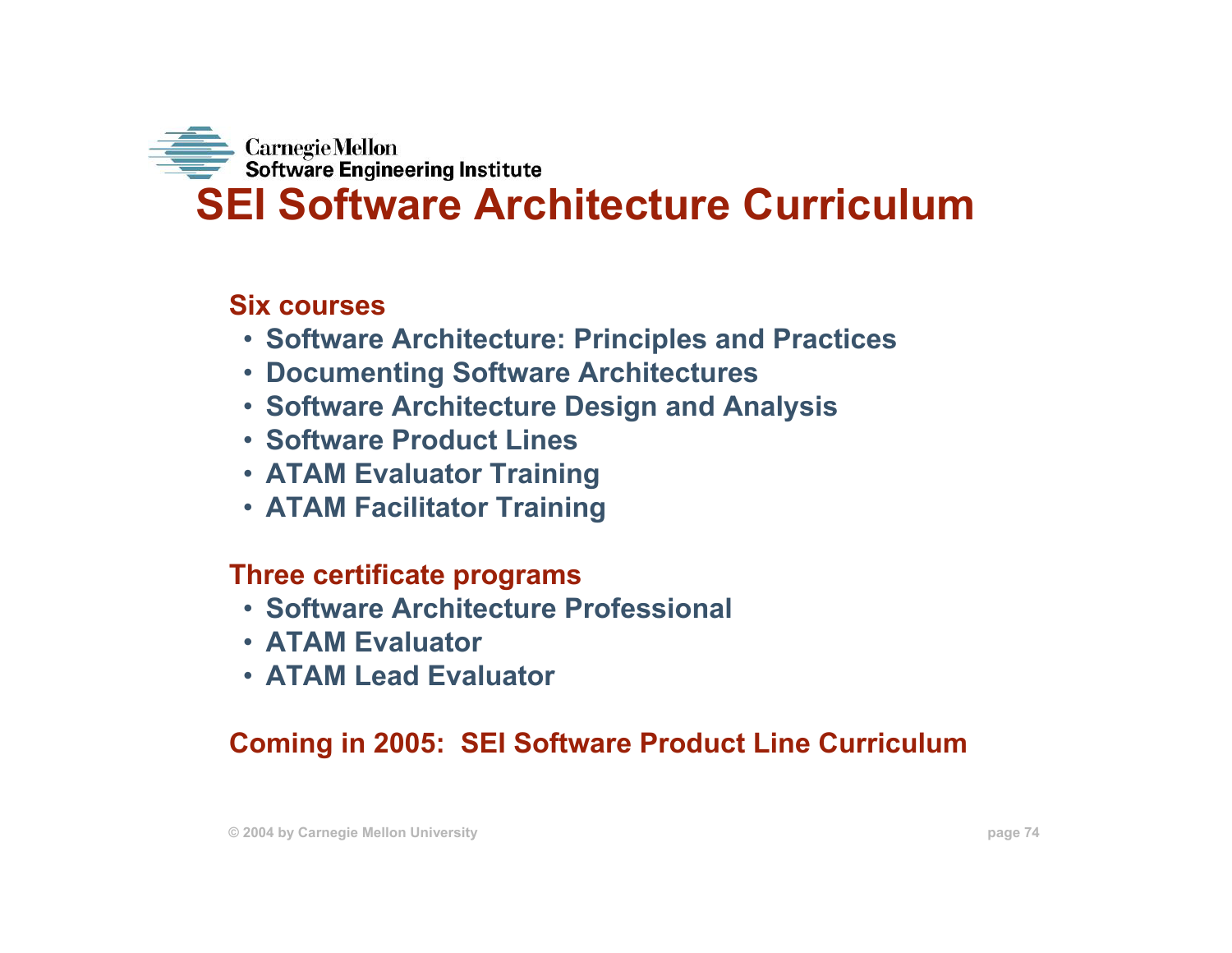

# **About the Curriculum**

**Software professionals can take individual courses based on specific needs or interests or complete one or more of the following three specially designed certificate programs:**

- **Software Architecture Professional**
- **ATAMSM Evaluator**
- **ATAMSM Lead Evaluator**

**The ATAM certificate programs qualify individuals to perform or lead SEI-authorized ATAM evaluations.**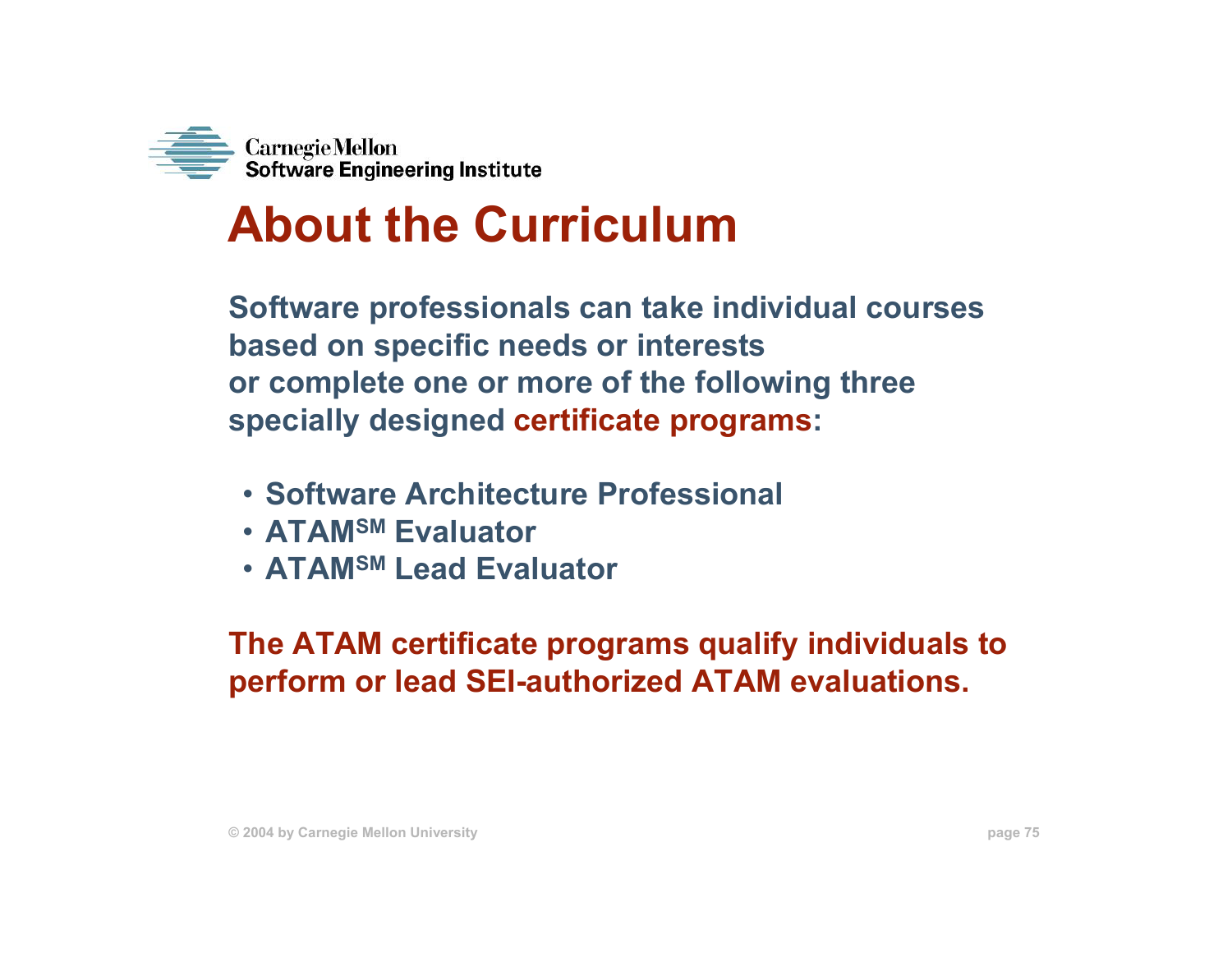

# **Certificate Program Course Matrix**

### **ATAM Lead Evaluator: 5 Courses & Coaching**

| <b>Software</b><br><b>Architecture</b><br><b>4 Courses</b> | <b>Software</b><br><b>Architecture:</b><br><b>Professional: Principles and</b><br><i>Practices</i> | <b>Documenting</b><br><b>Software</b><br><b>Architectures</b> | <b>Software</b><br><b>Architecture</b><br><b>Design and</b><br><b>Analysis</b> | <b>Software</b><br><b>Product</b><br><b>Lines</b> |
|------------------------------------------------------------|----------------------------------------------------------------------------------------------------|---------------------------------------------------------------|--------------------------------------------------------------------------------|---------------------------------------------------|
|                                                            | <b>ATAM</b><br><b>Evaluator</b><br><b>Training</b>                                                 | <b>ATAM</b><br><b>Facilitator</b><br><b>Training</b>          | <b>ATAM</b><br>Coaching                                                        |                                                   |
|                                                            | <b>ATAM</b><br><b>Evaluator</b><br>2 courses                                                       |                                                               |                                                                                |                                                   |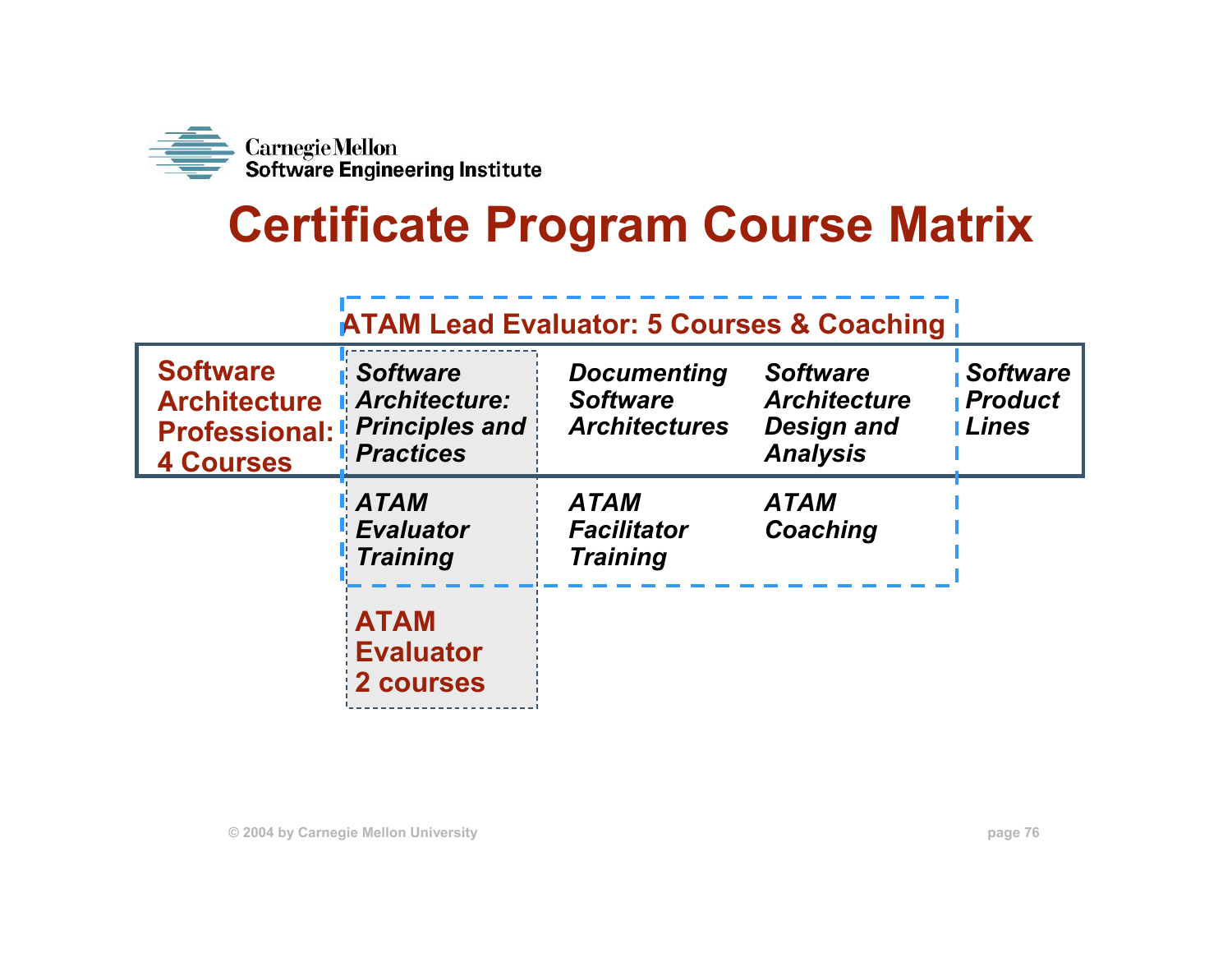

## **About all the Courses**

**All of the courses are two-day learning experiences that involve lectures and exercises.** 

**The materials provided include books and class lecture slides.**

**Prerequisites are enforced.**

**Any of the courses can also be scheduled for on site delivery.**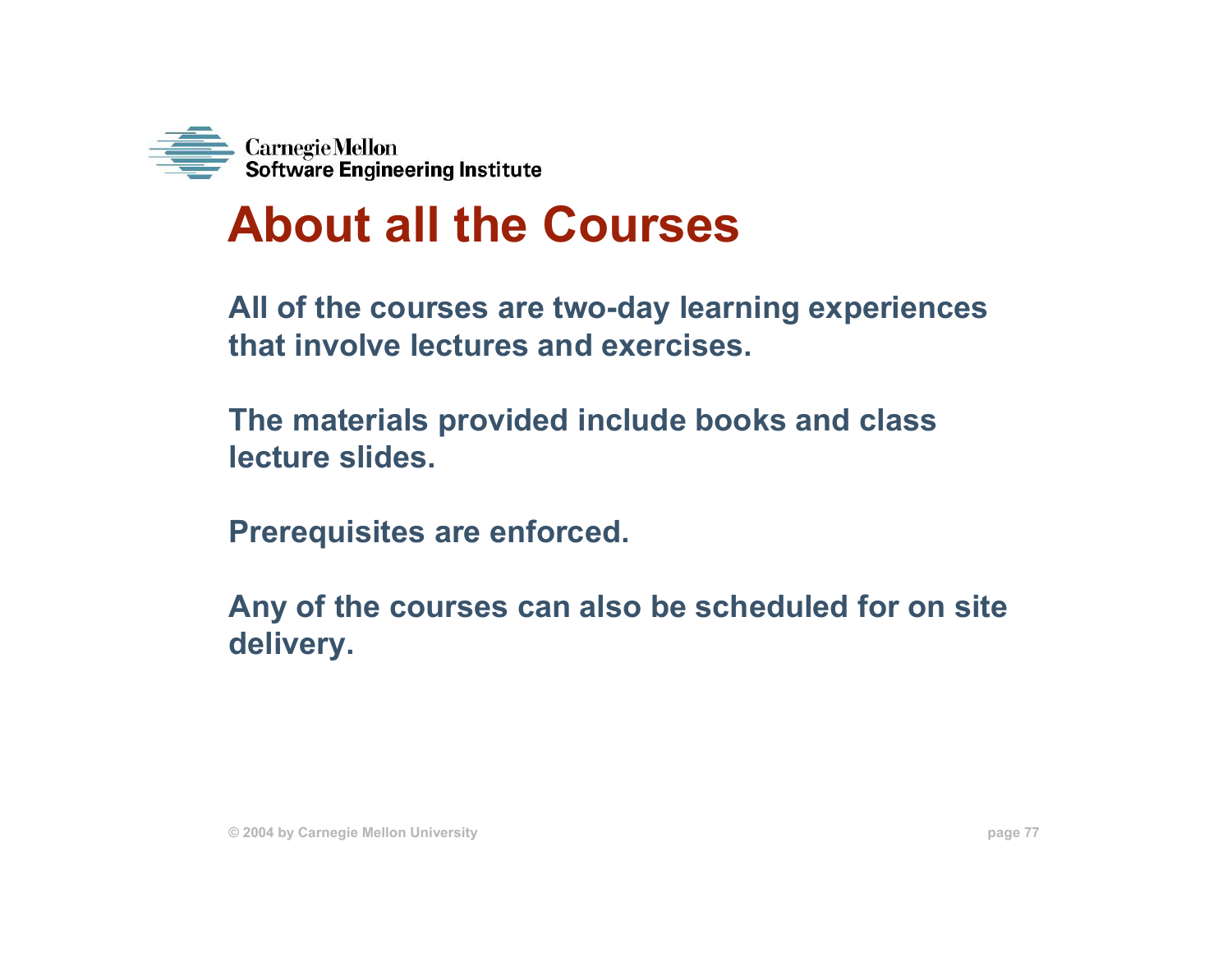

### **Associated Texts**

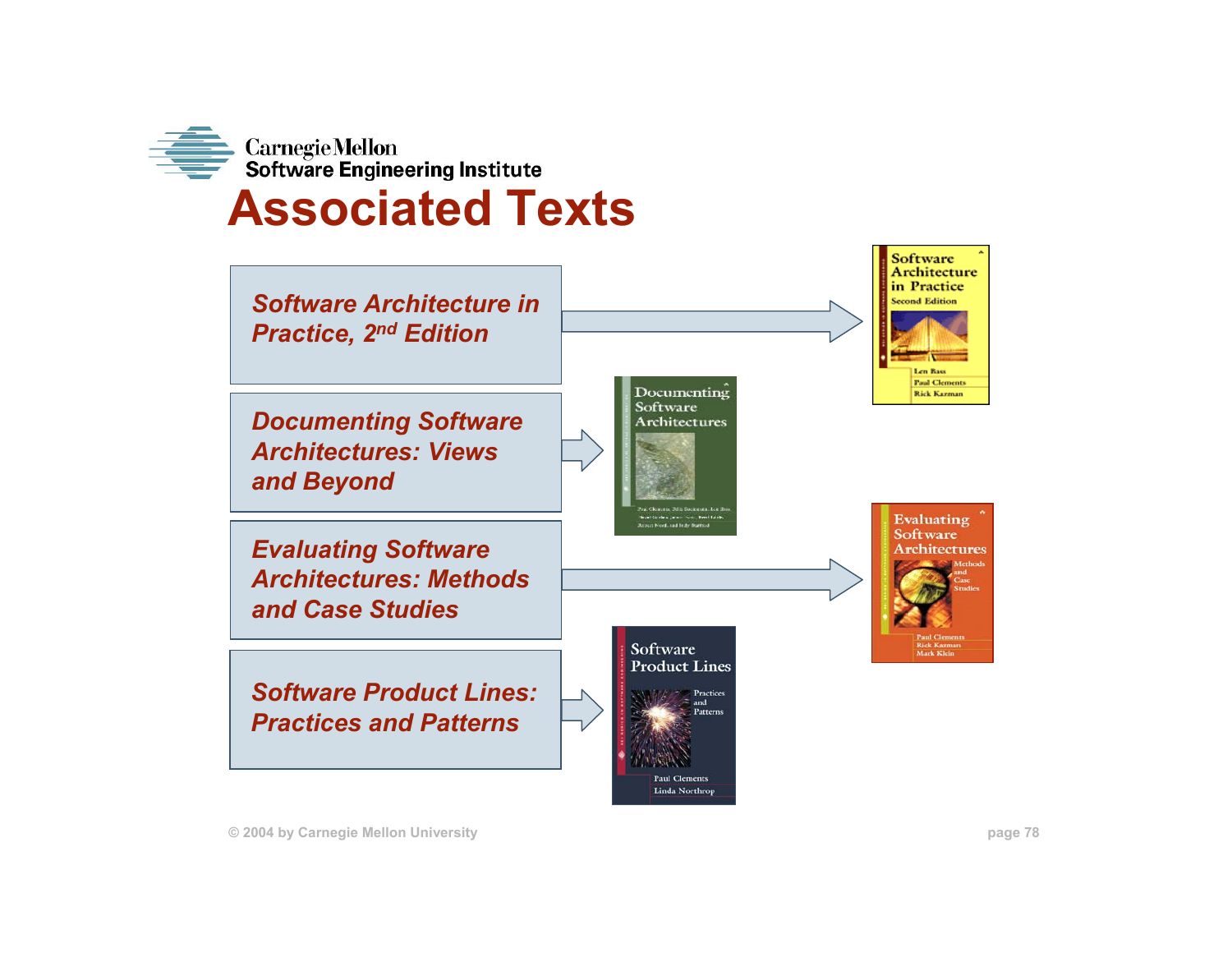

### **SEI Software Architecture Workshop for Educators**

August 16-18, 2004 Pittsburgh, PA

**The Software Architecture Workshop for Educators is a three-day forum for sharing SEI software architecture technology with educators and for jointly determining ways to incorporate these concepts and methods into academic courses.** 

Schedule: Aug 16-17: Software Architecture: Principles and Practices CourseAug 18: Facilitated Discussion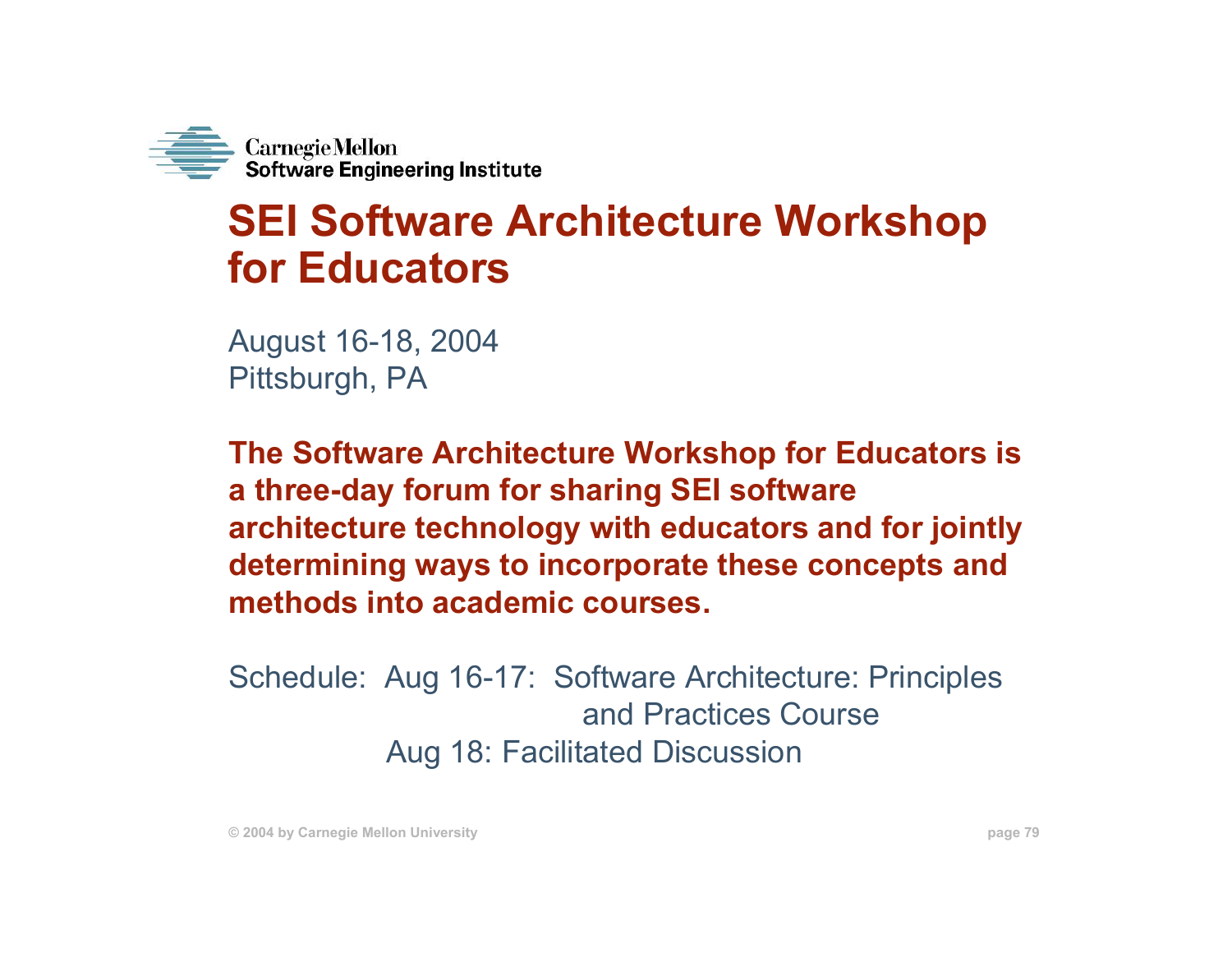

# **Presentation Outline**

- **Background**
- Software Architecture
- Software Architecture Practices
- Related Innovative Practices
- SEI Software Architecture Support
- *Conclusion*
- **Discussion**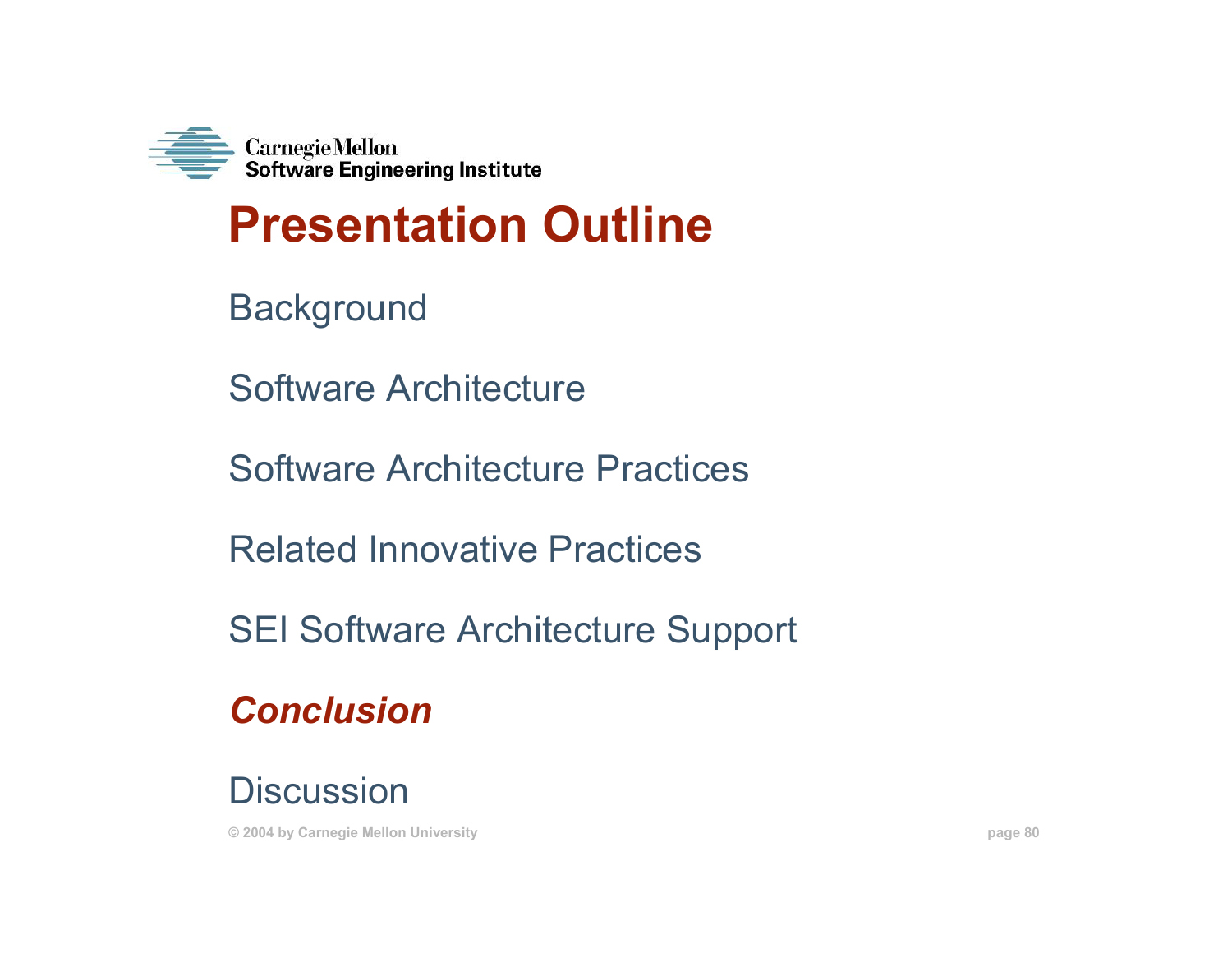

# **Architecture Principles**

Software architecture is important because it

- provides a communication vehicle among stakeholders
- is the result of the earliest design decisions
- is a transferable, reusable abstraction of a system

The degree to which a system meets its quality attribute requirements is dependent on architectural decisions.

Every software-intensive system *has* a software architecture. Just having an architecture is different from having an architecture that is known to everyone, much less one that is fit for the system's intended purpose.

An architecture-centric approach is critical to achieving and implementing an appropriate architecture.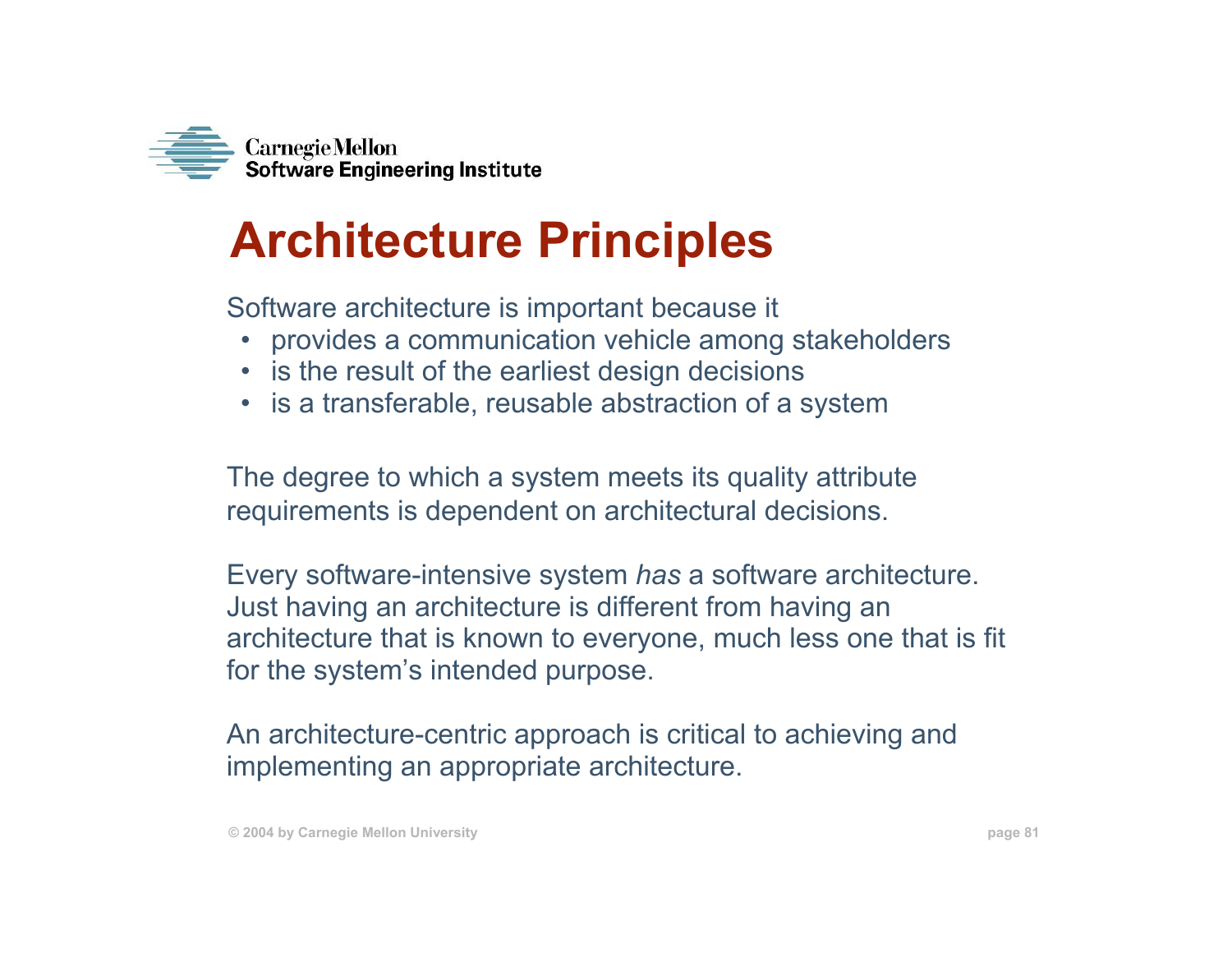

**The SEI work in software architecture technology and its associated methods are notably unique in their**

- **explicit focus on quality attributes**
- **direct linkage to business and mission goals**
- **explicit involvement of system stakeholders**
- **high-quality published materials for practitioner consumption**
- **grounding in state-of-the-art quality attribute models and reasoning frameworks**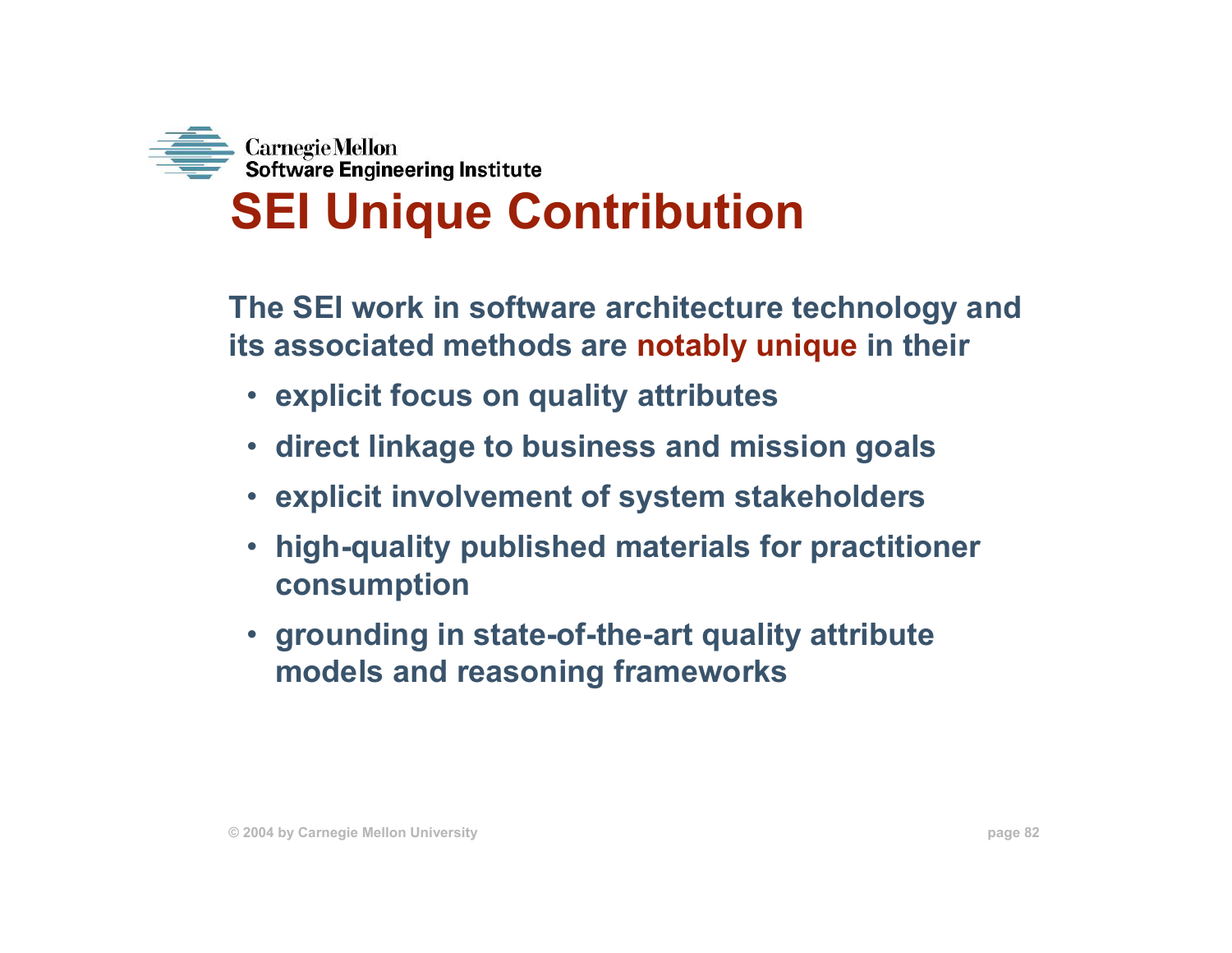

## **The Total Picture**

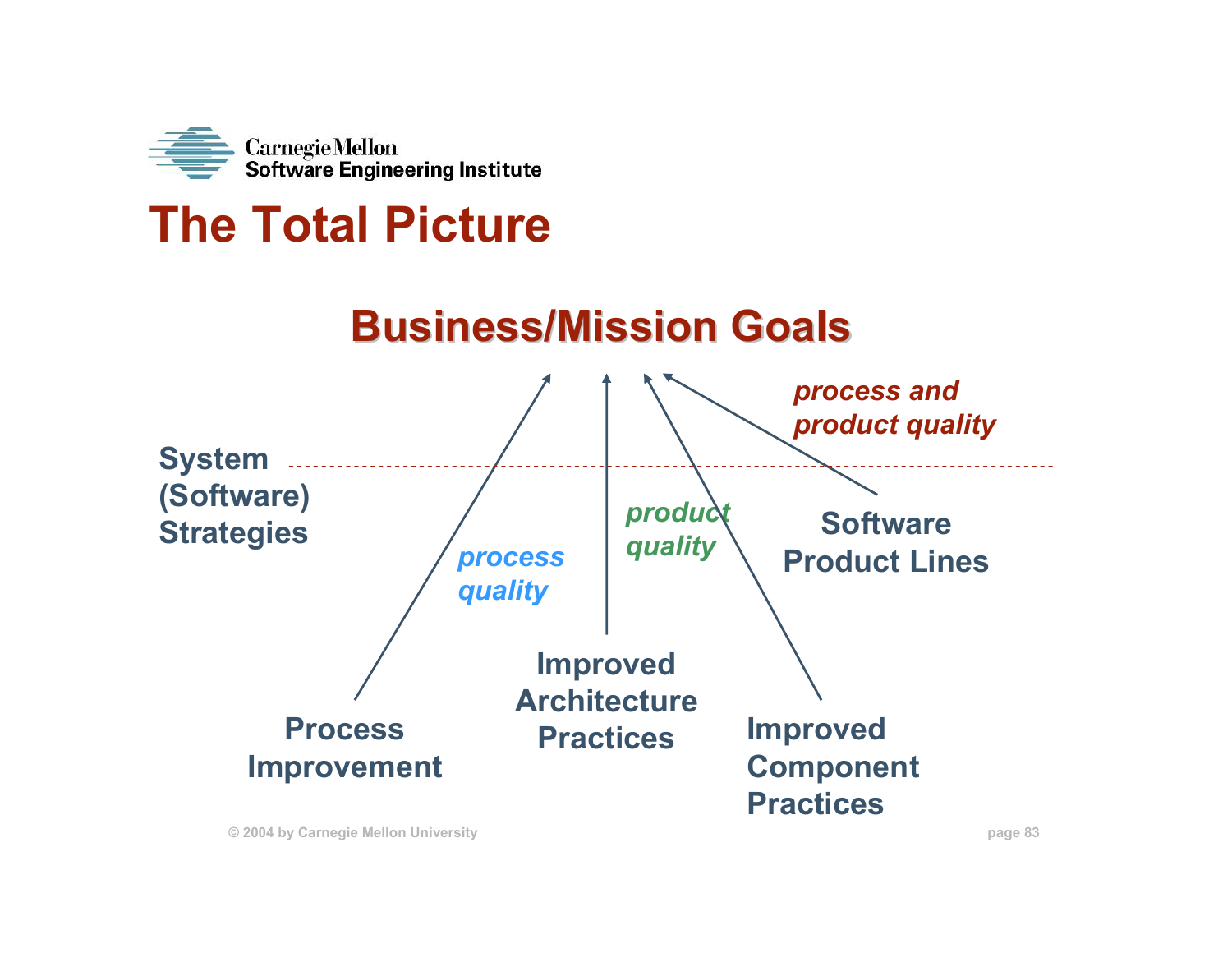

## **The Total Picture**

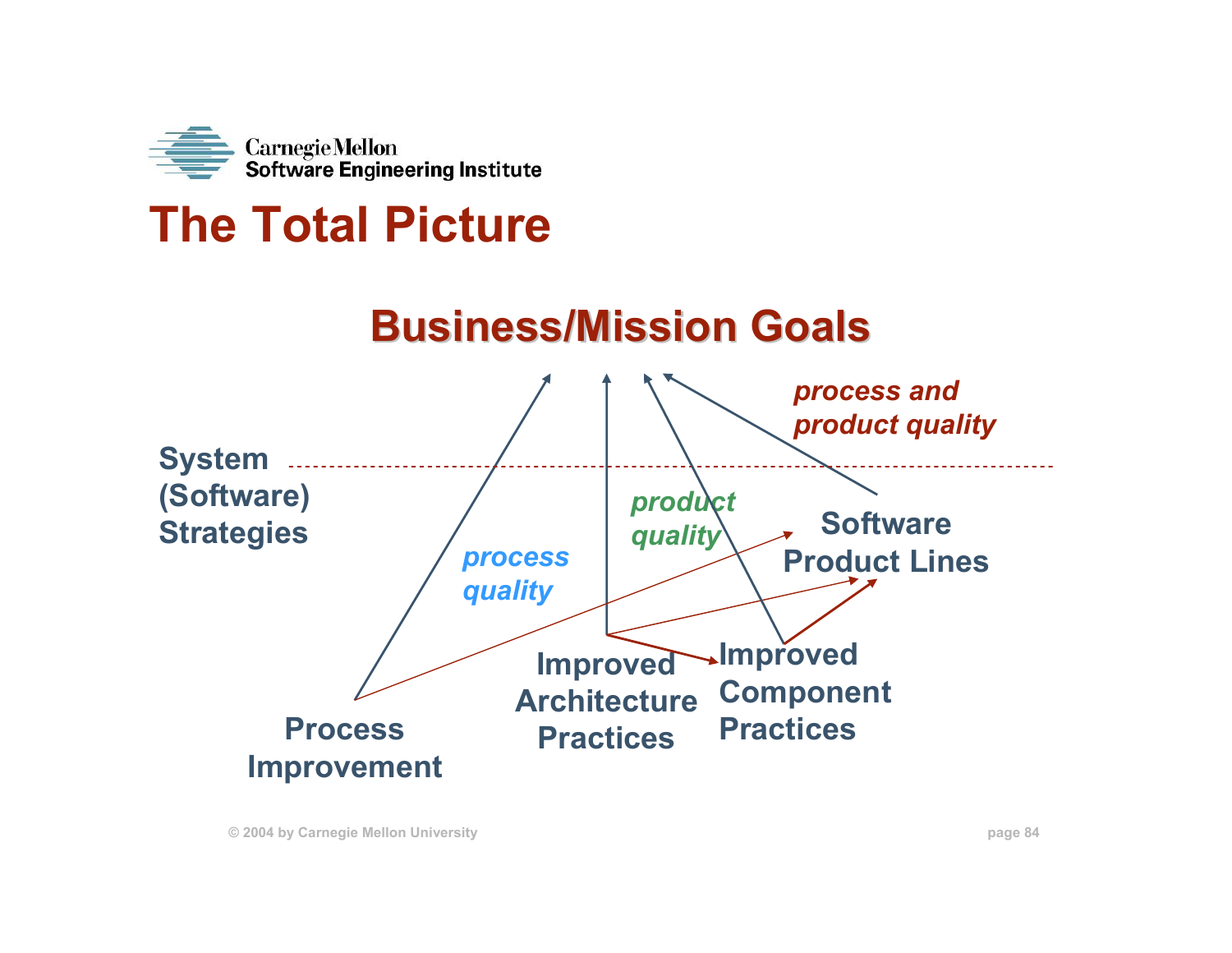

Software architecture is critical to achieving key product qualities.

Software architecture, product line practices, and predictable component practices hold great potential for achieving business and mission goals in the development of software-intensive systems.



**© 2004 by Carnegie Mellon University page 85**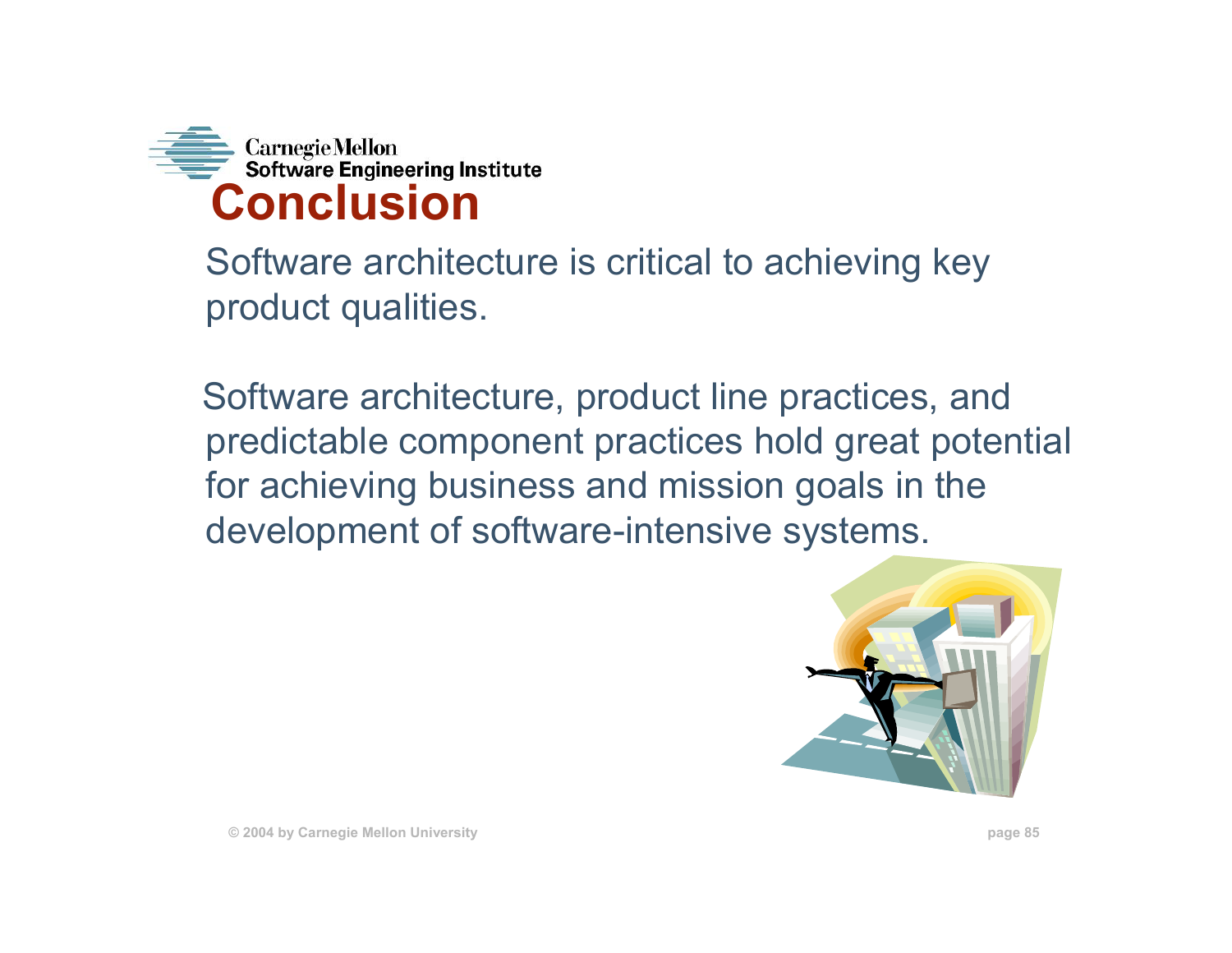

## **Contact Information**

**Linda Northrop DirectorProduct Line Systems Program Telephone: 412-268-7638 Email: lmn@sei.cmu.edu**

**U.S. mail:Software Engineering Institute Carnegie Mellon University Pittsburgh, PA 15213-3890**

**World Wide Web:http://www.sei.cmu.edu/ata http://www.sei.cmu.edu/plp**

**SEI Fax: 412-268-5758**